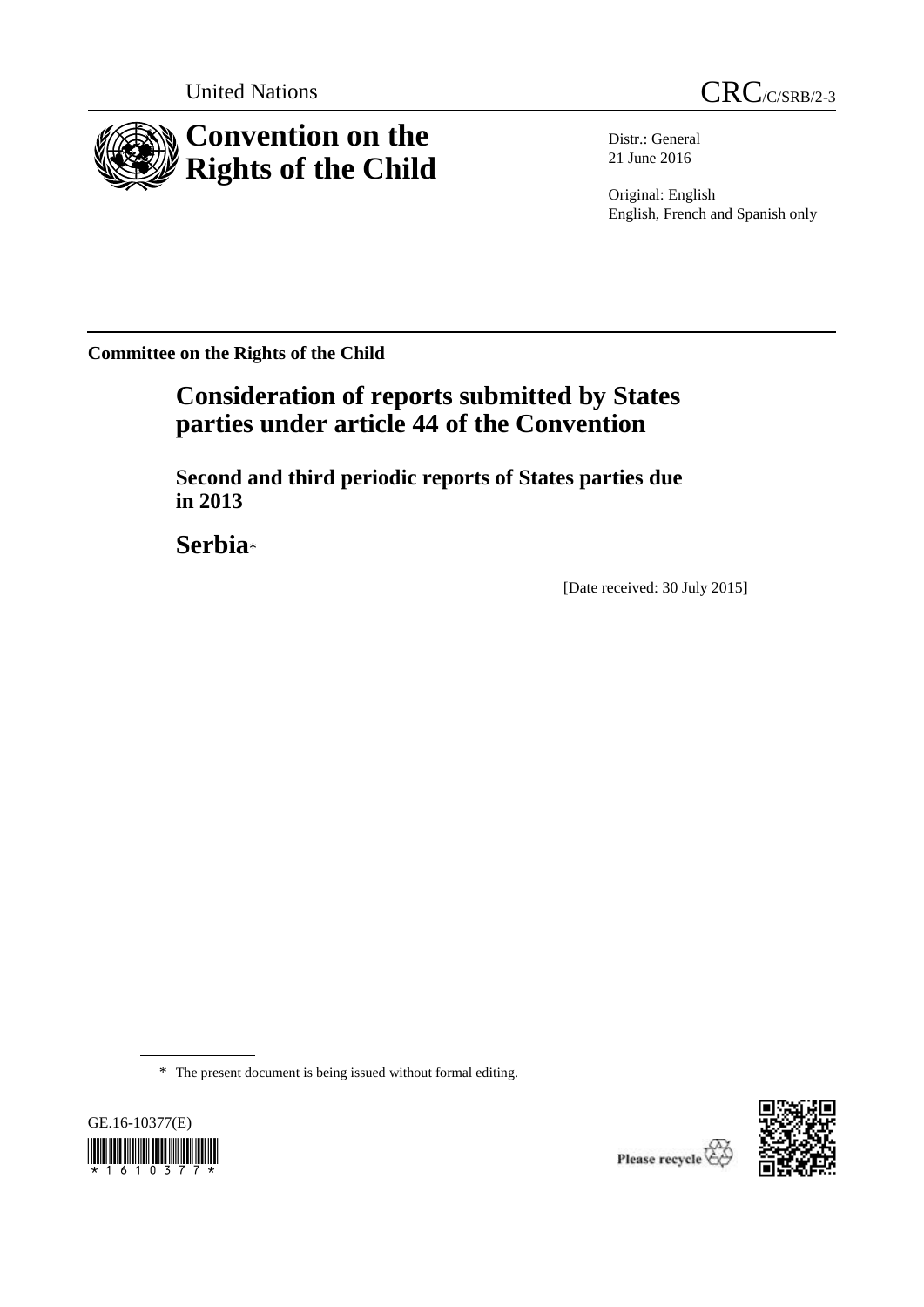## Contents

|              |                                                                                  | Page           |
|--------------|----------------------------------------------------------------------------------|----------------|
|              |                                                                                  | 3              |
| I.           |                                                                                  | $\overline{4}$ |
| $\mathbf{I}$ |                                                                                  | 12             |
| III.         |                                                                                  | 12             |
| IV.          |                                                                                  | 16             |
| V.           |                                                                                  | 21             |
| VI.          |                                                                                  | 25             |
| VII.         |                                                                                  | 30             |
| VIII.        |                                                                                  | 34             |
|              | The implementation of the Convention on the Rights of the Child in the territory | 39             |
|              | Annex $I^{**}$                                                                   |                |

Annex II

<sup>\*\*</sup> Annexes are available on the web page of the Committee.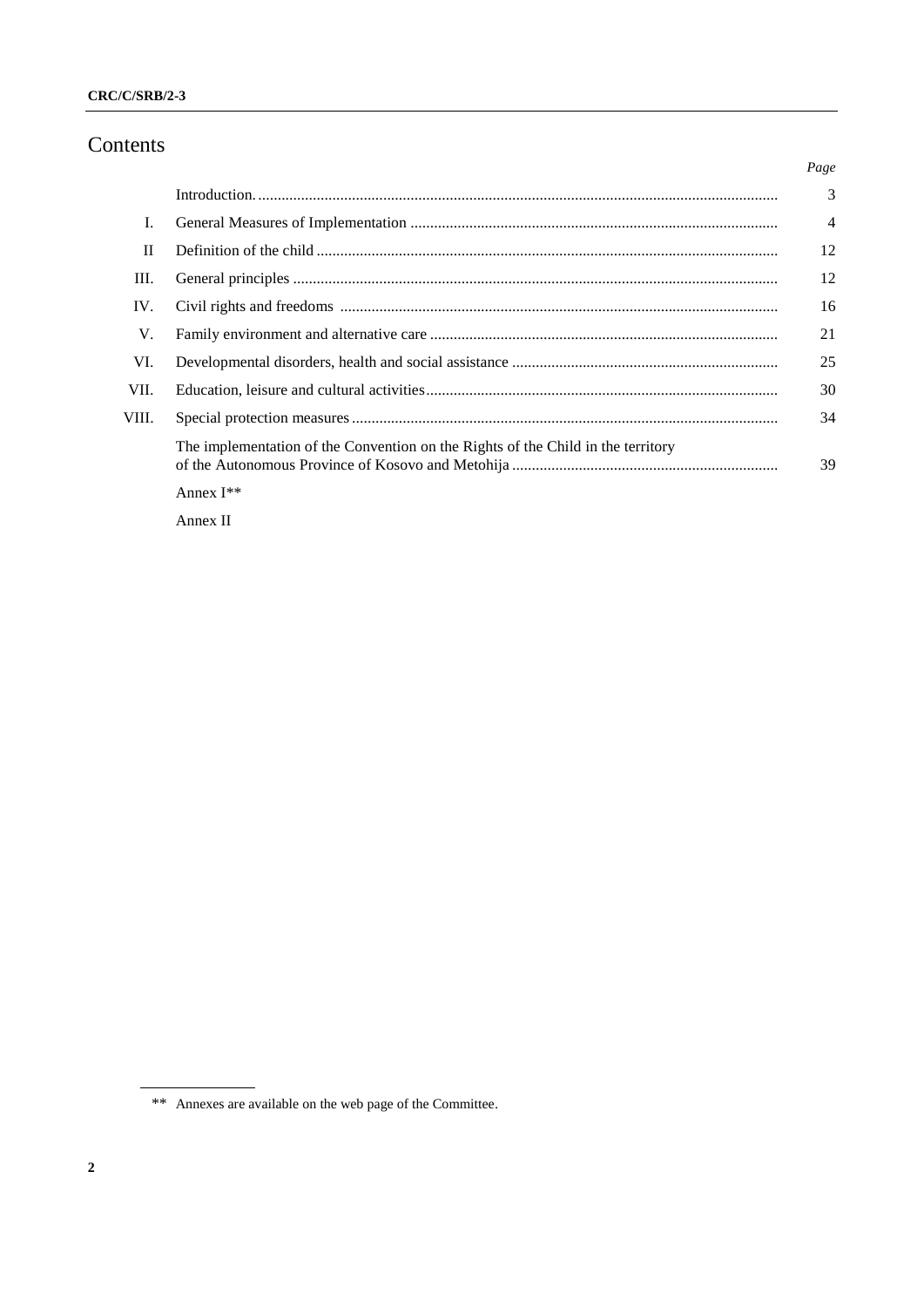## **Introduction**

1. In accordance with the obligations undertaken under the Convention on the Rights of the Child, the Republic of Serbia<sup>1</sup> as the contracting state, pursuant to Article 44, paragraph 1.б of the Convention, submits to the Committee on the Rights of the Child the Second and the Third Periodic Report of the Republic of Serbia on the implementation of the Convention on the Rights of the Child which was prepared in compliance with the applicable Implementation Guidelines in terms of the form and contents of periodic reports submitted by contracting states, which were adopted on November 23, 2010, having regard to the Resolution of the General Assembly А/RES/68/268 as of April 9, 2014.

2. The Report is comprised of three sections: The first one refers to the implementation of the Convention and recommendations of the Committee made during the review of the initial reports, the second section consists of statistical and other data while the third one contains an overview of the adopted strategic and other legislative documents relevant to the rights of the child and available translations in the English language. Although Kosovo and Metohija constitute an integral part of the Republic of Serbia, which is acknowledged in the UN Security Council Resolution 1244, the competent authorities of the Republic of Serbia are not able to implement the Convention in part of its territory given the fact that, pursuant to the said Resolution, the Province is administered by the United Nations Interim Administration in Kosovo (UNMIK).

3. The report was coordinated and prepared by the Office for Human and Minority Rights. Both state and provincial institutions took part in its preparation, 2 as well as relevant civil society organisations for the protection of children's rights: the then Ministry of Labour, Employment and Social Policy, Ministry of Education, Science and Technological Development, Ministry of Health, Ministry of Interior, Ministry of Foreign Affairs, Ministry of Justice and Public Administration, Ministry of Defence, Ministry of Culture and Information, Ministry of Youth and Sport, Commissariat for Refugees and Migration, Office for Kosovo and Metohija, Social Inclusion and Poverty Reduction Unit, Statistical Office of the Republic of Serbia, Provincial Secretariat for Health Care, Social Policy and Demography, Provincial Secretariat for Sport and Youth, Provincial Secretariat for Education, Administration and National Communities, Centre for Children's Rights – an organisation that coordinates the activities of the Coalition for Monitoring Children's Rights in Serbia and PRAXIS. The report was adopted at a session of the Committee on the Rights of the Child held on April 9, 2015. Pursuant to Article 44, point 6, of the Convention, the entire civil society and general public will be acquainted with the report content.

<sup>&</sup>lt;sup>1</sup> In December 1990 the SFRY ratified the Convention on the Rights of the Child. The Republic of Serbia undertook the obligations under the Convention ("Official Gazette of the SFRY – international treaties", No. 15/90 and "Official Gazette of the FRY", No. 4/96 and 2/97). In May 2002 the Federal Republic of Yugoslavia ratified the Optional Protocol on the Sale of Children, Child Prostitution and Child Pornography and the Optional Protocol on the Involvement of Children in Armed Conflict ("Official Gazette of the FRY – international treaties" Number 22/02).

<sup>&</sup>lt;sup>2</sup> The names of the government institutions, which participated in its preparation, are used in the report in accordance with the then applicable Law on Ministries as of 2012.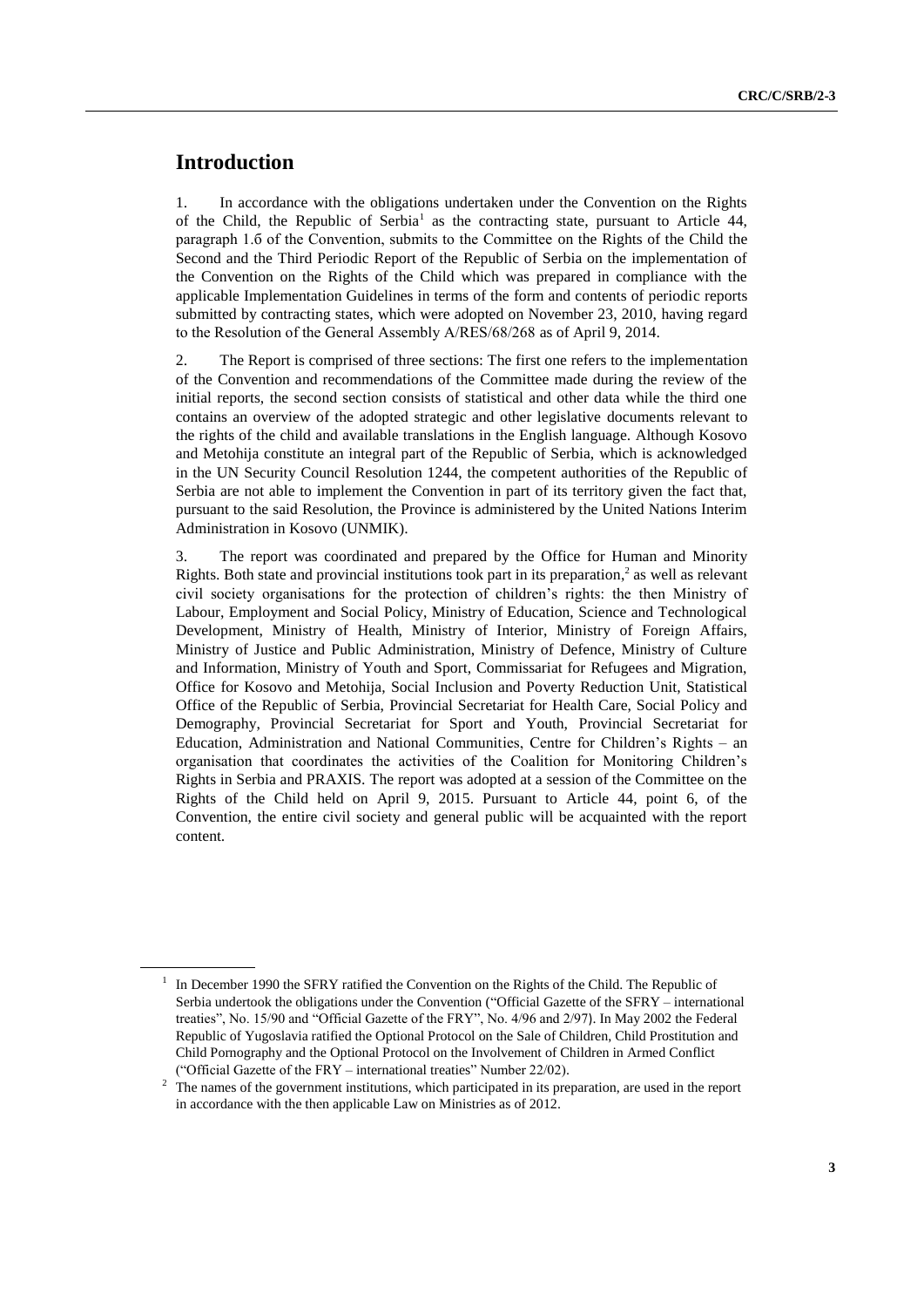## **I. General Measures of Implementation (Article 4, 42 and 44, paragraph 6)**

## **A. Legislative, strategic and other measures aimed at exercising the rights of the child in accordance with the Convention**

4. A programme of comprehensive social, political and economic reforms is being implemented in the Republic of Serbia (RS). Numerous strategic documents, substantive and procedural laws have been adopted and international treaties ratified. The Stabilisation and Association Agreement with the European Union (EU) came into effect on September 2013. This status requires further harmonisation of the national legislation with EU standards or regulations,<sup>3</sup> principles and provisions of the Convention and other international documents and, above all, their full implementation which also refers to exercising children's rights.

#### **Recommendation 8 CRC/C/SRB/CO/1**

5. During the reporting period RS signed the Third Optional Protocol to the Convention on the Rights of the Child on a Complaint Procedure on February 28, 2012 and demonstrated readiness and commitment to protect children's rights. In accordance with the recommendation, the Convention on Protection of Children and Cooperation in respect of Intercountry Adoption and the Council of Europe Convention on Protection of Children Against Sexual Exploitation and Sexual Abuse were ratified. Furthermore, the following were also ratified: the International Convention for the Protection of All Persons Against Enforced Disappearance, the UN Convention on the Reduction of Statelessness, the Council of Europe Convention on Action against Trafficking in Human Beings; the European Convention on Extradition with additional protocols; the Convention on Cybercrime and an Additional Protocol to the Convention on Cybercrime concerning the criminalisation of acts of racist and xenophobic nature committed through computer systems; the Council of Europe Convention on Preventing and Combating Violence against Women and Domestic Violence.

6. RS is a member of many conventions within the International Labour Organisation (ILO), in particular the ILO Convention No. 138 on Minimum Age for Admission to Employment and the ILO Convention No. 182 on the Worst Forms of Child Labour and the ILO Recommendation No. 190 concerning the prohibition and immediate action for the elimination of the worst forms of child labour.

7. Numerous strategic documents and legal regulations containing measures to improve and protect children's rights (over 80 laws) were adopted: The Law on the Fundamentals of the Education System (2009), Law on Social Welfare (2011), Law on Amendments to the Law on Health Care (2012), Civil Procedure Law (2011), Law on Enforcement and Security (2011), Criminal Procedure Code (2012). Such a large number of regulations should be fully harmonised, which may result in omissions in practice. The Ombudsman drew up and presented a preliminary draft Law on the Rights of the Child<sup>4</sup> at the end of 2011. The process of establishing a system based on the rule of law is in progress and it is characterised by constant improvement of skills of professionals involved in exercising children's rights.

<sup>&</sup>lt;sup>3</sup> National Programme for the Adoption of the EU Acquis for 2013-2016.

<sup>4</sup> [http://www.ombudsman.rs/attachments/Nacrt%2009.11.11.doc.](http://www.ombudsman.rs/attachments/Nacrt%2009.11.11.doc)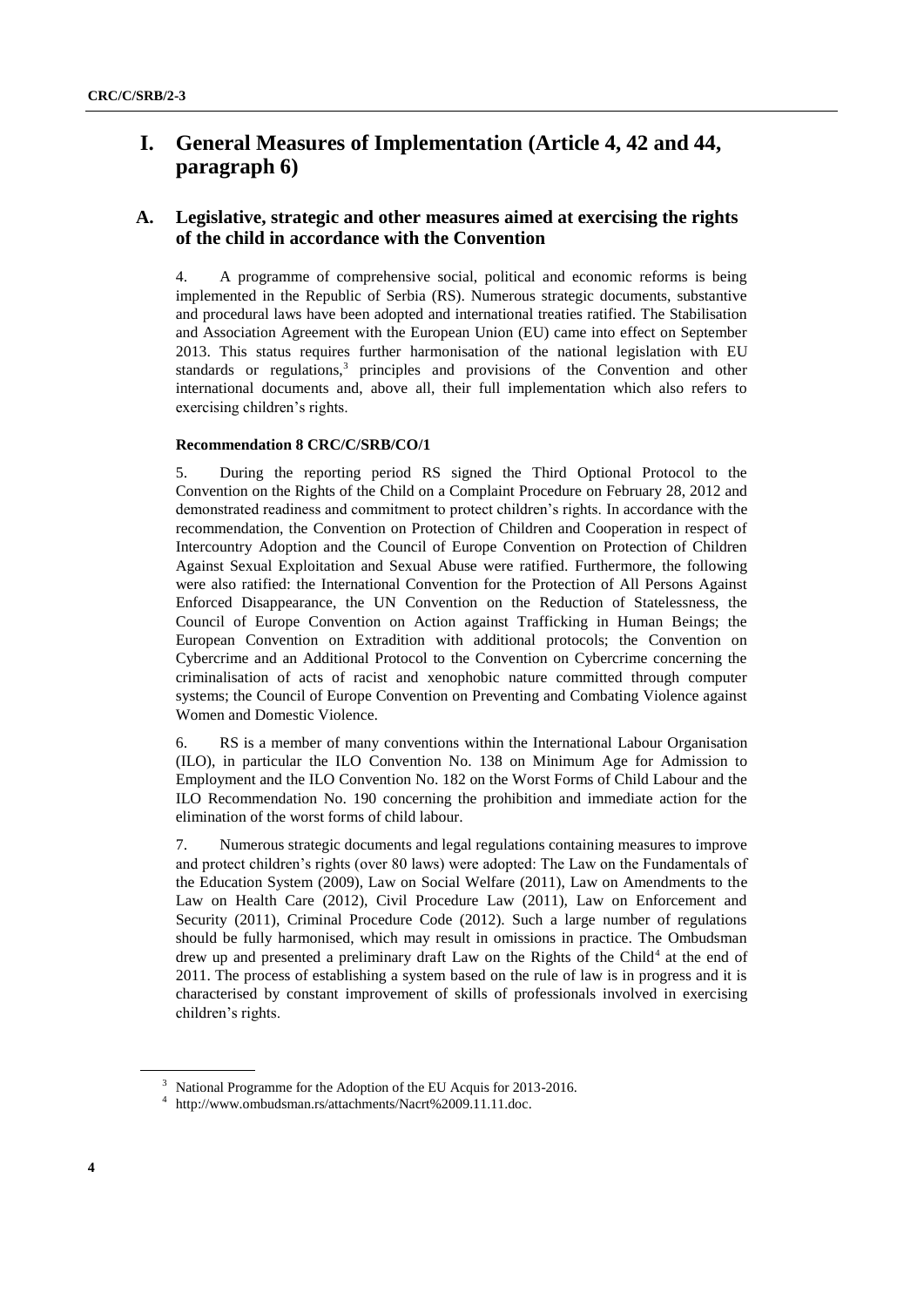#### **Recommendations 10 and 12 CRC/C/SRB/CO/1**

8. The National Action Plan for Children (NAP) is a general state policy on children and one of the most comprehensive, influential and quoted documents concerning children's rights. <sup>5</sup> The NAP was not reviewed as planned in 2010 and its implementation was monitored in a systematic manner only by some authorised entities. The Ministry of Interior (MoI) developed sectoral action plans for monitoring the implementation of the Action Plan of the National Strategy for Prevention and Protection of Children against Violence and the Action Plan of the National Youth Strategy adopted in line with the NAP priorities. The Ministry included 42 organisational units (27 police administration units and 15 organisational units within the Ministry). Local action plans for children were adopted by 23 local self-government units. It can be concluded that the Council for Child Rights efficiently performed part of its tasks during the reporting period, but neglected the role of co-ordination between government institutions and other social stakeholders. There was a hiatus in Council's work – since organising a national conference For Safe Childhood (end of 2010), at which the results of annual monitoring of the implementation of the Action Plan of the National Strategy for Prevention and Protection of Children against Violence were presented. The government reactivated the Council for Child Rights in January 2014.

## **B. Mechanisms at national and local levels (Institutional protection of children's rights)**

9. Sectoral responsibilities concerning the rights of the child were not changed during the reporting period. The line ministries for social policy, education, health care, interior, justice, culture and information, youth and sport have the most important role.

10. The adoption of the Law on Ministries on July 26, 2012 resulted in the abolition of the Administration for Human and Minority Rights, which was an administrative unit within the then Ministry of Human and Minority Rights, Public Administration and Local Self-Government. Instead, the Office for Human and Minority Rights was established (OHMR), which performs duties for the Government and line ministries relating to, inter alia, the protection and promotion of human and minority rights, monitoring the compliance between national regulations and international treaties and other international legal acts on human and minority rights and the treatment of members of national minorities. The OHMR assumed the responsibility with regard to implementing policies and projects relating to social inclusion of the Romani community; it coordinates and supervises the performance of the line ministries which are implementing measures envisaged under the Strategy for the Improvement of the Status of Roma People. The Office also initiated the introduction of mechanisms for monitoring the implementation of the recommendations of the UN Universal Periodic Overview and contracting bodies.

11. The adoption of the Law on Migration Management resulted in a change of the name of the Commissariat for Refugees to the Commissariat for Refugees and Migrations in accordance with the powers set forth under the said law and the previously adopted Law on Refugees.

12. The Social Inclusion and Poverty Reduction Unit provides support to the Deputy Prime Minster and the Republic Secretariat for Public Policies to coordinate, supervise and

<sup>5</sup> An Analysis of the Republic of Serbia Legislation from the Perspective of the Rights of the Child", the Child Rights Centre [www.cpd.org.rs](http://www.cpd.org.rs/) and UNICEF, December 2010-January 2011 <http://www.unicef.rs/analiza.zakonodavstva-republike:srbije.htmi.>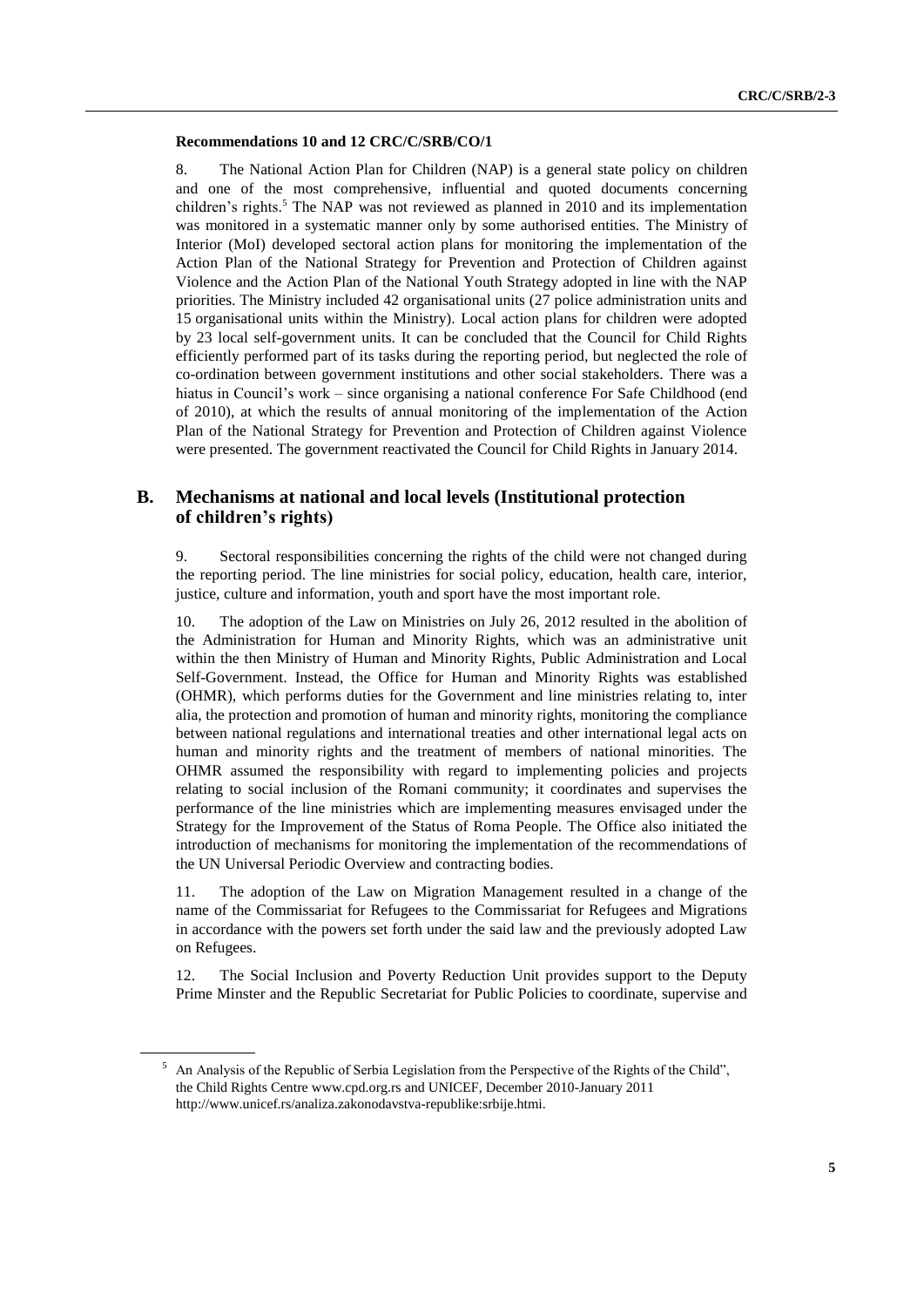report on the Government activities concerning social inclusion. The first national report on social inclusion and poverty reduction was prepared in 2011.

13. The establishment of the following government bodies is relevant for children's rights: The Council for Monitoring and Improving the Performance of Institutions for Adjudication in Criminal Procedures and Enforcement of Criminal Sanctions against Juveniles (2009), the Council for Persons with Disabilities (2013) and the Youth Council (2014).

14. The National Assembly carries out its activities relating to the protection of the rights of the child through the work of a separate Committee on the Rights of the Child, which was established in July 2012. In this way, the commitment to bringing children's rights into focus of reform processes in Serbia was institutionally confirmed. At a session held on March 2013, the Committee unanimously adopted an initiative of the Incest Trauma Centre – Belgrade<sup>6</sup> and assumed the role of an official proponent of the abolition of the statute of limitations on child sexual offences (Article 108 Of the Criminal Code). The Committee organised numerous public hearings. The Committee on Human and Minority Rights and Gender Equality is also involved in matters with regard to children's rights.

#### **Recommendation 14 CRC/C/SRB/CO/1 and 17, CRC/C/OPAC/SRB/CO/1**

15. The International Coordinating Committee of National Institutions for the Promotion and Protection of Human Rights awarded the Ombudsman (Ombudsman) the "A" status accreditation in March 2010, which confirmed that it is an independent institution established in line with the Paris principles. Accordingly, the Ombudsman was appointed to perform the duties of the Independent Preventive Mechanism for the prevention of torture at national level (NPM). In performing the new duty, the Ombudsman particularly co-operates with the Provincial ombudsman of the AP Vojvodina and nine associations with which a cooperation agreement on systematic monitoring of the treatment of persons deprived of liberty and occurrence of torture in some areas was concluded.

16. Deputy Ombudsman for the Rights of the Child was appointed in October 2008, whereby the recommendation of the Committee was implemented. The Ombudsman established the Council on the Rights of the Child in 2009 as a professional and advisory body. Independent supervision of the protection of the rights of the child in AP Vojvodina is performed by the Deputy Ombudsman for the Rights of the Child. The Deputy Ombudsman for the Rights of the Child and the Deputy Provincial Ombudsman for the Rights of the Child are members of the European Network of Ombudspersons for Children (ENOC), in which they actively participate. The Decision on the Ombudsman – the City of Belgrade stipulates that the city ombudsman appoints its deputy who specialises in matters relating to the protection of children's rights.

17. The Ombudsman is authorised to oversee the observance of citizens' rights, identify violations occurred due to any acts, actions or omissions by governing bodies if Republic laws, other regulations and general acts have been violated. The relation between the Ombudsman and the Provincial Ombudsman and the local self-government units responsible for the protection of citizens' rights is based on mutual co-operation within the remit of the Ombudsman set forth under Article 35 of the Law on the Ombudsman. The Ombudsman submits a regular annual report to the National Assembly.<sup>7</sup>

<sup>6</sup> [http://www.incesttraumacentar.org.rs/index.php?lang=sr.](http://www.incesttraumacentar.org.rs/index.php?lang=sr)

<sup>7</sup> Annual reports in English: [http://www.ombudsman.rs/index.php/lang-sr\\_YU/izvestaji/godisnji](http://www.ombudsman.rs/index.php/lang-sr_YU/izvestaji/godisnji-izvestaji)[izvestaji.](http://www.ombudsman.rs/index.php/lang-sr_YU/izvestaji/godisnji-izvestaji)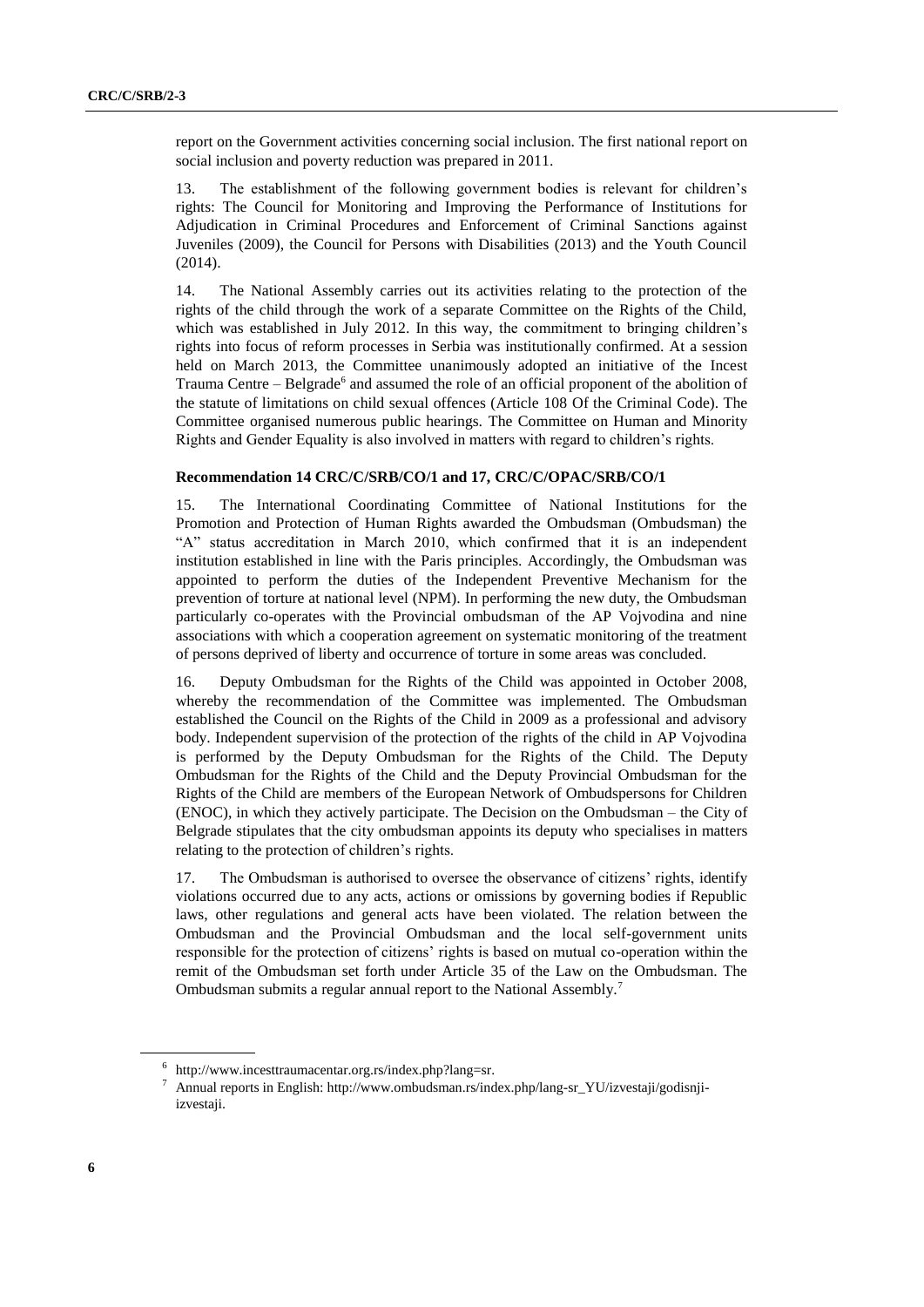18. The Panel of Young Advisors is an advisory body of the Ombudsman, which is comprised of thirty children aged 13-17 from all over Serbia, who have been selected in compliance with the principles of territorial representation, gender equality and participation of children belonging to vulnerable groups. During 2013 they debated with both children and adults about the use of corporal punishment and positive parenthood during upbringing and disciplining of children.

19. Pursuant to the Law on the Serbian Armed Forces, Article 29, democratic and civilian control of the Serbian armed forces is performed by the National Assembly, the Ombudsman and other state authorities in line with their competence, as well as the citizens and the public.

20. The National Assembly appointed a Commissioner for Protection of Equality in May 2010. The Youth Panel of the Commissioner for Protection of Equality-Discrimination Busters , which was established during 2012, enables children to express their opinion on the occurrence and causes of discrimination and suggest preventive programmes and activities which they think would be the most effective with youth. The Commissioner submits an annual report to the National Assembly.<sup>8</sup>

## **C. International cooperation**

21. Intensive international co-operation is taking place and it is reflected in professional and financial support to the reform processes in the RS, which is provided by the representatives of international organisations and agencies. On the other hand, the RS participates in the activities of international and regional organisations at international forums and seminars. A large number of support programmes is directed to strengthening the CSO capacities as well as developing a partnership with holders of public powers. Numerous seminars, conferences and public hearings were organised with the aim of regularly providing information on the status of children in Serbia, progress and key issues about their promotion - particularly marginalised children.

22. Examples of co-operation: Government of the Republic of Serbia and UNICEF Cooperation Programme (2011-2015) and a mid-term report on the implementation of the Programme activities; In April 2011 the RS joined the UN Blue Heart Campaign against Human Trafficking and the Council of Europe Project "Hands Should Protect and Nurture, Not Punish – Raise Your Hand against Corporal Punishment of Children"; since the ratification of "the Lanzarote Convention" the RS has been participating in the activities of the CoE bodies and monitoring its implementation as well as in the activities of the National Coordinators Network for monitoring the implementation of the CoE Strategy for the Rights of the Child 2012-2015; CSO Incest Trauma Centre – Belgrade is an official leader of the Campaign to Stop Violence against Children "1 to 5" (2011-2014); participation in European initiatives of the Decade of Roma Inclusion and preparation of the CoE Declaration on the Roma People (2010)

23. According to the statistics of the European Court of Human Rights, at the end of September 2013, 11,950 complaints were lodged against the RS, which is 10.7% of the total number of complaints before the Court. A majority of the judgments passed so far refers to too long duration of judicial proceedings and failure to enforce domestic judicial decisions. All judgements and crucial decisions are translated and published on the Ministry of Justice webpage and in the "Official Gazette of the RS". Certain judgements of the European Court of Human Rights pertain to the protection of the rights of the child: V.A.M.

<sup>8</sup> [http://www.ravnopravnost.gov.rs/en/reports/annual-report.](http://www.ravnopravnost.gov.rs/en/reports/annual-report)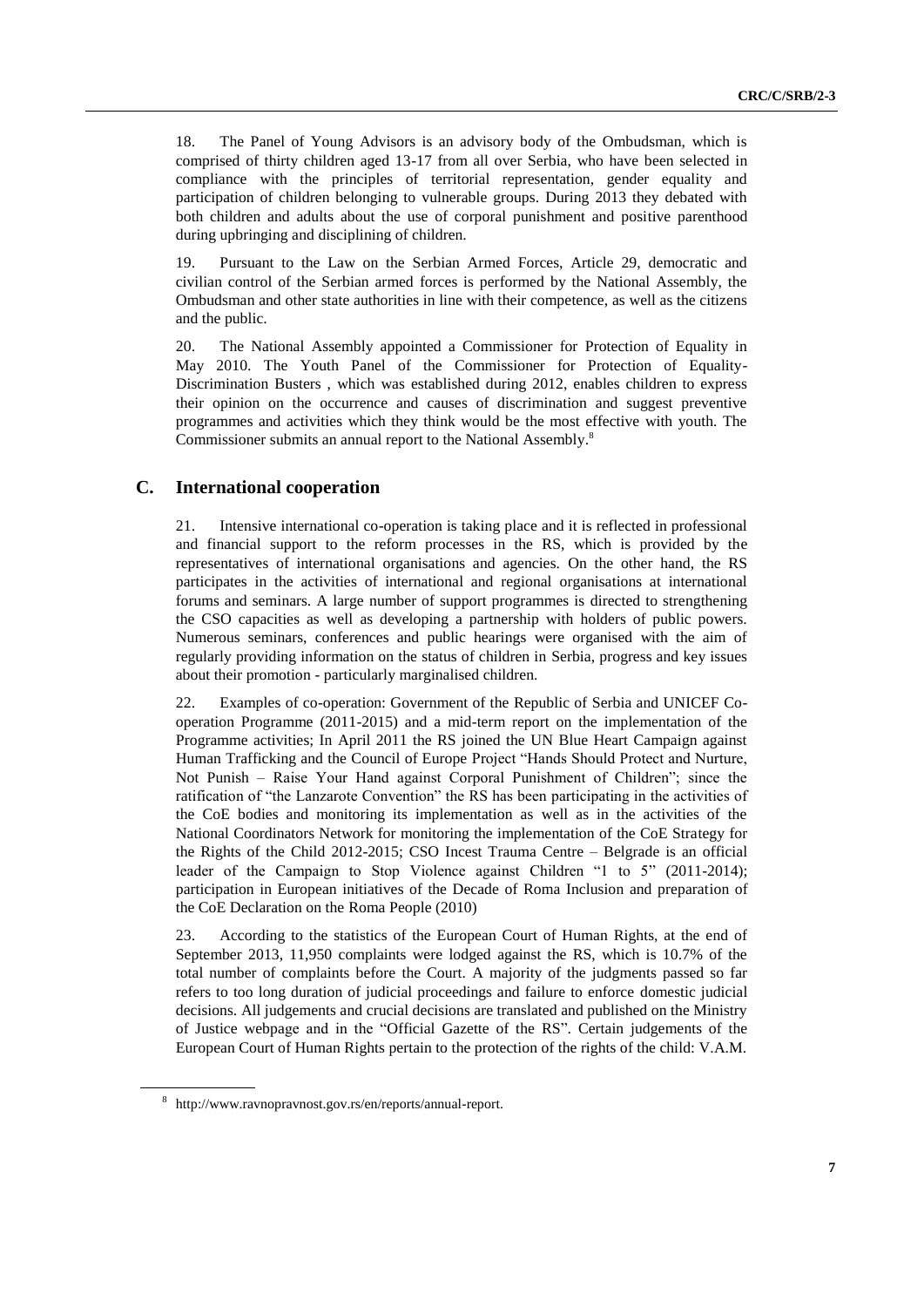against Serbia, 2007; Tomić against Serbia, 2007; Jevremović against Serbia, 2007; Damnjanović against Serbia, 2008; Felbab against Serbia, 2009; M.V. against Serbia, 2009; Stojanović against Serbia, 2009; Dimitrijević, Jakovljević against Serbia, 2010; Krivošej against Serbia, 2010; Veljkov against Serbia, 2011; Zorica Jovanović against Serbia, 2013.

## **D. Approximation of the principles and provisions of the Convention on the Rights of the Child (Article 42and44, paragraph 6)**

#### **Recommendation 22 CRC/C/SRB/CO/1 and 13, 19 CRC/C/OPАC/SRB/CO/1**

24. One of the responsibilities of the Parliament Committee on the Rights of the Child is monitoring the implementation of the Convention on the Rights of the Child. The then Working group on the rights of the child, which later developed into the Committee, organised a first seminar on the Concluding Observations and Recommendations of the Committee in April 2009. Members of the Parliament are thoroughly acquainted with the contents of the Convention, the monitoring mechanism of its implementation, government obligations and the status of children's rights in the Republic of Serbia.

25. A working group for co-ordinating activities regarding the implementation of the Convention provisions was set up at the Ministry of Interior and it prepared an analysis of the implementation of the Committee's concluding recommendations from its scope of work for the period between June 2008 and December 2011 and developed a plan of the implementation of the Convention provisions, which are executed by 18 organisational units at the Ministry head office. The Convention with its Optional Protocols, the submitted and initial reports of the RS on their implementation as well as the Committee's concluding recommendations are available on the webpages of the relevant government authorities, independent regulatory bodies<sup>9</sup> and CSOs. A Report on Exercising the Rights of the Child in the Republic of Serbia from Child and Youth Perspective<sup>10</sup> is available on the webpage of the Office for Human and Minority Rights, which is the second children's report – the Child and Youth Coalition on the Implementation of the Convention.

26. The Provincial Secretariat for Health Care, Social Policy and Demography of the AP Vojvodina has been printing and distributing a publication named Children have the Right to Know Their Rights since 2007, having an annual circulation of 20,000 copies, with the aim of introducing the oldest preschool children and their parents to the principles and provisions of the Convention. The Convention rights are presented in the publication in verses and drawings that are adapted to children. The publication was printed in the languages (Serbian, Hungarian, Romanian, Ruthenian, Slovak, Croatian) which are officially used in the territory of the AP Vojvodina and in the Romany language

27. Pupils in all classes of primary and secondary schools are introduced to the rights of the child under the Convention within one of the two mandatory optional subjects – Civic education and Sociology and Constitution and Citizens' Rights in secondary school.

28. Judicial Academy<sup>11</sup> commenced operations on January 1, 2010 and resumed the training sessions which had been previously organised by the Judicial Training Centre. The Academy conducts training for judges, prosecutors, lawyers and police workers who need to receive such training pursuant to the Law on Juvenile Criminal Offenders and Judicial

<sup>10</sup> [http://www.ljudskaprava.gov.rs/index.php/ljudska-prava-cir/konvencije/55-konvencija-o-pravima](http://www.ljudskaprava.gov.rs/index.php/ljudska-prava-cir/konvencije/55-konvencija-o-pravima-deteta)[deteta](http://www.ljudskaprava.gov.rs/index.php/ljudska-prava-cir/konvencije/55-konvencija-o-pravima-deteta) [http://www.ljudskaprava.gov.rs/images/izvestaj\\_dece\\_i\\_mladih\\_2012\\_-\\_eng.pdf.](http://www.ljudskaprava.gov.rs/images/izvestaj_dece_i_mladih_2012_-_eng.pdf)

<sup>9</sup> Available on the Ministry of Interior webpag[e www.mup.gov.rs](http://www.mup.gov.rs/) link "Children and Police" [http://www.mup.gov.rs/cms\\_cir/decaipolicija.nsf/index.html"](http://www.mup.gov.rs/cms_cir/decaipolicija.nsf/index.html).

<sup>11</sup> [http://pars.rs/home/stalna\\_obuka/maloletnici.html.](http://pars.rs/home/stalna_obuka/maloletnici.html)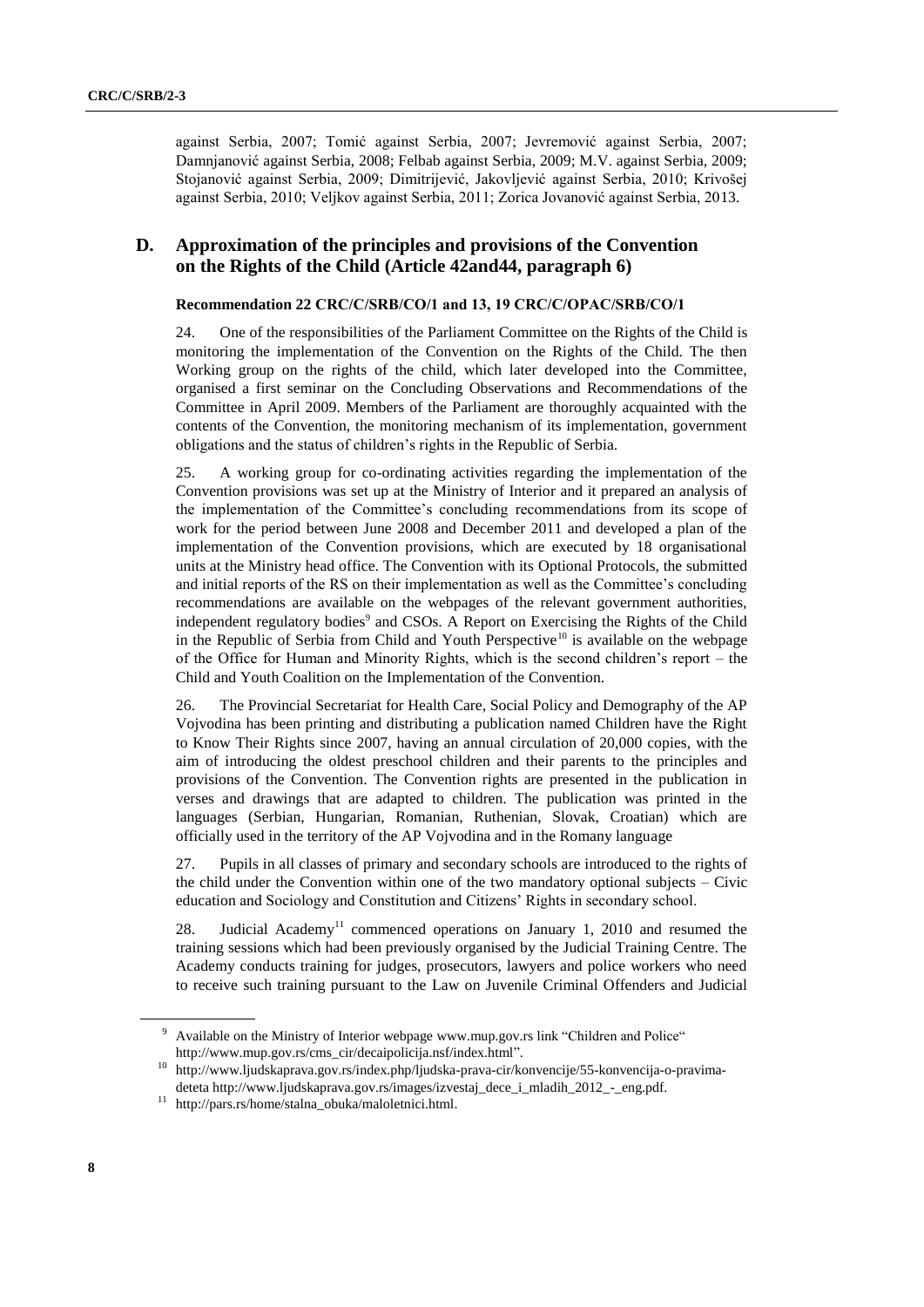Protection of Juveniles. Apart from the above mentioned, the organised seminars were also attended by social workers and special pedagogists from different social welfare centres, who deal with children who are in conflict with the law and those employed in institutions working with children in conflict with the law as well as representatives of the institutions dealing with the victims. Special seminars refer to the obligations which the RS assumed by signing or preparing to sign agreements and conventions as well as to the judiciary sensibilization regarding specific issues, such as vulnerable groups, discrimination and domestic violence. It is practice to belatedly include special seminars for a particular year in the scheduled training programme. $^{12}$ 

29. Training sessions on both human and children's rights are carried out in institutions at national, sub-national and local level as well as in independent government bodies for the protection of human rights within their scheduled and project activities. Training is conducted in cooperation with the relevant civil society organisations. Human Resource Management Service submits to the Government a programme proposal for professional development of civil servants and organises professional development in accordance with the adopted programme.

#### **Recommendation 16 CRC/C/SRB/CO/1 16 CRC/COPSC/SRB/CO/1**

30. National Child Helpline NADEL – HELPLINE covers the entire state territory, it is a free-of-charge, confidential, anonymous, telephone line, which is available 24 hours a day to children and youth in order to encourage them to overcome numerous developmental and social challenges, but also to inform and educate about and protect them against all forms of violence. The number is very easy to memorise: 0800-123456. Twenty-five counsellors work on the helpline: pedagogists, psychologists, social workers, doctors and attorneys-atlaw. The most discussed issues with the counsellors are: psychosocial (1/4 of the conversations), peer relations (every fifth unfolded conversation), violence and abuse (12%), asking for information (12%). Most calls come from Belgrade, mainly from children aged 10-12 whereas calls from 16-18 years olds are infrequent, but more extended. The counsellors who answer the phone provide the callers with information on how to solve the reported problem, what steps should be taken and in what order. When they are faced with level III violence the counsellors should inform and involve the Republic Inspection which further acts in accordance with its competence. The counsellors record all necessary information in line with the protocol and send it electronically to the Violence Prevention Unit which monitors and keeps all the protocols. During 2013 NADEL received about 119,435 calls in total and 1,479 unfolded calls – which is 9,415 received and 400 unfolded calls more than in 2012. In January 2014 the child helpline stopped being funded through projects but instead it has been financed from the state budget ever since and the calls are free of charge. A helpline for reporting violence in schools – 08000 200 201 was opened in December 2011 in order to stop and prevent violence and create a safe environment for pupils and provide conditions for unhindered learning. The line is intended for children, parents, all employees in educational institutions as well as those who are in different ways involved in the prevention of violence (they can call from 8:30 to 16:30). Sixty counsellors are trained to work on the helpline for reporting violence in schools in cooperation with UNICEF and the National Child Helpline NADEL. Apart from the free telephone lines 192 and 193 at the Ministry of Interior and an e-mail address: [info@mup.gov.rs,](mailto:info@mup.gov.rs) which the

<sup>&</sup>lt;sup>12</sup> Some of the seminar topics are: UN conventions, Committee standards and practice, nondiscrimination - national и international standards, seminars on human rights, the European Convention on Human Rights and Fundamental Freedoms, practice of the European Court of Human Rights, seminars for lawyers of the Serbian Bar Chamber on juveniles and juvenile victims of human trafficking.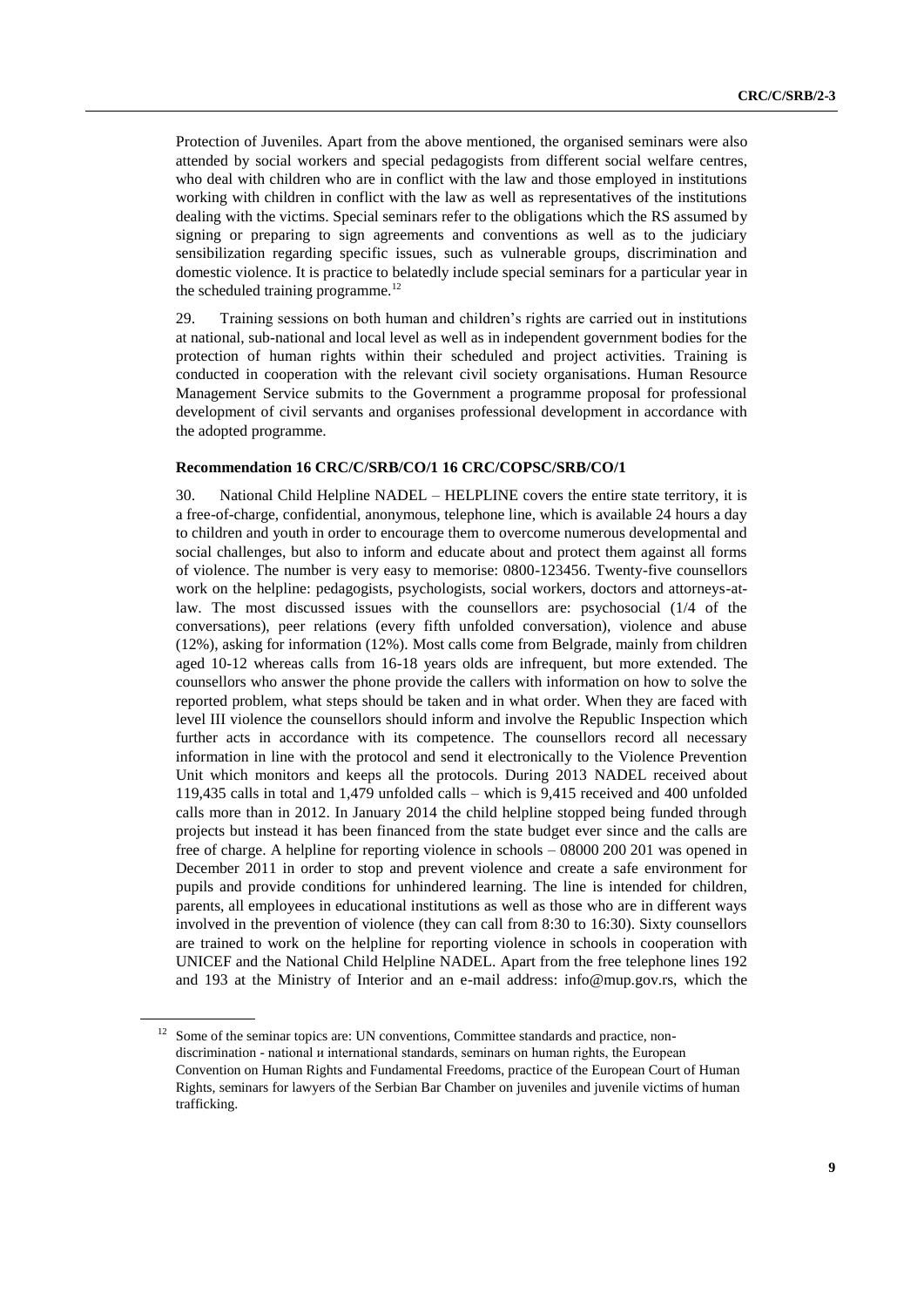citizens (including children) can use to contact the police for help, there are also two e-mail addresses on the website: [childprotection@mup.gov.rs,](mailto:childprotection@mup.gov.rs) intended for the protection of children against abuse and exploitation on the Internet, and [ukp@mup.gov.rs.](mailto:ukp@mup.gov.rs) These addresses should be used to report criminal offences, i.e. ask for police help and protection. The European Hotline for Missing Children – 116000 was established in 2013. In 2008 the Ministry of Health introduced a means of communication with citizens through the socalled White Telephone, i.e. voice machine and text messages, which citizens, including children, should use to ask questions and complain about issues that are part of the Ministry of Health scope of work and responsibilities. This service is available 24/7. The telephone counselling centre Children of Serbia, whose main goal is continuous improvement of the quality of health care for mother and child, commenced operations on March 8, 2014 in 14 health centres, with a tendency to extend the service to all health centres in the country which have the necessary conditions for it. This represents the implementation of good practice of the telephone counselling Hello Baby, which received 942,797 telephone calls between 2001 and 2011. According to UNICEF data, this service connected about 200,000 new mothers and visiting nurses. The service obtains data about newborn babies from maternity hospitals, invites mother to schedule the first visit and forwards family information to the local health centre. Since 2012 the service has been collecting information about health and psychosocial risks of the newborns in order to ensure necessary additional support to their families. The National Health Insurance Fund assumed financial liability for the telephone counselling on July 2014.

### **E. Funding for children**

#### **Recommendation 18 CRC/C/SRB/CO/1**

31. Funding for children is provided from the state budget, sub-national budget and the budgets of the local self-government units, donation proceeds, loans and other sources. Budgets of the indirect budget beneficiaries are included in the settlors' budgets. Services provided and actions taken in order to exercise children's rights are funded from the budgets of local self-government units $13$  and the sub-national budget. The budgets of the ministries that are responsible for the rights of the child are determined annually in the Budget System Law for a particular year. Uniformity in the manner of presenting information about special children allowances has not become common practice yet, which makes it difficult to monitor and analyse.<sup>14</sup> Funds from the budget are appropriated for associations.

#### **Recommendation 20 CRC/C/SRB/CO/1**

32. Data on children are collected from different sources, ministries have their own systems for collecting data depending on their competence. Data are also gathered by other institutions within specific areas of work. Particularly important is data processing by the Statistical Office of the Republic of Serbia (SORS), which publishes publications, studies and analyses.

<sup>13</sup> According to the First National Report on Social Inclusion and Poverty Reduction (2011) there are big differences in local self-government units in terms of their financial capacities, line ministries and competent services have insufficiently developed information systems about how budgetary funds are spent, the most vulnerable social groups are often not acquainted with their rights and have no influence on budget preparation.

<sup>&</sup>lt;sup>14</sup> Guidance on Preparing a Programme Budget was adopted in February 2014.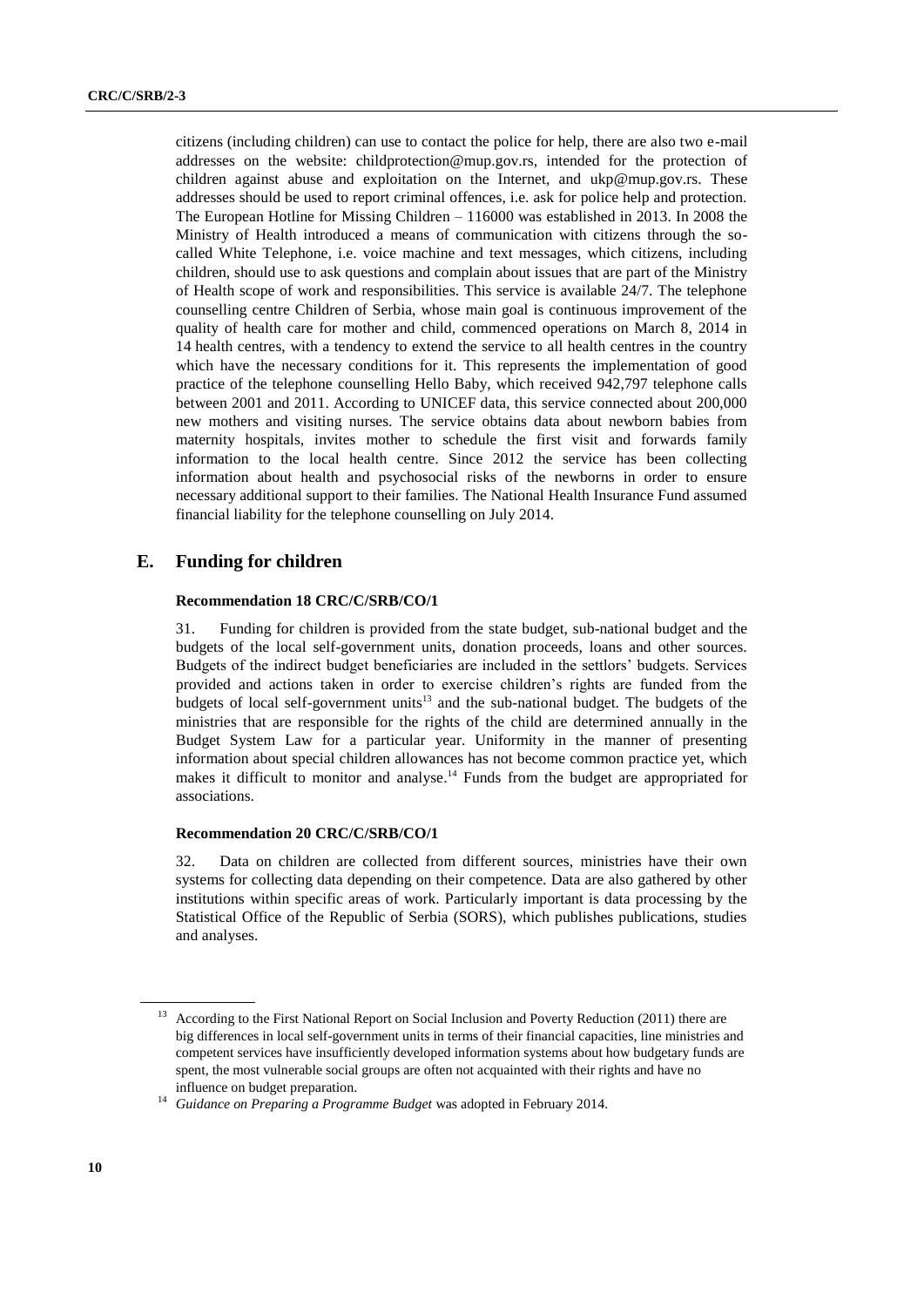33. DevInfo base is a database intended for monitoring social development. The SORS has developed a municipal DeVInfo base in cooperation with UNICEF,<sup>15</sup> which offers a large number of information with regard to education, health and social welfare for each of 174 municipalities in the RS. This database is updated twice a year and it contains 166 socio economic indicators classified according to gender, age and other variables.

34. The Delivery of Improved Local Services Project –  $DILS<sup>16</sup>$  envisages, within one of its components, the introduction of a uniform electronic keeping of records and documents in the social welfare centres and residential care facilities, which will enable automatic generation of all recorded data about the beneficiaries as well as integration into a single information system. The entire process of managing the project and keeping the records and documentation about the provided services and beneficiaries was developed electronically. In 2013 a total number of 32 training sessions were conducted for 600 employees of social welfare centres in order for them to be able to work in the new operating system.

35. In 2011 the line ministry for social welfare (MLESP) made available its database about the social profile of local self-government units and thus the overview of the allocation of key social allowances provided from the national budget. A survey Harmonisation of Social Welfare Indicators for the purpose of National Reporting according to International Treaties and Adopted National Strategic Documents was conducted in cooperation with the Republic Institute for Social Protection (ISP) for the purpose of reforming data collection and processing. One of the goals of the survey was harmonisation with the guidelines of the UN contracting bodies, additional issues that are submitted to the contracting state and concluding observations of the Committee on the reports on the implementation of these contracts. The findings of the survey were in whole included in the innovated records and documentation which have been kept by social welfare institutions since 2013 through an established IT work environment.

36. In 2013 the Institute of Public Health of Serbia "Dr Milan Jovanović Batut" defined a set of data and indicators for monitoring the occurrence of child abuse, neglect and exploitation, which also includes sexual abuse, developed an electronic base for data collection and started establishing the Register of Suspected Abuse and Neglect of Children. A hundred and sixty teams have been set up in health care institutions which submit reports to the Institute on suspected abuse and neglect of children. Furthermore, the Register of Children with Developmental Disorders was established.

37. A Uniform Information System in Education was set up and it comprises consolidated data from the records of all institutions dealing with children and pupils, parents, guardians, foster parents and employees, who are to be provided with necessary educational, social and health support.

38. The Centre for Protection of Human Trafficking Victims is a social welfare institution at general government level, which was established in April 2012, and it keeps a uniform database on human trafficking victims in the RS.

#### **Recommendation 24 CRC/C/SRB/CO/1**

39. The adoption of the Law on Associations (2009) contributed to introducing a legal framework for establishing and operating of domestic and foreign associations in the RS.

<sup>15</sup> [http://devinfo.stat.gov.rs/diSrbija.](http://devinfo.stat.gov.rs/diSrbija/Home_DI.aspx)

<sup>&</sup>lt;sup>16</sup> The project is implemented in the line ministries for social policy, health care and education.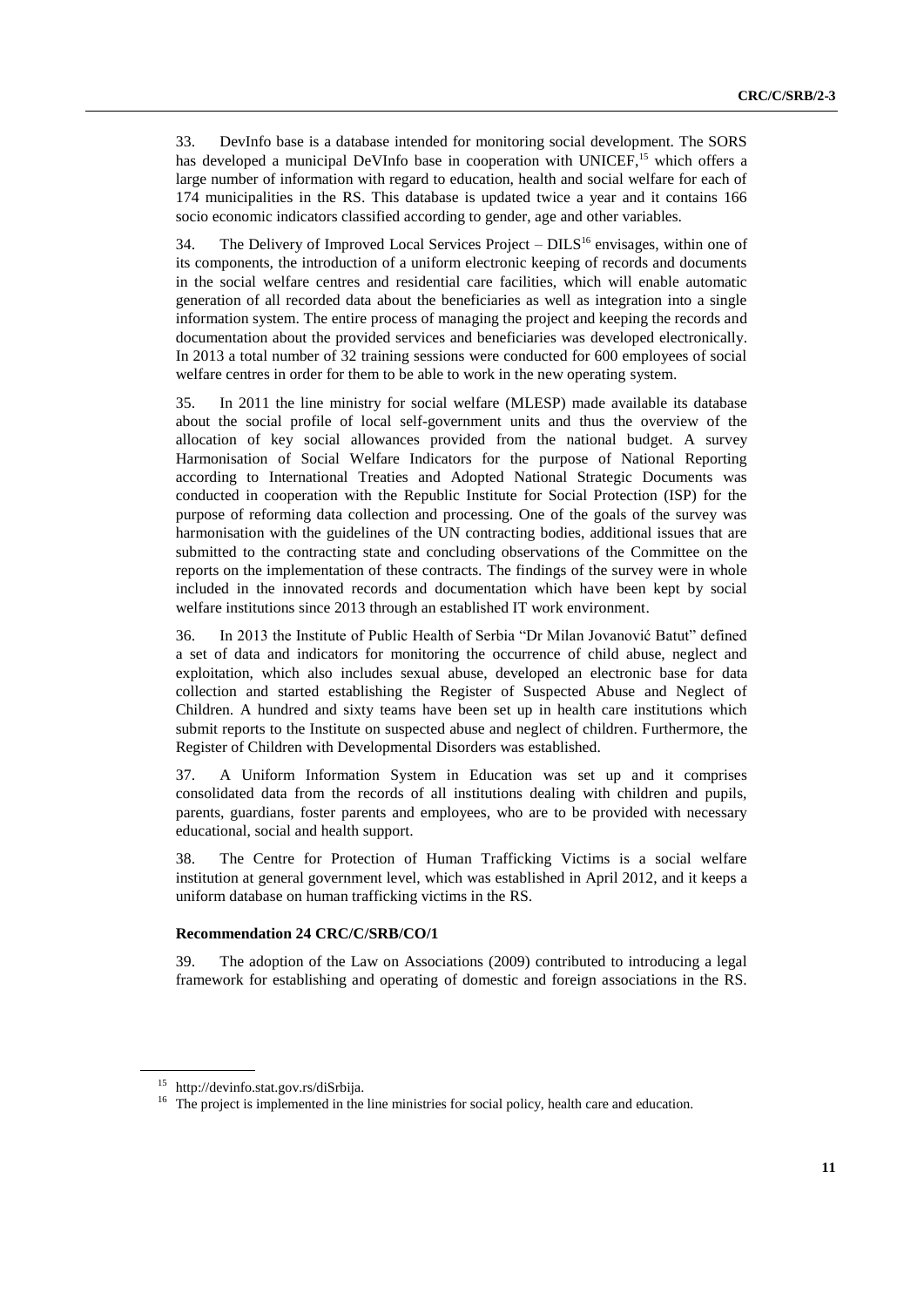In 2010 the Government established the Office for Cooperation with Civil Society<sup>17</sup> which ensures the provision of co-ordinated operations of public institutions and promotion of cooperation between public authorities and associations and other CSOs. Cooperation between government institutions and civil society is reflected in the preparation of strategic documents, legal regulations, training and professional development, preventive actions, in joint implementation of partner projects, participation in round table discussions and conferences.

## **II. Definition of the child (Article 1)**

40. Beneficiaries of social welfare programmes pursuant to Article 6 of the Law on Social Welfare can be local and foreign citizens and stateless persons in accordance with the law and international treaties. According to Article 41 a minor (child)<sup>18</sup> and a young person up to the age of 26 are the beneficiaries of the right to and services of social protection when, due to family and other life circumstances, their health, safety and development are endangered, i.e. if it is certain that they cannot reach an optimal development level without the support of the social welfare system. Pursuant to the Law on Youth, the young and youth are persons from 15 to 30 years of age.

## **III. General principles (Article 2, 3, 6, and 12)**

#### **A. Non-discrimination**

#### **Recommendation 26 (CRC/C/SRB/CO/1)**

41. In accordance with the Anti-Discrimination Law each child, i.e. a minor, is guaranteed equal rights and protection in the family, society and state regardless of their own or personal characteristics of their parents, guardians and family members. Commissioner for Protection of Equality prepared in 2013 a Separate Report on Children Discrimination, which indicates that children of the Roma national community and children with developmental disorders and disabilities are most often exposed to discrimination. Discrimination most frequently occurred in preschool institutions and schools, most often due to the fact that adequate precautionary measures were not taken and a lack of a timely response of responsible persons in situations when discrimination had already occurred. Children of the Romani community are more often victims of peer discrimination. Children with developmental disorders and disabilities are in a more unfavourable position as well as children without parental care.<sup>19</sup> During the period between 2011 and October 1, 2013 the Commissioner initiated nine anti-discrimination litigations, four of which concerned discrimination of children and youth. The Commissioner also lodged ten motions for instituting misdemeanour procedures, three of which concerned children. Four recommendations out of 149 referred to children during 2011. Two warnings out of 15 issued concerned children.

<sup>&</sup>lt;sup>17</sup> <http://civilnodrustvo.gov.rs/en/> The Project on Strengthening the Dialogue and Cooperation between the Republic of Serbia Government and Civil Society in terms of the Establishment of an Incentivising Environment for CSOs Development was implemented in 2012.

<sup>&</sup>lt;sup>18</sup> The Republic of Serbia Constitution stipulates that a child is an underage person, i.e. a person who is under the age of 18.

<sup>19</sup> [http://www.ravnopravnost.gov.rs/sr/publikacije/svi-smo-jednaki-i-mo%C5%BEemo-zajedno.](http://www.ravnopravnost.gov.rs/sr/publikacije/svi-smo-jednaki-i-mo%C5%BEemo-zajedno)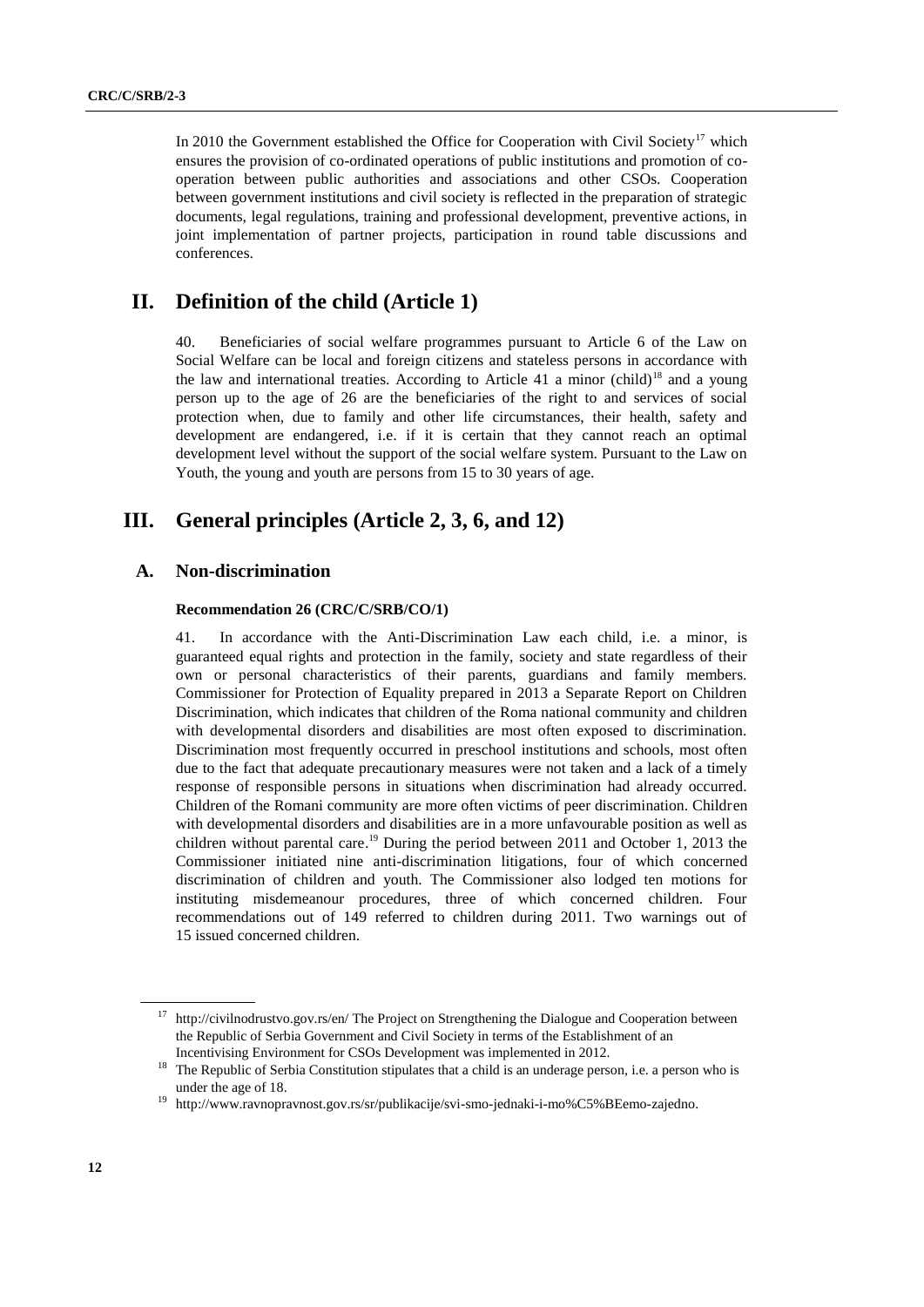42. In order to implement the Strategy for the Improvement of the Status of the Romani Community in the Republic of Serbia<sup>20</sup> two action plans were adopted, one for the period between 2009 and 2011 and the other one from 2013 to 2015, which define the priorities envisaged for each of 13 areas significant for the improvement of the Roma status.

43. In accordance with the provisions of the Convention and relevant regulations on the rights of the child, the Government adopted in June 2013 the Strategy for the Prevention of and Protection against Discrimination, which was prepared by competent government institutions and relevant CSOs in order to prevent discrimination and improve the status of nine, most vulnerable social groups (women, children, persons with disabilities, elderly people, LGBT population, national minorities – particularly the Romani community, refugees, internally displaced persons and members of other vulnerable migrant groups, persons whose health status can be the cause of discrimination, members of small religious communities and religious groups) as well as the Action Plan for the implementation of the Strategy until 2018. The OHMR, in cooperation with the service of the Commissioner for Protection of Equality, is conducting the Implementation of Anti-discrimination Policies Project using 2011 IPA funds.

44. A corpus of new laws was adopted in the reporting period with regard to education, which ensures that all children are to be included in the education system. Adoption of the Law on the Fundamentals of the Education System in 2009 contributed to the introduction of inclusive education. Two amendments to the Law were made: in 2011 the following issues were more accurately defined – record keeping and public documents, the role of national councils of national minorities when educational activities in the majority of classes are performed in a national minority language and the performance of interdepartmental committees (when instead of a recommendation of the chosen doctor committees provide opinions on additional support during the education process and school enrolment for children with developmental disorders); in 2013 amendments were made with reference to the approach to education at all levels concerning children, pupils and adults with developmental disorders and disabilities as well as persons in social welfare institutions, patients treated at home or in hospital, reduction of the attrition rate in education, organisation of language courses for children of expelled and displaced persons or persons who have been repatriated to their country on the basis of a readmission agreement and the role of an andragogical assistant. The Law stipulates that school books should be adapted for children with developmental disorders and disabilities in line with their needs and provide them with other (additional) support which should be specified under a separate regulation, i.e. the Rulebook on Additional Educational, Health and Social Support to Children and Pupils.

45. Various needs of children belonging to socially vulnerable groups that due to social deprivation, developmental disorders, disabilities, difficulties in learning and other reasons need additional support in terms of education, health care or social welfare are assessed and monitored by local committees which include representatives from these three departments. The assessment relies on a complete and individualised approach which is based on equal abilities in terms of children and pupils' needs in order to ensure social inclusion by providing adequate support through access to rights, services and resources. Additional support is envisaged in the procurement and adaptation of school books and teaching resources (e.g. Braille), assistive technologies, engaging a pedagogical assistant and/or personal attendant as well as other trained people who can provide support and education in a development group or school for the education of children with developmental disorders.

<sup>&</sup>lt;sup>20</sup> A Basic Study for a new strategy for the improvement of the status of the Romani community is being prepared.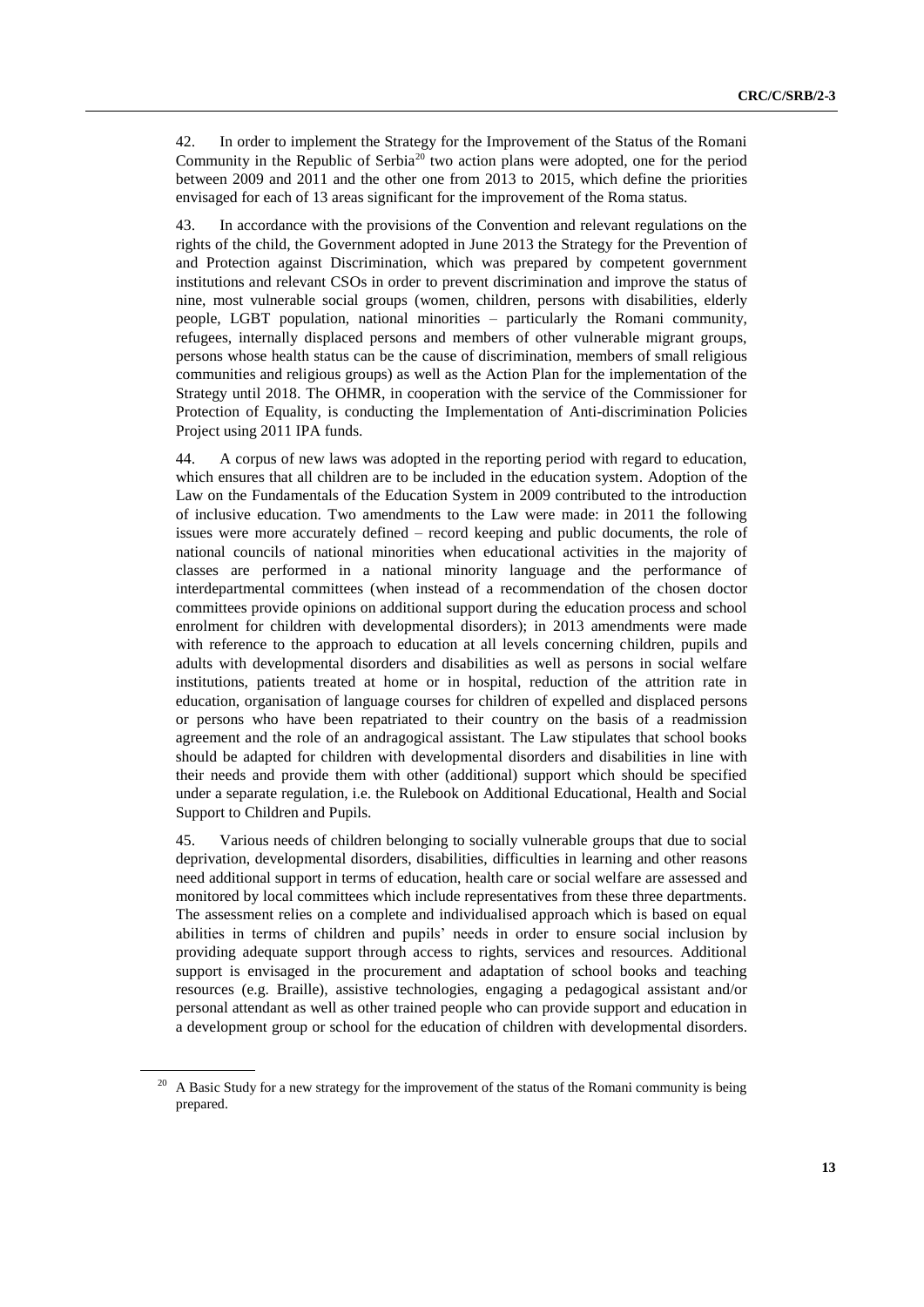Development of inclusive education contributed to eliminating the obstacles that the Romani community faced in education, but constant support is needed, particularly at local level, in order for the started processes to be continued and maintained. Children with exceptional abilities have the right to education that values their specialist educational needs as part of the regular system, separate classes or a separate school. Foreign citizens and stateless persons have the right to education under the same conditions and in the manner prescribed for local citizens.

46. The application of the non-discrimination principle in police practice means equal treatment of each minor in all police organisational units. A minor is not obliged to indicate his/her nationality in criminal or misdemeanour cases. A minor who was applied police power to is informed orally/by being served a form on the right to the protection against discrimination.

## **B. Best interests of the child (Article 3)**

#### **Recommendation 28 CRC/C/SRB/CO/1**

47. The amendments to the Law on Health Care in 2011 improved patients' rights, i.e. the rights of the child. A child aged 15, who is capable of reasoning and independent decision-making, has the right to access to his/her medical records, to make decisions and give consent on his/her own, and can independently make a decision on taking medical measures over him/her as well as the right to data confidentiality – the child can prevent parents from accessing the child's medical records for the purpose of protecting the confidentiality of the information on his/her health condition. The principle of the child's best interest is consistently applied in social protection of the child and family law.

48. Special attention is paid to the protection of the rights of the child during the implementation of enforcement and security. Child allowance and scholarships and financial support to pupils and students were exempted from enforcement under the Law on Enforcement and Security adopted in 2011. If eviction involves juveniles, the court, i.e. enforcement officer, shall notify the social welfare centre about the enforcement eight days before the enforcement day at the latest; in case the child is in jeopardy when the executive title or enforcement ruling orders immediate surrender of the child or life, health and development of the child are at risk, the enforcement ruling shall be served to the enforcement obligor at the time of the first enforcement action. The Law prescribes that during the enforcement procedure the court shall take particular care to protect child's interest to utmost extent.

49. Police action in the best interest of the child is regulated in previously adopted regulations. A juvenile police officer is obliged to inform a juvenile and his/her parents or guardian about their rights and reasons for applying police power, to ensure that they can actively participate in the procedure and make observations and express opinions, to issue a copy of the official memorandum or record of the collected information at their request and in certain circumstances to enable the juvenile to choose a trustworthy person who will be present during the conversation. When informing the public about events in which juveniles took part, the police must not indicate the name or initials of the juvenile and other data which can lead to revealing the person's identity.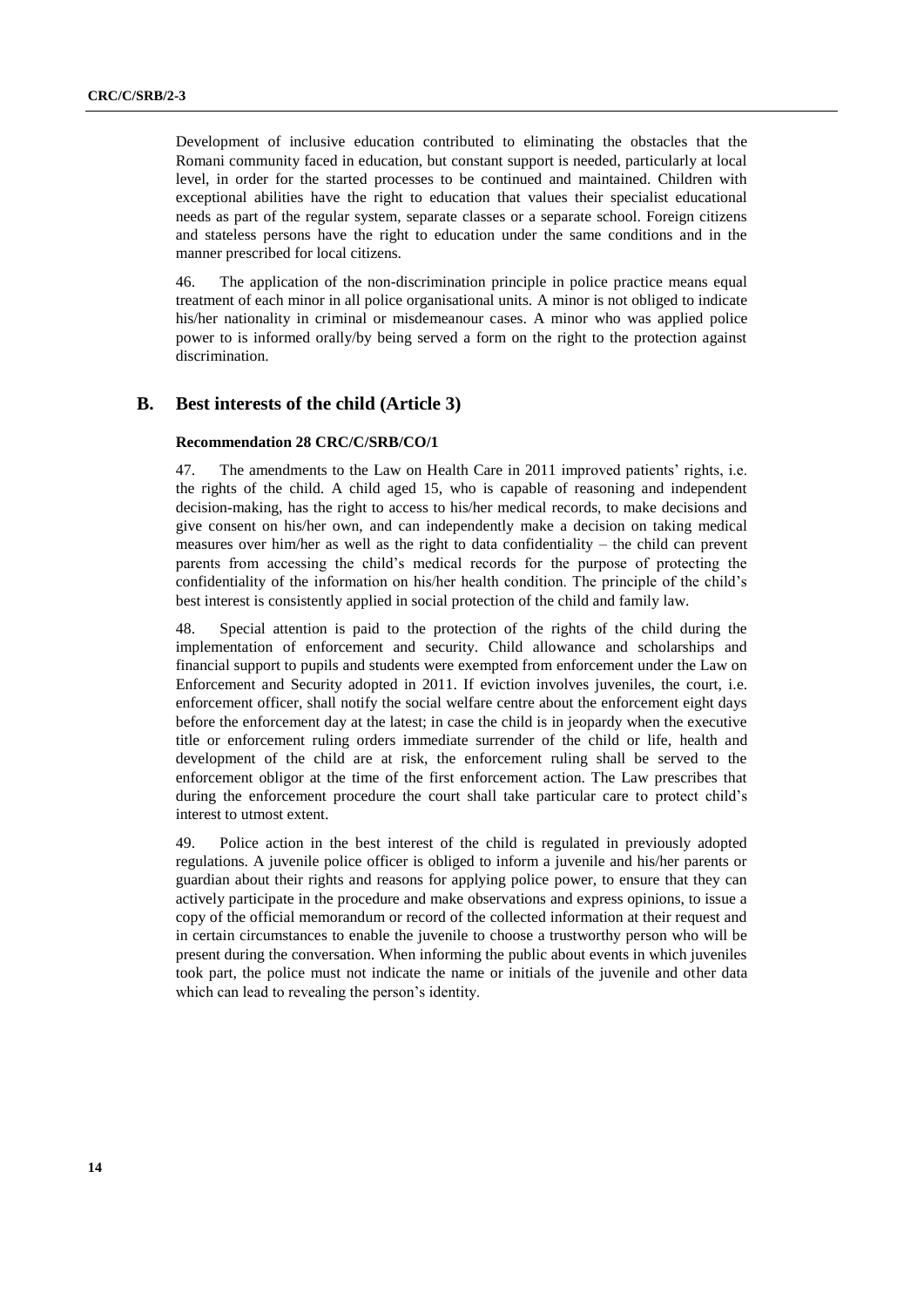## **C. Right to life, survival and development (Article 6)**

#### **Recommendation 30 CRC/C/SRB/CO/1**

50. According to the Multiple Indicator Cluster Survey on the life quality of women and children – MICS5, conducted by UNICEF and the SORS during 2014, the death rate in Romani settlements is 13(per thousand live births), the mortality rate of children under the age of five in Roma settlements is four (national rates from the vital statistics database for the same referential period are six for infants and seven for children under five). The national average prevalence of delayed growth of children up to five years of age is 6% whereas that average in Romani settlements is 19%. New standards of taking care of newborns at regional level are being developed in order to reduce significant differences in the infant mortality rate.

51. The Law on Protection of Persons with Mental Illness prohibits every form of illtreatment, neglect, exploitation, abuse or degrading treatment, physical restraint and isolation of persons with mental illness who are placed in a psychiatric institution, but will be solely applied when it is the only means of preventing such persons from putting their own lives and safety or life and safety of others at risk due to their behaviour. The use of psychosurgery and sterilisation is forbidden. The Law on Social Welfare forbids placing children under the age of three in residential care facilities.

52. In order to provide safety protection of lives and body integrity of juveniles, the police take operational police actions, such as "School Police Officer", "School without Drugs and Violence" and "Armagedon - Protection of Juveniles against Pornography Exploitation" Apart from the operational actions, precautionary informative and educational actions are also taken with the aim of informing children and pupils about safety protection: "School without violence - my school is a safe school", "Drug sucks there is only one life!", "October - a human trafficking awareness month", "Safe childhood - development of youth security culture" and "Fireman in school", through lectures on "the prevention of drug and alcohol abuse, peer violence (physical, sexual, emotional, violence via the Internet and social networks), domestic violence, violence at sports events and public assemblies and in critical situations." With the support of the UNICEF Office in Belgrade and Citizens Association LINK 011, 100,000 flyers "Let's Stop Violence Together" and 2,000 posters "My Police Officer and I" were printed out, and 20,000 flyers "Ten Rules for Safe Internet Use" were printed along with "Save the Children". The indicated promotional material was distributed to pupils and teachers in primary schools. A Family Manual on Emergency Preparedness was developed in co-operation with the OSCE Mission in Serbia. It was translated into the languages of Albanian, Hungarian and Romani minority groups and uploaded to the Ministry of Interior webpage.

53. The new Law on Road Traffic Safety envisages special protective measures for children, stricter penalties for the offender in certain circumstances when a twelve-year old child is in the vehicle at the time of the misdemeanour. The vehicle speed in a school zone is limited to 30 km/h and to 50 km/h outside residential areas. The law prescribes compulsory curriculum and syllabus in preschool institutions, primary and secondary schools, which refer to traffic safety of children and pupils.

54. The Law on Amendments to the Criminal Code, which was adopted in December 2012, introduced the institution of hate crime to the national criminal law. Article 54a of the Law prescribes a special circumstance in terms of weighing up a penalty for a hate crime committed on the basis of person's race, religion, nationality, ethnicity, sex, sexual orientation or gender identity, and the court shall deem such a circumstance aggravating unless it is stipulated as an attribute of a criminal act.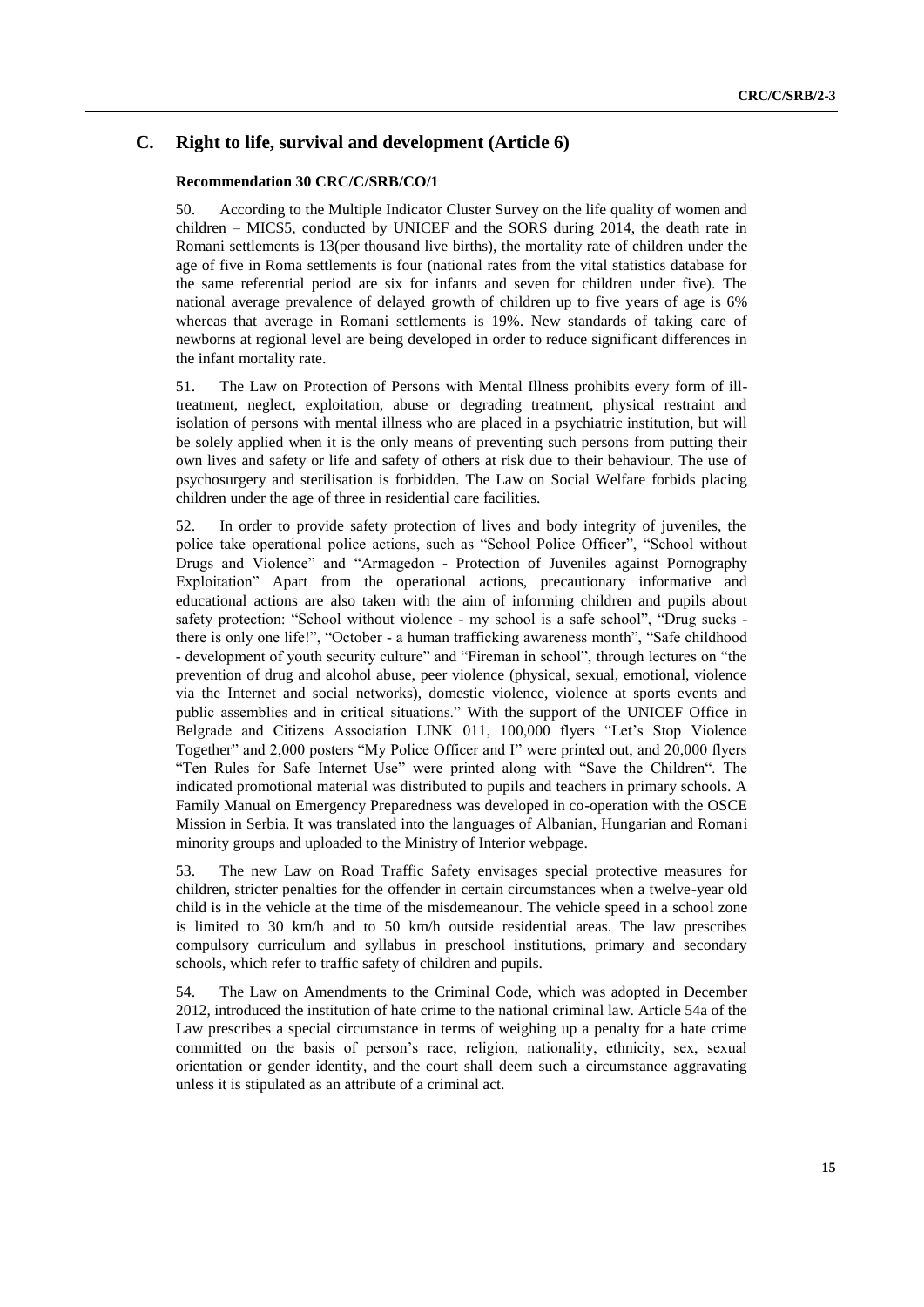## **D. Respect for the view of the child (Article 12)**

#### **Recommendation 32 CRC/C/SRB/CO/1**

55. Pursuant to the Law on Social Welfare, the child is entitled to participate and express his/her opinion in all procedures deciding on his/her rights. The Law introduces the right of the beneficiary to lodge a complaint. The right of the child to express his/her opinion and participate in court proceedings is observed in practice in a manner that is conditioned by positive regulations. A pupil, parent, i.e. guardian of the child and pupil may file a complaint to the managing director of the institution in case of violation of rights or inappropriate behaviour of the employees towards the child and pupil within 15 days from the day of the event occurrence. All citizens, including underage persons, may lodge complaints to the Internal Control Department at the Ministry of Interior, which supervises the legitimacy of the police performance. The Law on Youth adopted in 2011 is significant for increasing social participation of youth, which is in practice achieved through the activities of youth offices and co-operation with youth associations and associations addressing youth issues. The National Youth Strategy, adopted in 2008, contributed to improving the conditions for youth participation, particularly for young and vulnerable groups.

## **IV. Civil rights and freedoms (Article 7, 8, 13-17, 28, paragraph 2, 37, point (а) and 39)**

### **А. Birth (notification) registration, name and nationality**

#### **Registration after birth, recommendations 33and 34 CRC/C/SRB/CO/1**

56. The Law on Civil Registry Books and the accompanying by-laws contributed to improving the exercise of the right of entry in the birth register regardless of whether the child's parents are known or unknown, the child is without parental care or adopted, whether the birth registration is entered within or beyond the legal time frame for registration. The exercise of the concerned right was also improved due to the adoption of the Law on Amendments to the Law on Republic Administrative Fees, which prescribes exemption from administrative fees for all documents and actions related to the recording in the birth register. The procedure of birth recording in the birth register is also regulated by the Instruction on Keeping Civil Registry Books and their Forms. The procedure of restoring destroyed and missing registry books was also laid down, specifying that all persons from the territory of the AP Kosovo and Metohija can exercise their right to be registered in the said official records.

57. According to the Rulebook on How to Conduct a Procedure and Take Minutes on Finding a Child, each person who finds a child is obliged to report it to the competent police administration unit or, if circumstances dictate, to the nearest health care institution (Casualty).

58. The Law on Amendments to the Law on Extrajudicial Proceedings defines the procedure for determining time and place of birth on the basis of which all persons who are not recorded in the birth register and, at the same time, cannot provide evidence about the time and place of birth as stipulated under the regulations on keeping civil registry books may submit to the court a proposal for providing birth evidence and record the birth facts in the birth register on the basis of a legally binding resolution. Apart from the persons whose birth is provided evidence for, the procedure can be initiated by any person who has immediate legal interest in it as well as the social welfare centre. In order to improve the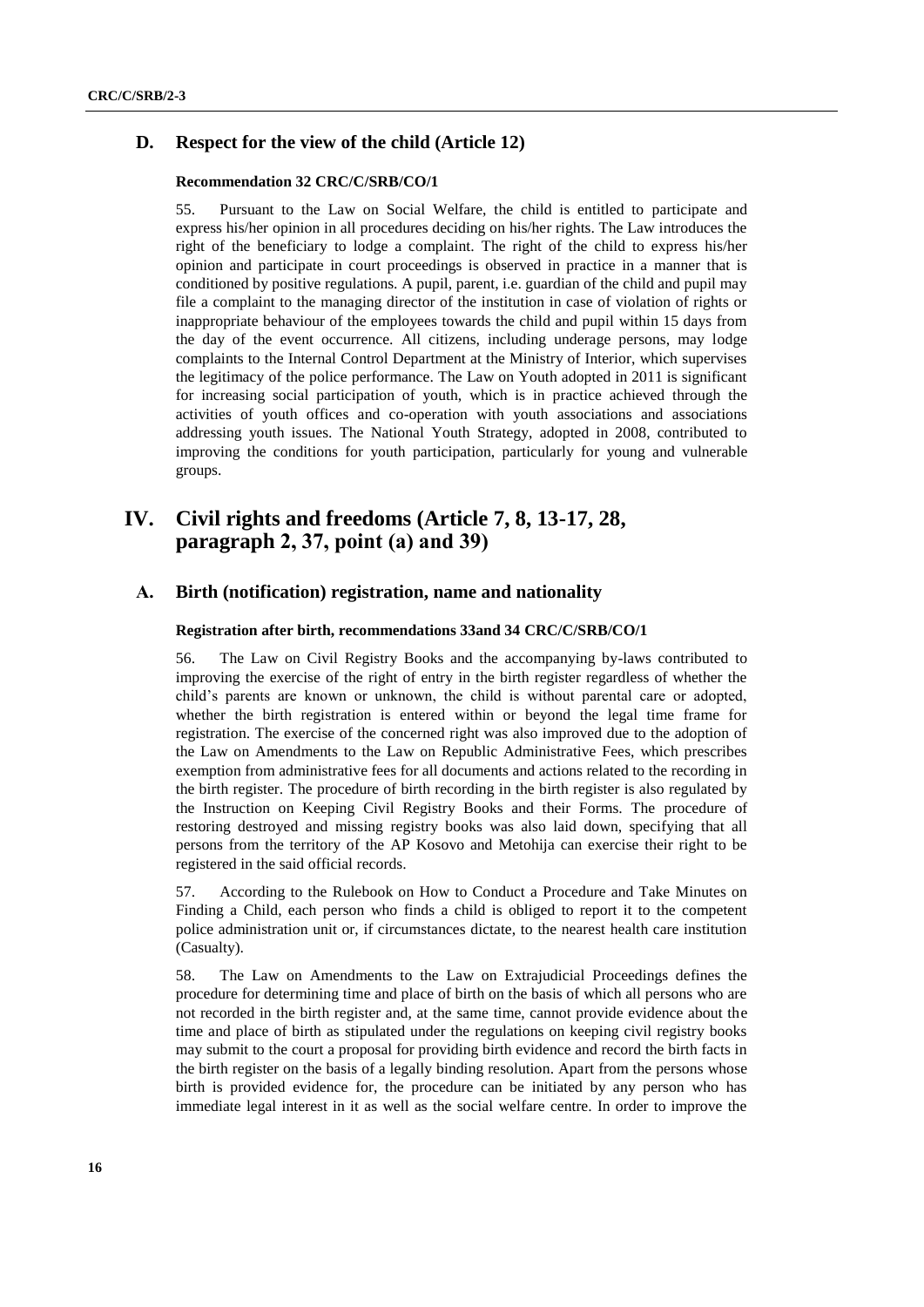status of the Roma national minority, a legally binding Instruction for Social Welfare Centres on How to Apply Article 71 a-n of the Law on Extrajudicial Proceedings was adopted. A total number of 247 proposals for determining time and place of birth were lodged and 157 decisions on determining time and place of birth were taken from September 2012, when the Law came into force, until October 15, 2013.

59. The conclusion of the Memorandum of Understanding between the then Ministry for Human and Minority Rights, Public Administration and Local Self-Government, the Ombudsman and UN High Commissioner for Refugees – Serbia, on April 2012, resulted in establishing a Technical Group comprised of the representatives from several departments. The foundations of closer co-operation, co-ordination, planning and implementation of measures, whose goal is to provide immediate support to the Romani community, above all, in recording in the birth register, were established at national level for the first time. Juveniles who are in the social welfare system but do not have a personal name were identified as well as the fact that the records of the social welfare centres include eleven children who are neither recorded in the birth register nor have any identification documents, and nine children who do not have a personal name. Appropriate procedures were initiated in order to resolve these children's issues.

60. Training sessions on the Enforcement of the Law on Extrajudicial Proceedings – determining time and place of birth were conducted for judges; training sessions were also organised for registrars and assistant registrars who keep civil registry books, employees working at social welfare centres and police administration units of the Ministry of Interior whose job is related to recording facts and data in the birth register; visits to Roma informal settlements were organised with the aim of getting acquainted with the manner of exercising their rights, determining their needs, identifying persons who are not recorded in the birth register and providing free aid during the procedure before a registrar or the court for being registered in the official records. Media campaigns were organised with the aim of introducing and involving the wider society, civil society organisations, representatives of the Romani community and other entities interested in solving the issue.

61. Positive effects have been noticeable since the law enforcement, so the number of completed requests for a subsequent birth entry in the birth register in 2009 was 9,573, in  $2010 - 7,996$ , in  $2011 - 774$ , in  $2012 - 1,552$  and in  $2013 - 784$  (20,679 persons in total).

62. The Law on Permanent and Temporary Residence of Citizens, which came into effect on November 2011, envisages a facilitated procedure for registering a permanent residence, which is necessary for issuing personal documents, for all citizens and particularly for the Romani community which has the largest number of persons without personal documents. The Law specifies that in case a citizen is not able to register permanent residence in accordance with the legal basis prescribed under the law, a competent authority will issue a resolution to the citizen specifying that the address of residence will be either the address of the institution where the citizen is permanently accommodated or the social welfare centre (SWC) whose authority the citizen belongs to, simultaneously notifying the institution, i.e. the social welfare centre, that its address will be the citizen's address. An application to register permanent residence of a juvenile should be lodged within three months from the day of his/her birth, i.e. eight days from the day of taking up residence at the address which is to be registered as the permanent residence address. The adopted Rulebook on the Form of Registration of Permanent Residence at the Address of the Institution or Social Welfare Centre came into effect in December 2012. On the basis of the permanent residence determined in such a manner, every national over the age of ten is eligible to be issued an identity card. Members of the Romani national minority are issued personal documents as a matter of priority and urgency and, also, for the purpose of exercising one's right to be issued personal documents, if possible, the documents necessary for their issuance are obtained of its own motion. The ministry for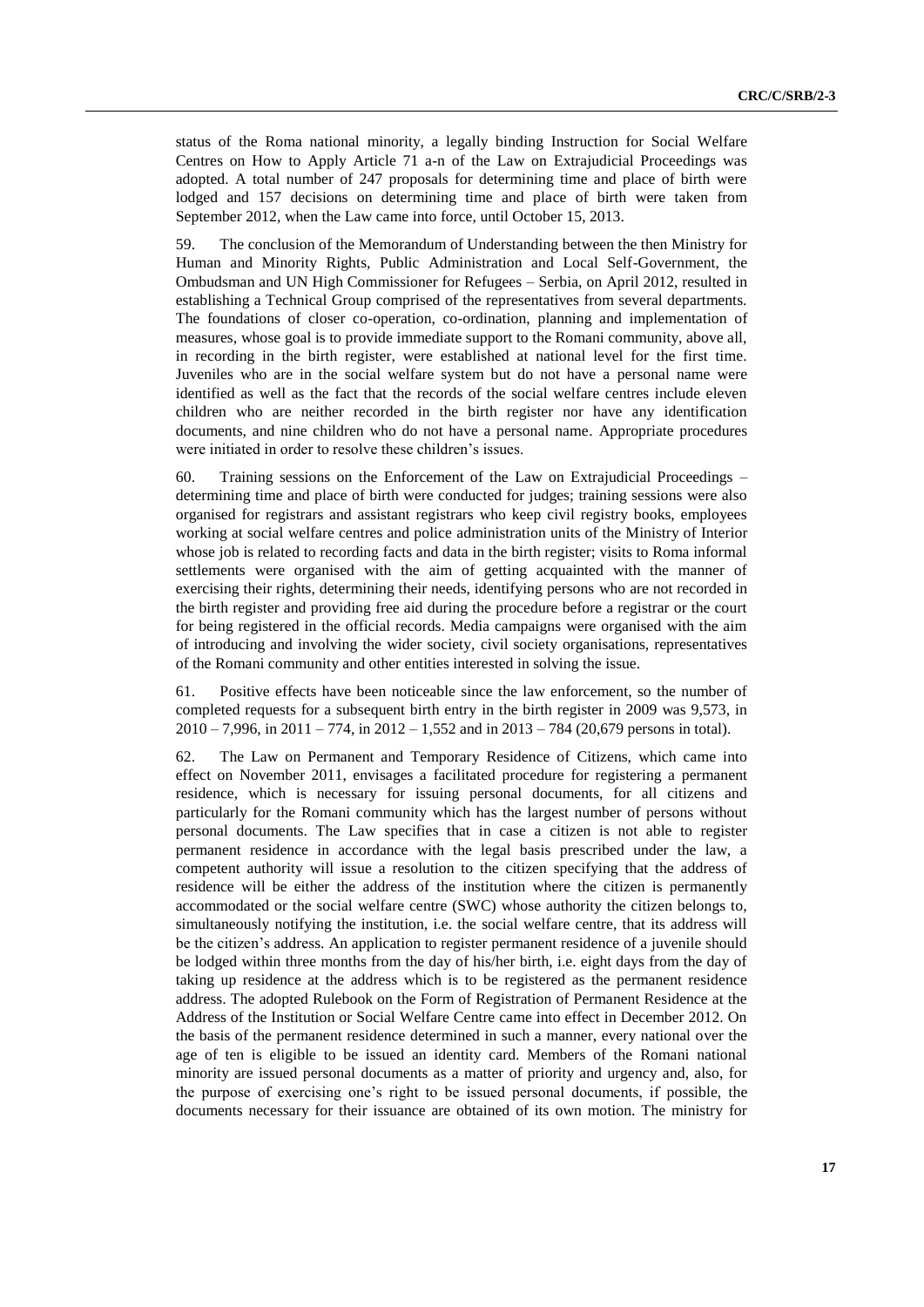social policy adopted in June 2013 a mandatory Instruction for Social Welfare Centres and Residential Care Facilities on the registration procedure of permanent residence at the address of a SWC or a residential care facility. Those legal provisions which allow for SWCs to be used as a temporary registration address are inconsistently implemented. The implementation of the Rulebook on the Process of Registration and Withdrawal of Registration of Permanent and Temporary Residence of Citizens, Registration of Temporary Stay Abroad and Return from Abroad, Passivation of Permanent and Temporary Residence, Forms and Record-Keeping Method started on August 9, 2013.

## **B. Preservation of identity**

63. The provisions of the Law on Civil Registry Books, the Law on the Unique Master Citizen Number, the Law on Permanent and Temporary Residence of Citizens, the Identity Card Law and the Law on Travel Documents are relevant for the preservation of identity. The preservation of child identity is generally achieved through the right to a name and a citizenship and efficient adoption of children without parental care. A total number of 443 adoptions, i.e. 287 by domestic and 48 by foreign adoptive parents, took place between 2009 and 2011. Child's name was not changed in any of these adoptions. The Law on Amendments to the Law on Travel Documents stipulates that persons under the age of three are issued a travel document which expires after three years upon its issuance whereas persons from the age of 4 to 14 are issued a travel document which will expire after five years upon its issuance. Persons over 14 years of age are issued a travel document which expires after 10 years upon its issuance.

## **C. Freedom of expression and the right to request, obtain and share information**

64. The Commissioner for Information of Public Importance and Personal Data Protection drew up a manual for secondary school pupils, which is posted as a link on the Commissioner's website under the name You Have A Right to Know – the Right to Free Access to Information. Secondary school pupils are enabled to get closely acquainted with their right to ask for information of public importance, available in government authorities, which interests them and how to exercise their right.<sup>21</sup>

### **D. Freedom of thought, conscience and religion**

65. The education system is available to members of different religions. Pupils in primary and secondary schools can learn about core beliefs of religion through an optional subject Religious Education. They can choose the following: Orthodox catechism, Islamic religion - Ilmudin, Catholic catechism, Evangelical Lutheran catechism of the Slovak Evangelical Church a.v.e., religious education of the Christian Reformed Church, catechism of the Evangelical Christian Church or Religious Education-Judaism.

#### **E. Freedom of association and peaceful assembly**

66. The Law on Associations recognises the right of the child to freedom of association. A minor who is 14 years of age can be a founder of association, whose legal representative

<sup>21</sup> [www.pravodaznas.rs.](http://www.pravodaznas.rs/)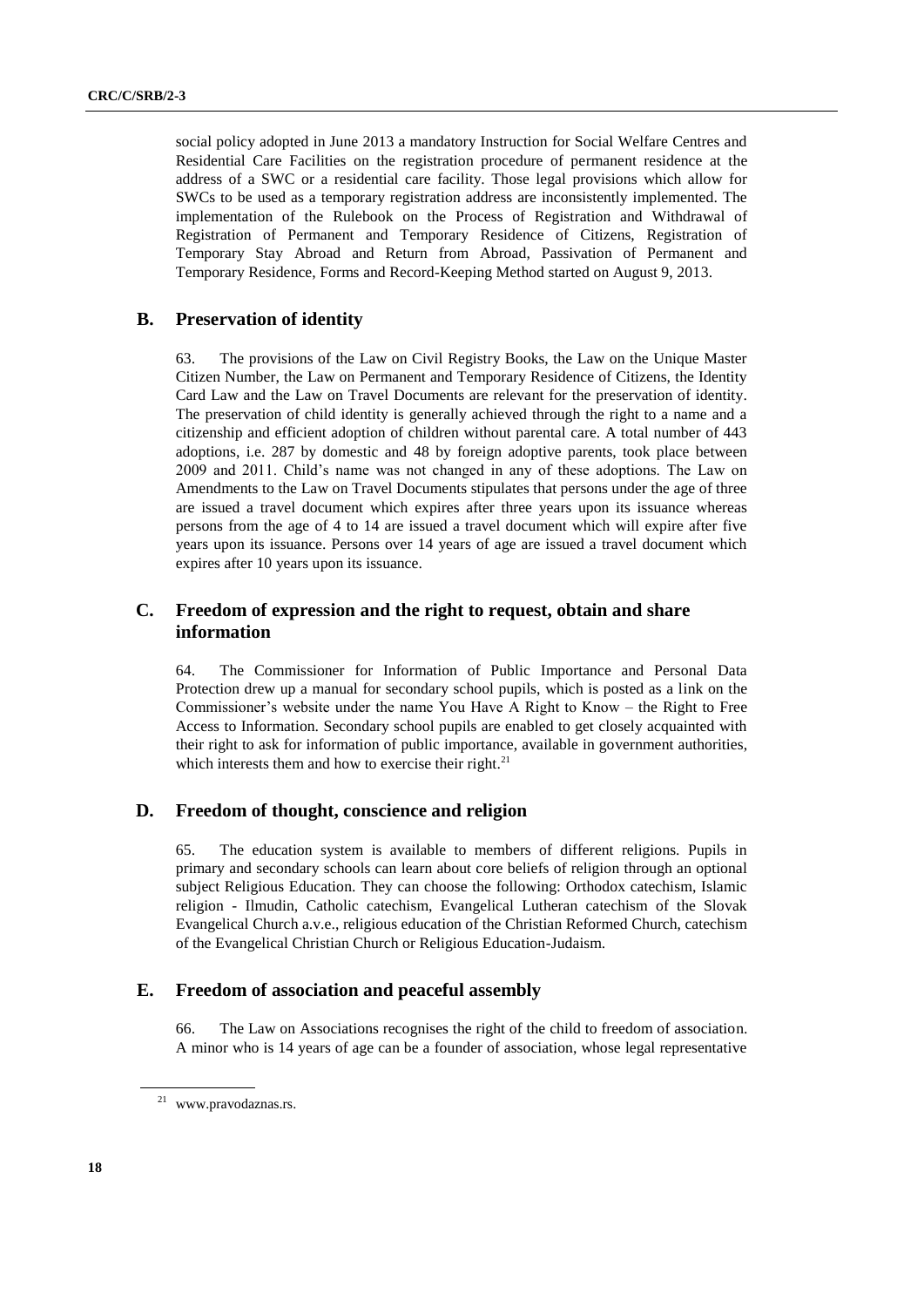is obliged to submit an assent statement. Persons up to 14 years of age are also provided with the possibility of becoming members of an association with their legal representative being obliged to submit a prior assent statement on joining.

### **F. Protection of privacy and reputation**

67. Ethical principles are observed and certain legally imposed limitations are applied when reporting on children and minors. Since police officers are most often the first ones to find out about a committed criminal offence or misdemeanour in which juveniles might take part, police workers (including spokepersons at police administration units) must not reveal confidential information in order not to jeopardise the further procedure course and generate adverse effect on dignity, psychophysical and social development of the minor as well as his/her family reputation. The announcement may include a short description of the incident (the date, time and broader scene of incident, data on minor's age and gender).

68. The Law on Broadcasting prescribes general obligations of broadcasters for programme schedules. The National Broadcasting Agency adopted in 2011 and 2012 a Binding Instruction on the Code of Conduct of Broadcasters with regard to "Realities" and a General Binding Instruction on the Code of Conduct of Broadcasters in respect of Programme Content that May Be Harmful to Physical, Mental and Moral Development of Minors. The agency is authorised to impose appropriate measures on broadcasters. The Ministry of Culture and Public Information is entitled to file a complaint against print media (22 complaints were lodged from June 2009 until the end of 2011). Special attention is paid to training and informing programmes of journalists alone on ethical standards of professional conduct which serve to protect children's rights in journalistic reporting.

## **G. Access to information from different sources and protection against material harmful to children's welfare**

69. The Project Click Safe<sup>22</sup> has been implemented since 2009 under the auspices of the ministry for telecommunication. It offers children information on how privacy and safety can be protected on the Internet against sexual abuse and harassment in the virtual word. A free anonymous telephone line (0800 252 252) is provided for all citizens who want to teach their children how to use the Internet safely. A Centre for Safe Interent was established in January 2013 in order to raise awareness and organise educational activities for primary and secondary pupils, parents, teachers and to provide relevant information to the public. The Department for Combating Cyber Crime of the Ministry of Interior is carrying out an operational action called "Armagedon" directed towards the protection of minors against pornography exploitation. The Department actively participates in the activities of the Centre, co-operates with Мicrosoft Software and Telenor in terms of filtrating and blocking content which might represent sexual abuse of minors for pornographic purposes on the Internet. Serbia has accessed the Global Alliance Against Child Sexual Abuse Online. A link We Should Protect Children Against Paedophilia Online is posted on the Ministry of Interior website as well as an e-mail address [childprotection@mup.gov.rs](mailto:childprotection@mup.gov.rs) for submitting electronic messages and also for children to report criminal offences and/or seek police help and protection. In cooperation with "Save the Children" 20,000 flyers "Ten Rules for Safe Internet Usage" were printed out and distributed to pupils and teachers in primary schools. The Children and Police link includes the said flyer as well as the presentation called "Safe Use of the Internet and Social

<sup>22</sup> [http://kliknibezbedno.rs/sr/naslovna.1.1.html.](http://kliknibezbedno.rs/sr/naslovna.1.1.html)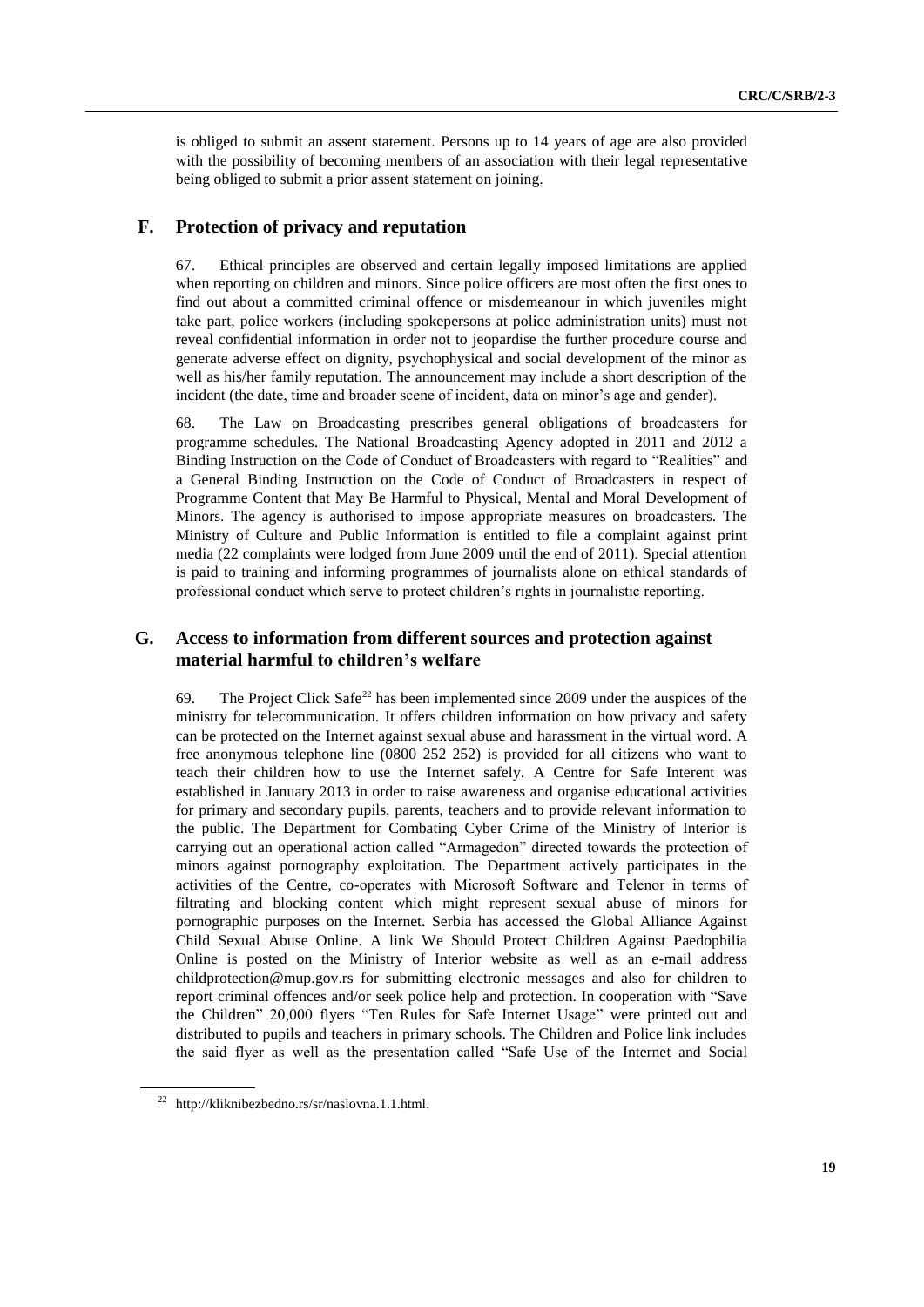Networks" which is used when organising lectures and workshops under the "Safe Childhood - Developing a Youth Security Culture" Project.

70. The Violence Prevention Unit at the Ministry of Education has developed a project called Stop Digital Violence in cooperation with UNICEF and Telenor. Training sessions for pupils, teachers and parents are carried out within the project as well as a campaign Choose Your Words Carefully and Stop Hate, which invites young people to spread positive messages, respond to and report digital violence, is initiated. The Ministry of Sport and Youth established in February 2013 the National Committee for Implementing a Campaign for Combating Online Hate Speech.<sup>23</sup>

## **H. Prohibition of torture or other cruel, inhuman or degrading treatment or punishment, including corporal punishment**

#### **Recommendations 36 and 37 CRC/C/SRB/CO/1**

71. The Rulebook on Prohibited Conduct of Social Workers (2012) closely defines prohibited conduct towards beneficiaries, i.e. physical, emotional and sexual abuse, exploitation and neglect, and apart from the indicated forms of violence, several provisions of the Rulebook specify how such violence affects the child as a beneficiary of the social services with a particular emphasis on the specific status of and the need to protect the child while using the social welfare system. All residential care facilities are obliged to orally notify the inspection and without delay about each incident in the facility within 24 hours at the latest.

72. In order to ensure transparency during the supervision of the performance of residential facilities for persons with disabilities and independent monitoring, the then MLESP concluded in June 2011 a Memorandum of Cooperation with an organisation called Mental Disability Rights Initiative Serbia (MDRI-S) with the aim of implementing the Monitoring of Institutions During Social Welfare Refоrms Project. The MDRI-S visited the following social welfare institutions during the monitoring: Centre for Protection of Infants, Children and Youth in Belgrade, Residential Home for Children with Developmental Disorders "Kolevka" in Subotica, Residential Home for Persons with Autism in Veternik, Novi Sad, Residential Home for Children and Youth with Developmental Disorders in Sremčica, Belgrade, Residential Home for Children and Youth with Developmental Disorders in Stamnica and Adult Residential Facility in Kulina.<sup>24</sup>

73. The Internal Control Department within the MoI conducts compliance evaluation of the police performance, particularly in terms of observance and protection of human rights when carrying out police tasks and applying its power. According to the available data at the Department, criminal charges were lodged against four police officers to a competent public prosecutor for committing three criminal offences of ill-treatment and torture (Article 137 Of the Criminal Code) against four male juveniles (two of them being 15 and 16 years old and the other two 17). The criminal offences were committed in 2010, 2012 and 2013 and а disciplinary procedure for gross negligence was carried out against all four police clerks. Monitoring of the implementation of recommendations of the European Committee for Prevention of Torture and Inhuman or Degrading Treatment or Punishment

<sup>23</sup> [www.nemrznji.rs.](http://www.nemrznji.rs/)

<sup>&</sup>lt;sup>24</sup> Detailed information on wards in the Residential Home for Children and Youth with Developmental Disorders "Dr Nikola Šumenković" in Stamnica are included in the Second Periodic Report on the implementation of the Convention against torture and other cruel, inhuman or degrading treatment or punishment.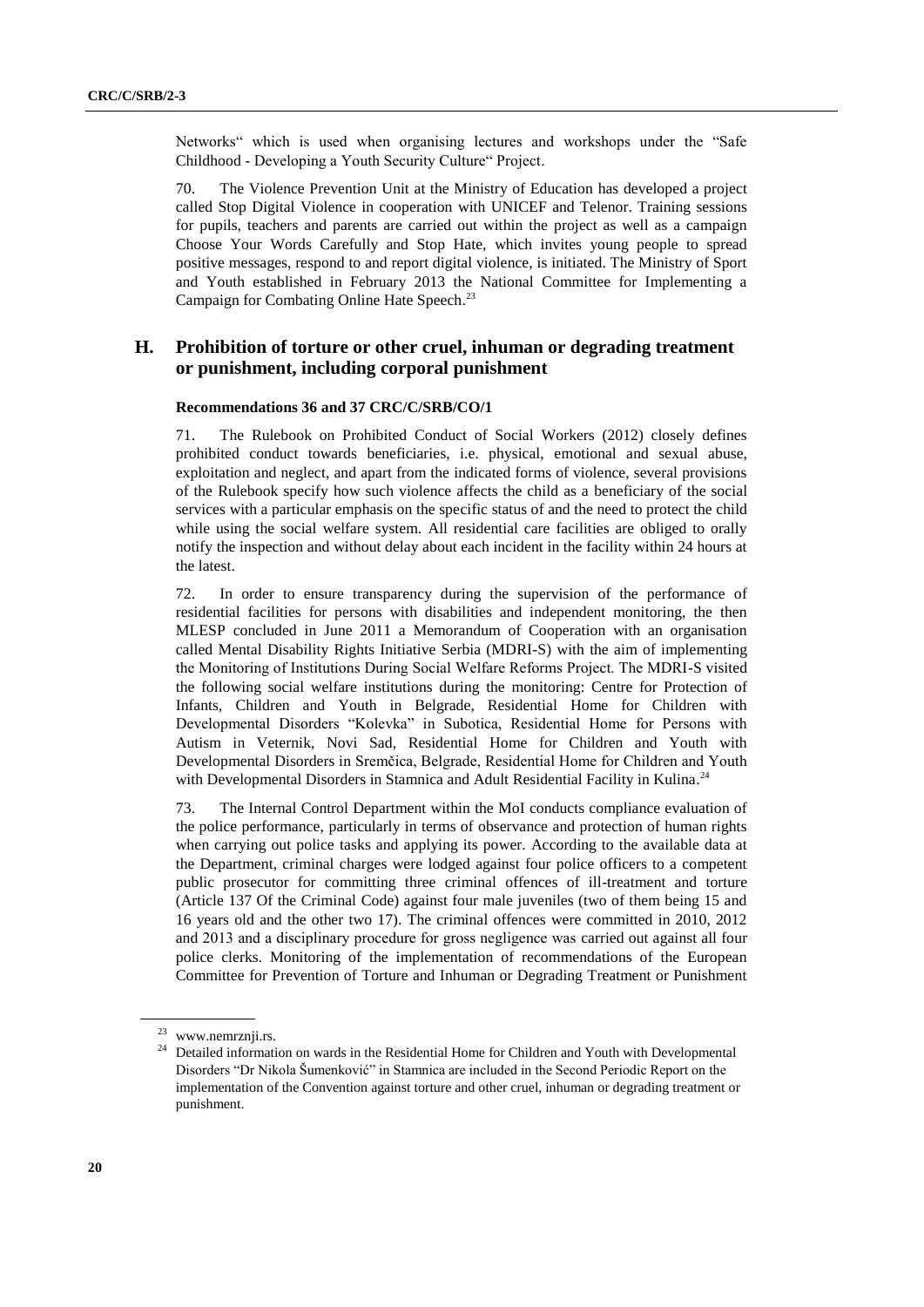at the MoI is performed by the Committee for the Implementation of Standards of Police Conduct in Torture Prevention, which pays special attention to the protection of juvenile rights.

74. Articcle 45 of the Law on Fundamentals of Education System prohibits physical, psychological and social violence, ill-treatment and neglect of children and pupils, corporal punishment and personal insults and/or sexual abuse of children and pupils or employees at the institution. The institution is obligated to immediately file a complaint to the competent authority if any signs of violence, abuse or neglect can be noticed in the child. A Special Protocol on the Protection of Children and Pupils Against Violence, Abuse and Neglect (2009), a Manual on Protocol Implementation containing best practice examples (2009) and a Manual on Institutional Conduct in response to Violence, Abuse and Neglect (2010) were adopted.

## **I. Measures to promote physical and psychological recovery and social reintegration of a victim child**

75. A preliminary draft law on children's rights, drawn up by a working group under the Ombudsman, prohibits corporal punishment and degrading treatment for the purpose of disciplining the child in all environments as well as the use of physical force and physical restriction on the child. However, physical force and restriction on the child may only be used, if necessary, in accordance with the law for the shortest possible period and to such an extent that is needed to protect the life and health of the child, other person or property of a great value. The Council for Child Rights and "Save the Children" supported the CoE campaign "Hands Should Protect and Nurture, Not Punish - Raise Your Hand against Corporal Punishment of Children". The MoI posted a video clip as part of the campaign on its web page within the link "Children and Police" and distributed the publications of "Prohibition of Corporal Punishment of Children" to its employees.

## **V. Family environment and alternative care (Articles 5, 9-11 18, (paragraphs 1 and 2), 19-21, 25, 27, (paragraph 4) and 39)**

## **A. Family environment and parental guidance in accordance with child's developmental abilities**

#### **Recommendations 39, 43, 45, 46 CRC/C/SRB/CO/1**

76. The Law on Social Welfare envisages the development of services for intensive family support, provided in the community in which the family lives with the children, which are established and financially supported by local self-government. The MLESP supports the development of services in the community for children and family: estimating and planning services; daily services in the community; independent life supportive services; counselling and therapeutic and socially educational services; accommodation services. Depending on the beneficiary's needs, social welfare services can be provided simultaneously and in combination with the services provided by educational, health and other institutions (interdepartmental institutions). According to the ISP data at the Social Welfare Services Base, there are currently 17 counselling centres that provide specialised family supportive services, mainly at SWCs. If they do not have specialised family counselling centres, SWCs have to provide family counselling services to families that address them for counselling purposes or a specific problem. The main focusis on providing services to families. Services for children with developmental disabilities are mainly provided by the public sector.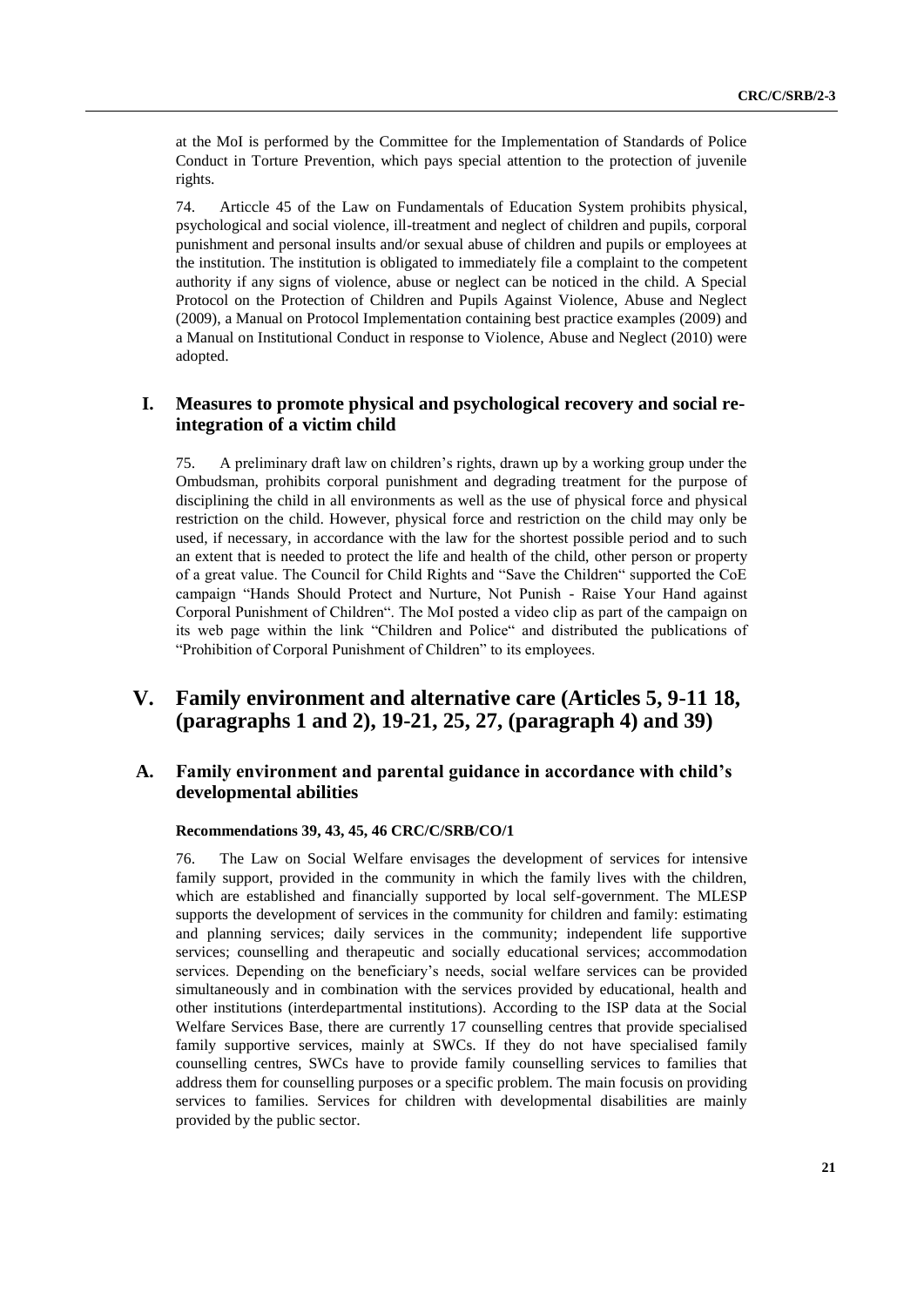## **B. Joint parental responsibility, parent aide and child protective services**

77. Apart from offering support to families and children, a social welfare centre also provides psychological and social counselling services, supervises the exercise of parental rights, makes decisions on protection measures, particularly with regard to protecting children against all forms of violence, and initiates court proceedings. Civil organisations have an important role in the formulation and implementation of family and child assistance and support policy. Financial support to families with children is ensured by means of cofinancing child services or providing additional allowances. Article 9 , paragraph 1, of the Law on Financial Support to Families with Children defines the entitlement to pay during maternity leave and childcare leave, maternity benefit, child allowance, pre-school allowances for children without parental care and with developmental disorders, recourse of pre-school costs for children from financially vulnerable families. Concrete adopted measures concerning children from complete families, single parent families and children belonging to the most vulnerable groups are related to convenience for exercising the right to child allowance and its increased amount that local self-government is entitled to introduce if needed and possible.

78. Amendments to the Law on Health Insurance, which were adopted at the end of 2012, stipulate that health insurance should include single parents with children up to seven years of age, whose monthly income is below the income laid down under the law that regulates health insurance. The health insurance issue of children and families with children with a rare disease is still pending, medical treatment is often not covered by mandatory health insurance, parental leave for the purpose of child medical care is limited by law and finally no adequate family support is provided under labour laws or any other family support. $25$ 

## **C. Separation from parents**

79. Conditions and a method of separating the child from one or both parents are regulated in a normative manner under the provisions of the Family Law (Article 60, 81, 82, 197, 198 and 332) and under the Criminal Code in case of domestic violence (Article 194).

## **D. Family reunion**

80. The MLESP takes concrete measures, acting on the request of both local and foreign citizens, with the aim of resolving issues of maintaining personal relationships and direct contacts between the child and the parents living in different countries, directly intercedes with the competent authorities in order for them to draw attention to parents about the importance of implementing the decisions made by courts or the social welfare centre with regard to the above mentioned.

#### **E. Child subsistence**

81. Legal subsistence is defined by means of imperative rules, renunciation of the right to subsistence is not permitted. This right has no statute of limitations. Any issues related to child subsistence are laid down in the Family Law. Avoidance of paying alimony is subject

<sup>&</sup>lt;sup>25</sup> The Strategy on Prevention of and Protection against Discrimination.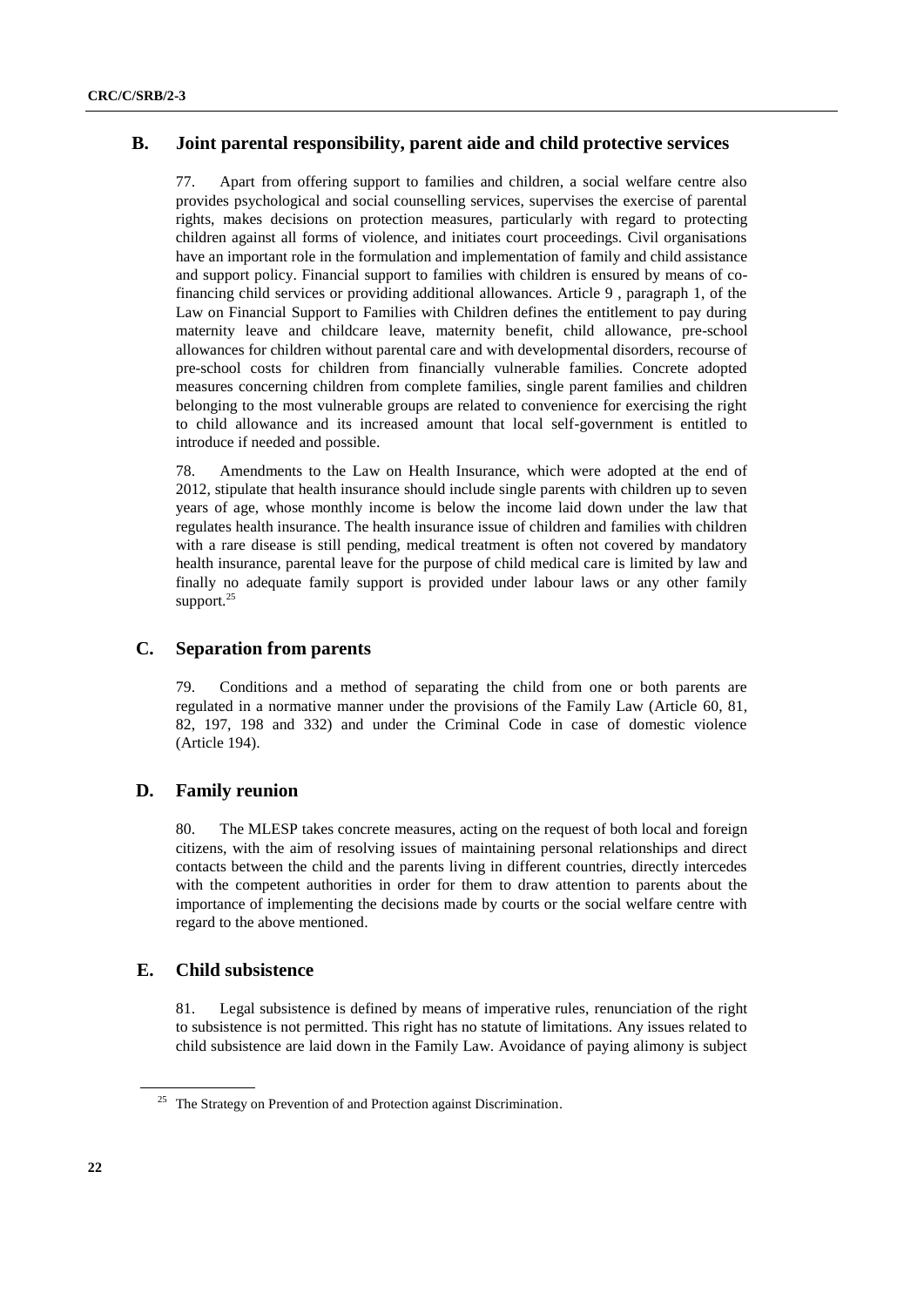to criminal sanctions. Currently, at the Ministry of Finance<sup>26</sup> there are ongoing proceedings concerning 756 alimony cases whereas in 2012 proceedings were instituted on the basis of 60 new motions for alimony payment. The OHMR has the mediator role in the procedures for effecting the claims of foreign obligees and it submits the received claims to the competent social welfare centres for final processing and handling. During the period between 2009 and 2013 the line ministry for social policy was submitted 265 alimony claims in total. All these claims were updated and necessary measures and actions were taken on the basis of them.

## **F. Children deprived of family environment**

#### **Recommendation 41 CRC/C/SRB/CO/1**

82. Over 90 per cent of children and youth without parental care who are accommodated in residential care facilities, almost six thousand, are taken care of through kinship and nonkinship foster care in approximately 4,300 families. The number of children in foster care and foster families has significantly increased, whereas the number of children without parental care who are accommodated at residential care facilities has been reduced. Children with developmental disorders are still partly at residential care facilities (approximately 500 children or 54,6% of the total number of children with developmental disorders at residential facilities).<sup>27</sup> A child under three years of age is not provided residential care unless there are particularly justifiable reasons, provided that the child cannot spend more than two months in a residential care facility except the ministry for social welfare consented otherwise. The number of these children was reduced to only 44 at the end of 2013. The number of Romani children is overproportioned among the children accommodated in residential care facilities and foster families. Currently, five foster care and adoption centres are operational and three more such institutions are planned to be opened, which will, among other things, provide the children with out-of-home care through specialised foster care.

83. Novak Djokovic Foundation, UNICEF and MLESP commenced in 2013 cooperation with regard to the development of innovative services which will reduce the risk of unnecessary family separation and institutionalisation of children, provide support for timely risk identification and directing families to support services; piloting new and strengthening existing services aimed at the prevention of family separation when it is in child's best interest and enhancing the foster care system in order to ensure adequate alternative care for children up to the age of three accommodated in residential care facilities.

## **G. Periodical review of treatment in care**

84. The judge of the juvenile court that imposed a correctional measure and the juvenile prosecutor have to monitor the results of the enforcement of the correctional measure by visiting the minor at the institute or institution where the measure is enforced and by having direct access to and reviewing reports on the enforcement of the said corrective measure. The competent social welfare centre is obliged to submit twice a year to the juvenile court judge and juvenile prosecutor a report on the enforcement process of other correctional measures. The juvenile court judge may request such a report within a shorter time limit and may also order that the report be made by a competent person. SWCs and residential

<sup>26</sup> [http://www.mfp.gov.rs/pages/article.php?id=8846.](http://www.mfp.gov.rs/pages/article.php?id=8846)

<sup>&</sup>lt;sup>27</sup> UNICEF (2014) Situation Analysis (in preparation).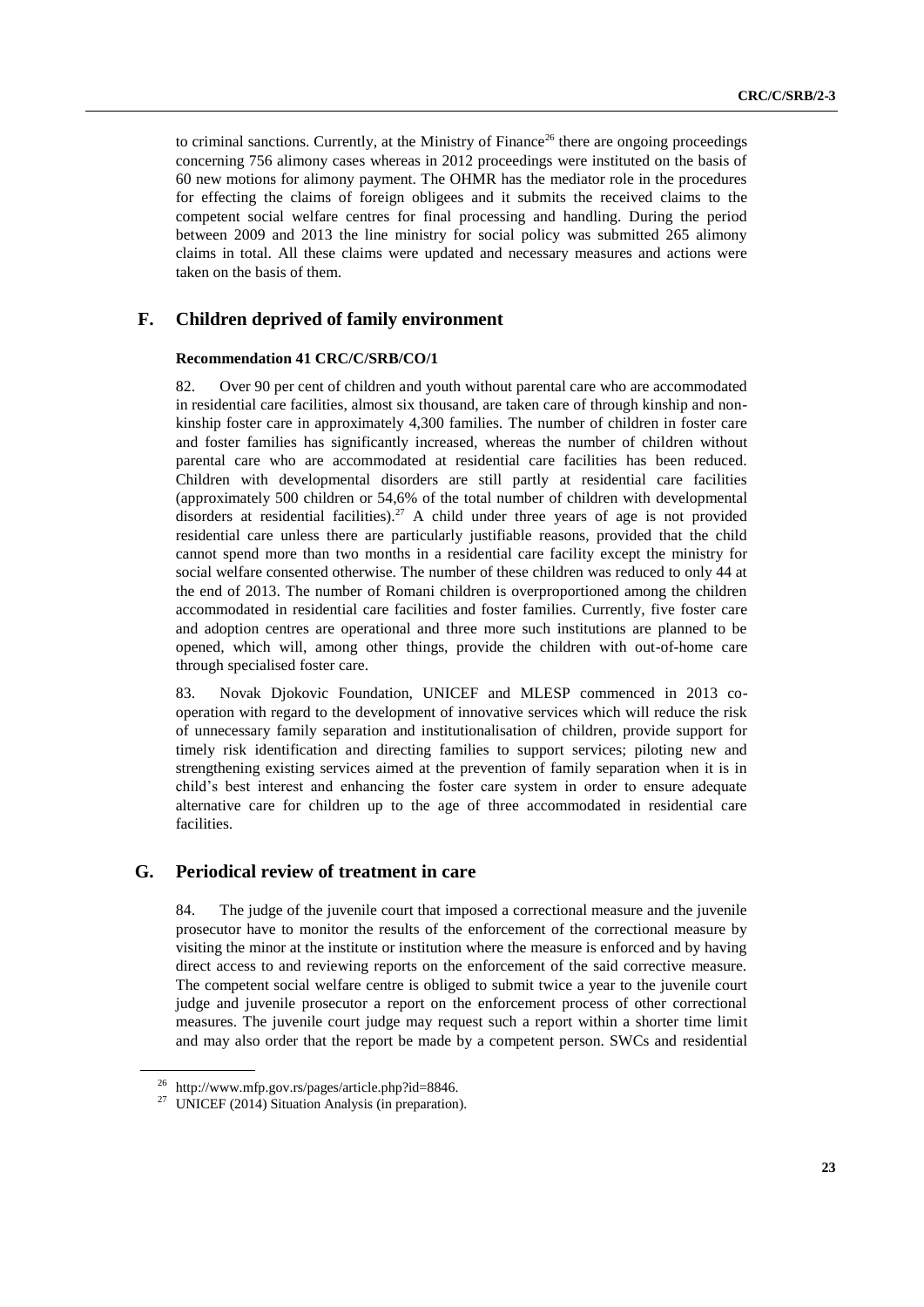care facilities for children and youth are obliged to provide a prior opinion of the ministry for the accommodation of each child under 18 and to periodically evaluate the need for further stay of the children at these facilities and report on it to the ministry, i.e. social welfare institutes. Social welfare institutes monitor the following activities of SWCs: referral of children and youth to residential care facilities, children and youth leaving the facility, implementation of other forms of children and youth care, activity planning in order to incentivise the use of less restrictive protection forms, the implementation of provisions of the family law legislation pertaining to the protection of children and youth at residential care facilities.

## **H. Domestic and intercountry adoption**

#### **Recommendation 43 CRC/C/SRB/CO/1**

85. Adoption is laid down under the Family Law and accompanying bylaws. Duration of an adoption procedure is subject to its complexity. Adoption of children belonging to vulnerable groups who are particularly difficult to adopt, including siblings, children with disabilities/developmental disorders and children of minority groups, is for now mainly promoted through intercountry adoption since most domestic adopters (95%) want to adopt a healthy child as young as possible and of the same nationality. The Republic of Serbia signed in 2009 two CoE conventions: European Convention on the Exercise of Children' Rights and European Convention on the Adoption of Children – Revised. The Convention on Protection of Children and Co-operation in Respect of Intercountry Adoption was ratified in October 2013.

### **I. Child abduction and wrongful retention (across national borders)**

86. The Law on Enforcement and Security stipulates that when an enforceable document requires the surrender of an abducted or retained child for the purpose of being returned to a foreign country or for the purpose of reinstating parental guidance and care for the child in a foreign country, the enforcement will be carried out by taking away and surrendering the child to the obligee in accordance with the terms and conditions under the law. The enforcement procedure is particularly urgent. The act of seizing the child from the person with whom the child is and surrendering to a parent, i.e. other person or an institution entrusted with the child's custody and education, is performed by a judge in cooperation with a psychologist from the social welfare centre, school, family counselling centre or other institution specialised for mediation in family relationships, with police support if needed.

## **J. Child abuse and neglect, including physical and psychological recovery and social reintegration**

87. A General Protocol for Action and Cooperation of Institutions, Bodies and Organisations in Situations of Domestic and Intimate Partner Violence against Women, which was adopted in November 2011, establishes intersectoral co-operation between the line ministries for labour and social policy, justice, interior affairs and health care. For the first time a national document explicitly specifies that a child is a victim of violence when he/she is a witness to domestic violence.

88. A Manual on the Implementation of the Special Protocol on the Health Care System for the Protection of Children against Abuse and Neglect, as of 2012, provides guidelines for everybody and recommendations to health workers on how to talk to children about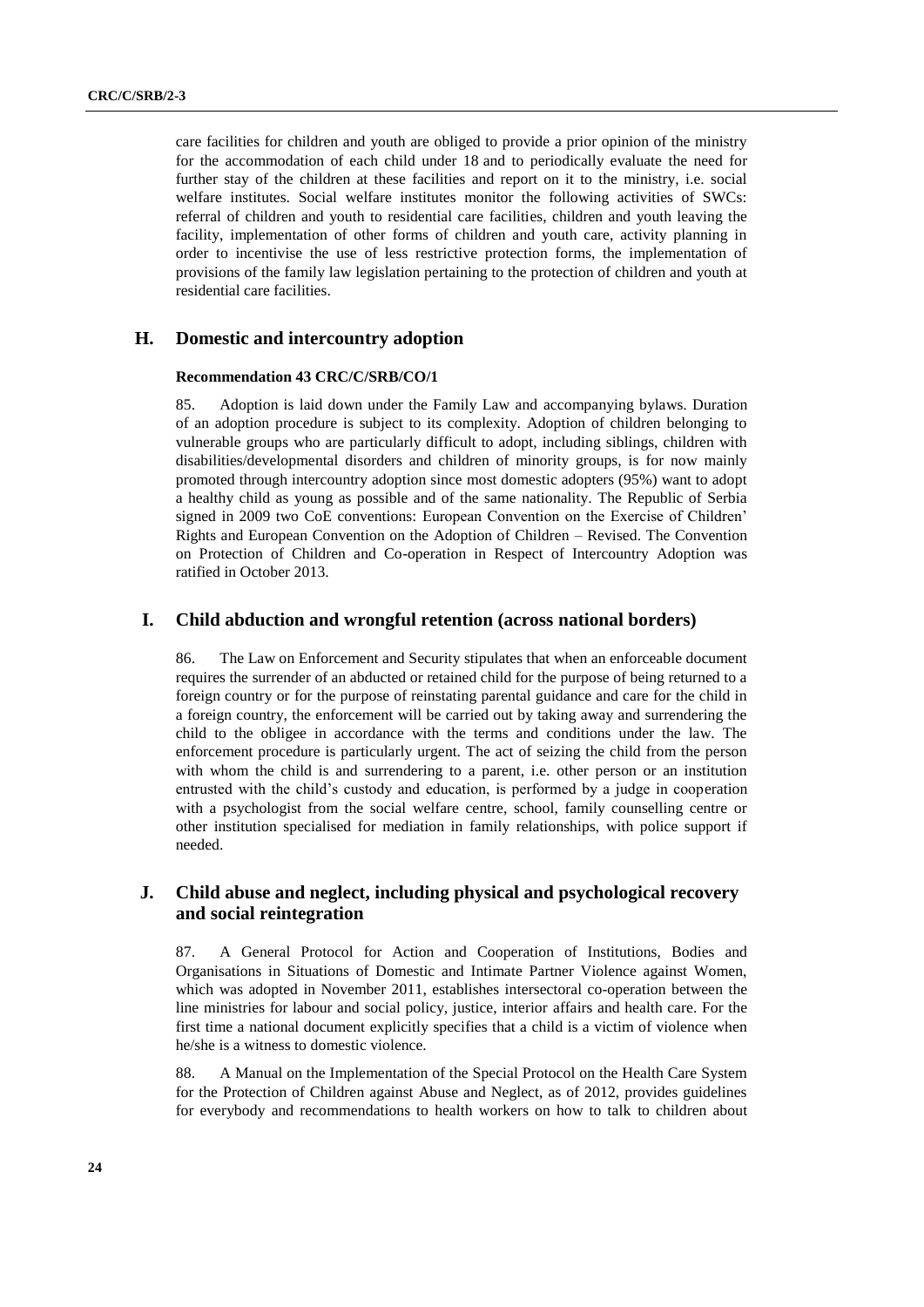experiences which are unpleasant for them. Children participate by being asked questions, provided with suitable information and the opportunity to express their wishes, standpoints and opinions during all stages of the protection process and in a manner that corresponds to their age and ability to understand the situation. Over 85% of health care institutions established a professional team for the protection of children against abuse and neglect by mid-2013. Health centres and other health care institutions posted posters which sensitise children and their parents to recognise violence and to report it.

89. Minors who are actual or potential victims of abuse and neglect are treated by police workers holding certificates which guarantee that they have completed the necessary training and acquired special skills in the field of children's rights and judicial protection of minors. The newly adopted Special Protocol on Conduct of Police Officers in Protection of Minors against Abuse and Neglect promoted police procedures in the protection process of children against ill-treatment and neglect. Special attention is paid to the protection of a minor victim and the method of having a conversation with him/her. The Special Protocol is posted on the MoI webpage within the link Children and Police and in the electronic record of regulations Paragraf lex; it was printed out in 2,000 copies with the support of "Save the Children" and distributed after the promotion in order to be implemented. In order to promote the protection of children against abuse and neglect, agreements on intersectoral co-operation during the implementation of the General Protocol on the Protection of Children against Abuse and Neglect were signed in Belgrade, Novi sad, Niš and Kragujevac.

90. A Special Protocol on Conduct of Social Welfare Centres – Social Welfare Centres in Situations of Domestic and Intimate Partner Violence against Women was adopted in March 2013. The Protocol lays down a responding method of SWCs during the fight against violence and a manner of providing protection and support to victims of violence. Experts working at social welfare facilities have to attend accredited training programmes in order to be able to deal with this issue. 28

91. According to the 2014 MICS5 results the proportion of parents using violent methods in disciplining their children was reduced from 67% to 43% in comparison to 2010. Ninety-three percent of parents think that corporal punishment should not be applied in education and upbringing of children.

## **VI. Developmental disorders, health and social assistance (Article 6, 18 (paragraph 3), 23, 24, 26, 27 (paragraph 1-3) and 33)**

#### **А. Children with disabilities**

#### **Recommendations 48 and 49 CRC/C/SRB/CO/1**

92. A reform of the child care system contributed to significant progress. The total number of children accommodated at residential care facilities was reduced by 58% over the last few years. However, the situation of children with developmental disorders and with disabilities is slowly getting better, the number of children in foster care has tripled, but it is significantly smaller in terms of children with developmental disorders. The number of services for children and youth with developmental disorders and disabilities, which are now available in 65% of municipalities, has increased in local communities. The

<sup>28</sup> [http://www.zavodsz.gov.rs/.](http://www.zavodsz.gov.rs/)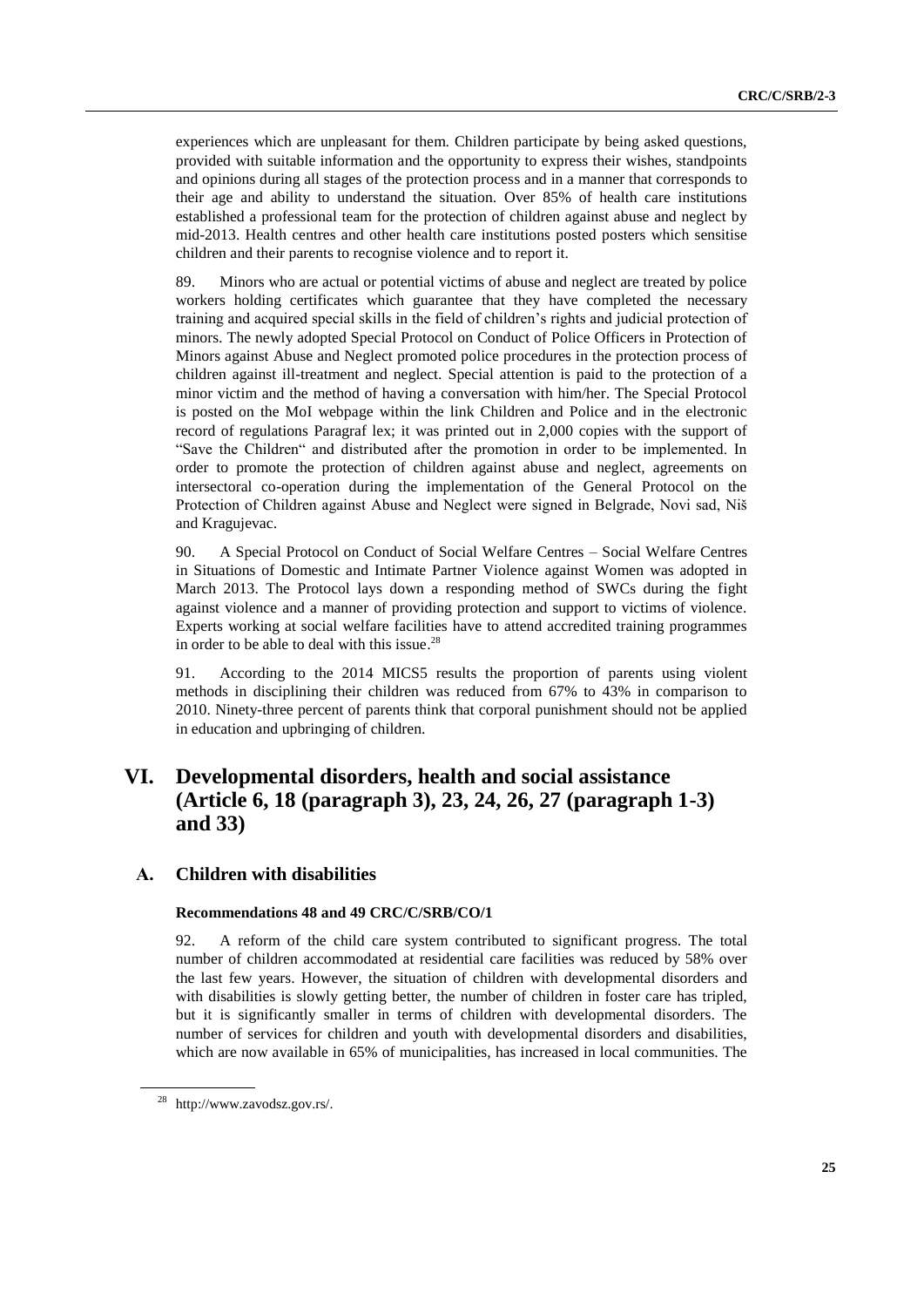number of children aged 0 to 3 who are accommodated in residential care is reduced by 80%. The Law on Social Welfare has been amended to include a larger number of beneficiaries of care allowance and the entitlement to a continuous monthly benefit for parents who have, for at least 15 years, been directly nurturing a child who is entitled to an increased care allowance. Numerous actions were taken in order to improve community services, such as day care centres, assisted living, home assistance services or personal assistants, whereas residential (home) care is a last resort service when support cannot be provided in a less restrictive form. Construction works are drawing to a close at the Home for Children and Youth in Šabac, which will then accommodate 40 beneficiaries and thus the existing capacities will be doubled and therefore will accommodate persons with autism for a longer period. Deinstitutionalisation is spread from larger institutions, such as Kulina, to foster families mainly, the concept of small home communities is developed for children with the most complex disorders for whom are impossible to create conditions for returning to their own families. Small home communities have been established in Niš, Aleksinac, Negotin, Belgrade and Banja Koviljača. In order to protect their severely disabled newborn infant, one of the parents may, after the maternity and childcare leave is over, use paid leave for the purpose of special childcare until the child is five years old.

93. The Law on Preschool Education prescribes enrolment of children with developmental disorders in regular groups at nursery schools or developmental groups which children with highly severe developmental disabilities are enrolled in, as well as the development of an individualised education programme for children who need additional support. Pupils with developmental disorders are entitled to education in regular primary schools and schools for the education of children with developmental disorders. All pupils of the appropriate age have been enrolling in the first class of regular primary school since the 2011/2012 school year. Pupils are provided with additional support through an individualised education programme – IEP and additional health and social support, which is determined by an interdepartmental committee.<sup>29</sup> Pupils are enrolled in these schools with parents' approval and on doctor's recommendation. There are 47 special needs primary schools. Secondary education of children with developmental disorders is organised in the following way: schools for pupils with developmental disorders, special classes in regular schools, regular school classes where children with developmental disorders and disabilities are taught together with other children. Instead of former condensed programmes, individualised education programmes are now used in schools for children with developmental disorders and disabilities. Adopted regulations: A Professional Instruction on How to Provide Additional Support for Education of Children, Pupils and Adults with Developmental Disorders in an Educational Group and/or Other School or Family by a School for Children with Developmental Disorders (2012), A Rulebook on Additional Educational, Health and Social Support to Children and Pupils (2010), a Rulebook on a Training Programme for Pedagogical Assistant (2010), a Rulebook on Publishing Textbooks with Small Circulation (2010).

94. The 2014 Ombudsman Annual Report indicates that children with developmental disorders and with disabilities are in the unenviable position, often living isolated from the local community and highly exposed to prejudice, and not included in the social welfare system.

<sup>&</sup>lt;sup>29</sup> Committees established by local self-government have not fully materialised in all local selfgovernment units.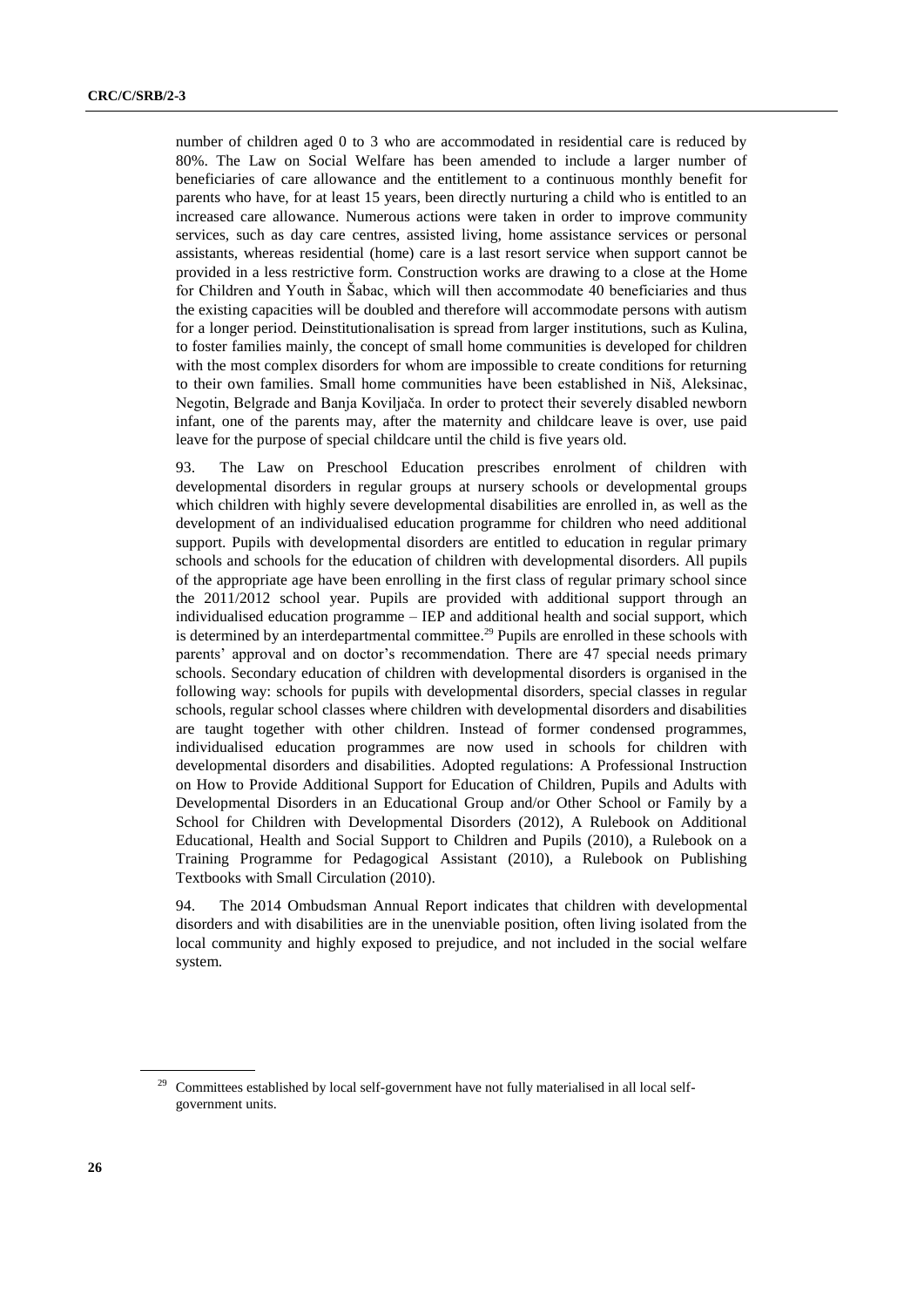## **B. Survival and development**

**See I under II C**

## **C. Health and healthcare**

#### **Recommendations 51-55 CRC/C/SRB/CO/1**

95. Healthcare is provided from mandatory health insurance funds for all children up to 18 years of age at health centres, as primary healthcare institutions, and in other healthcare institutions if needed (secondary and tertiary level), for women who are planning family, during pregnancy, childbirth and maternity leave up to 12 months after giving birth, single parents with children up to seven years of age whose monthly income is below the earnings laid down under the law on health insurance; for Romani people who do not have permanent or temporary residence due to their traditional way of life. A certain number of children belonging to vulnerable groups are still deprived of health care and early development for administrative reasons. The amendments to the Law on Health Care resulted in a simplified procedure of issuing health insurance card to Roma nationals who do not have permanent or temporary residence due to their traditional way of life. The Law on Exercise of Rights to Healthcare for Children, Pregnant Women and New Mothers, which was adopted in November 2013, stipulates that children up to 18 years of age, pregnant women and new mothers within a period of up to 12 months after giving birth to a live child are entitled to full healthcare, including the right to medicines in accordance with the Law on Health Insurance and general acts of the National Health Insurance Fund as well as to paid travel costs regarding the use of healthcare regardless of a health insurance basis and regardless of the fact that their health insurance card is not verified.

96. The adopted Ordinance on National Healthcare Programme for Women, Children and Youth is aimed at reducing mortality and morbidity rates of children under five years of age, measures to promote the health of women during their reproductive age, reducing the perinatal and neonatal mortality rate and preserving the health of young children (prevention and reduction of injuries, prevention of diversion from a nutritional status, protection of children against ill-treatment and neglect, early discovery of risk factors – psychosocial and health factors and provision of adequate preventive, therapeutical and rehabilitation services) targeting particularly vulnerable groups, working with parents and promoting healthcare availability and quality. The Rulebook on the National Health Insurance Fund prescribes the content and scope of preventive measures which are 100% financed from the mandatory health insurance funds for pregnant women.

97. The Action Plan for the implementation of the Strategy for Improving the Romani Community Status 2013-2015 additionally defines activities directed towards the reduction of the mortality and morbidity rates of Roma children. Apart from the very important service provided by visiting nurses to pregnant women, newborns and infants under five years of age and their families, the Ministry of Health also introduced health mediators for Roma settlements in 2008. This project is funded by the ministry and carried out by 75 mediators in 60 local self-government units with the largest number of Romani people in order to improve health of the Roma community, particularly women and children, promote healthcare availability and the level of being informed about health, reduce inequality.

98. Topics concerning the protection of reproductive health and promotion of healthy lifestyles are treated within the compulsory programmes of certain subjects (e.g. Nature and society in lower school classes and Biology in higher classes). Schools also plan to implement programmes or projects as part of their educational activities (classroom community) in co-operation with health centres or civil society organisations on the basis of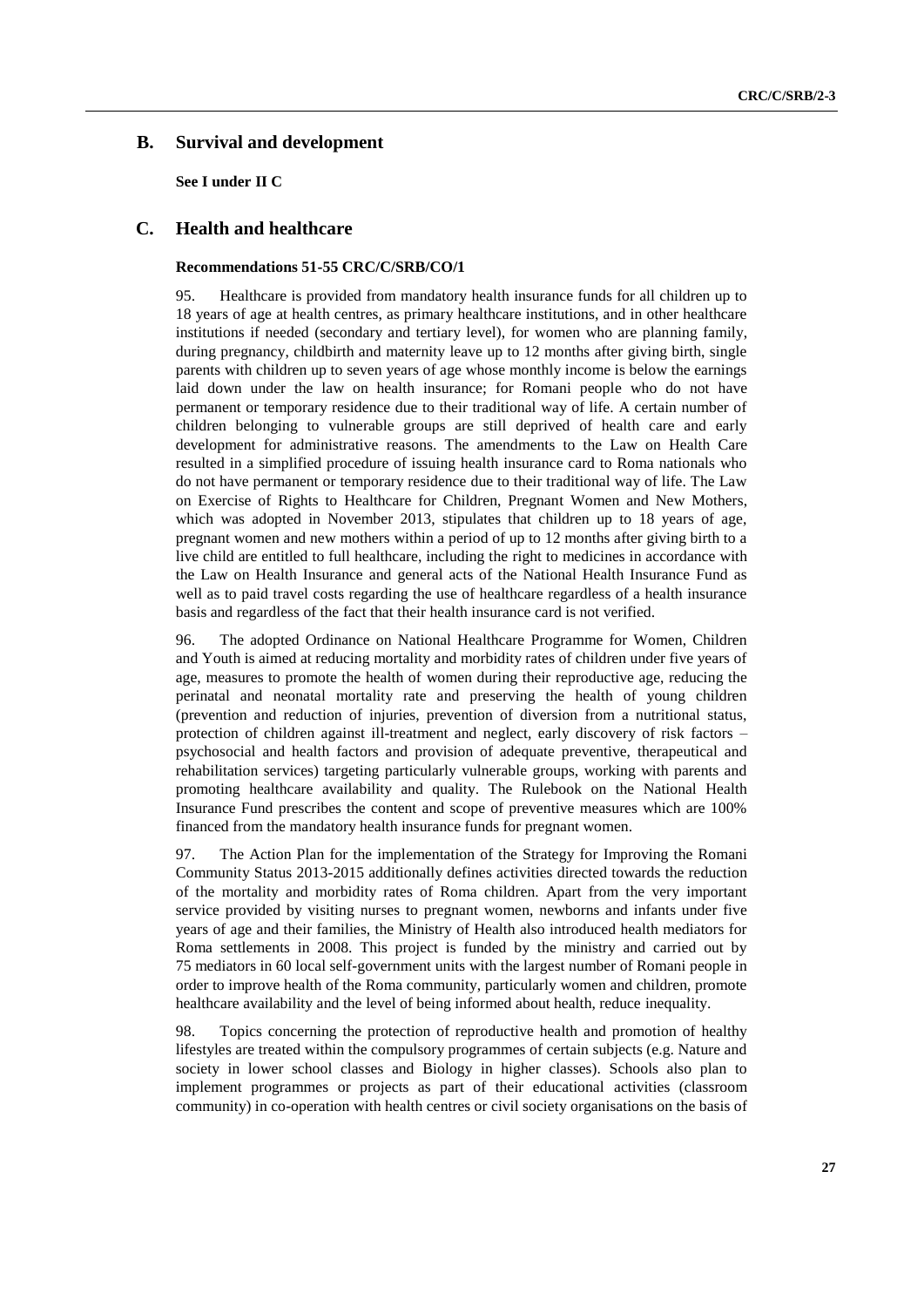their documents (School Programme, Annual Activity Plan, Development Plan). The 2011 Rulebook on Continuing Professional Development envisages dozens of programmes, which can improve professional competences of teachers in this filed and which were included in the Catalogue, as part of the imposed provisions within the continuing professional development under the Rulebook. In this way, teachers are encouraged to carry out these programmes working together with pupils.

### **D. Social welfare and child protective institutions and services**

99. A hundred and forty SWCs are operational, i.e. 173 departments of the SWC (in 174 towns and municipalities), whose services are available 24 hours to all those who are in need of them, paying special attention to vulnerable groups (children, old people, invalids, Romani people and members of other minority groups). Availability of the SWC services is ensured by means of co-ordinating activities with other public services, humanitarian organisations, civic associations and other organisations in a local community, informing the citizens via mass media, public lectures, presentations, leaflets, etc., displaying the address and telephone number of the centre in appropriate public places and services in the community (the building of the local self-government unit, health centre, employment centre, local media), establishing offices in remote places and using other adequate ways.

## **E. Standard of living**

100. The right to pecuniary social assistance (PSA) is exercised under the Law on Social Welfare, which ensures a better coverage of multi-member households (most often Romani) by applying the so-called equivalence scale which better estimates the presence of each additional household member and makes a better difference between the adults and children in the same household. Families where all members are unfit for work and single parent families are allocated 20% higher benefits; the amount of assistance intended for families having more than six members is approved for six members (the previous law acknowledged five members). A domestic violence perpetrator is not deemed a family member, i.e. his/her income and property do not affect the exercise of the domestic violence victims' right to pecuniary social assistance if they meet other requirements prescribed under this law. The law imposes and ensures one-off assistance to persons who are suddenly or temporarily in need of social assistance, which may be pecuniary or in kind. A local self-government unit is in charge of the provision of one-off assistance. The MESTD has been implementing the Free School Books project for four years now. Textbooks for all pupils from the first to the fourth class of primary school have been provided so far. Free extraordinary education has been provided since 2009 in support of pupils who terminated regular secondary education.

101. The National Strategy for Social Housing (2012) envisages special measures regarding informal Roma settlements. An Action Plan for displacing unhygienic settlements in the territory of the city of Belgrade and housing of displaced families was adopted in order to improve living conditions of Roma families in terms of housing, education, healthcare and employment.

#### **F. Abuse of narcotic drugs, tobacco, alcohol and other substances**

#### **Recommendation 57 CRC/CSRB/CO/1**

102. Particularly worrying is growing risky behaviours in young people whose abuse of drugs, alcohol and tobacco together with violence is more frequent and requires integrated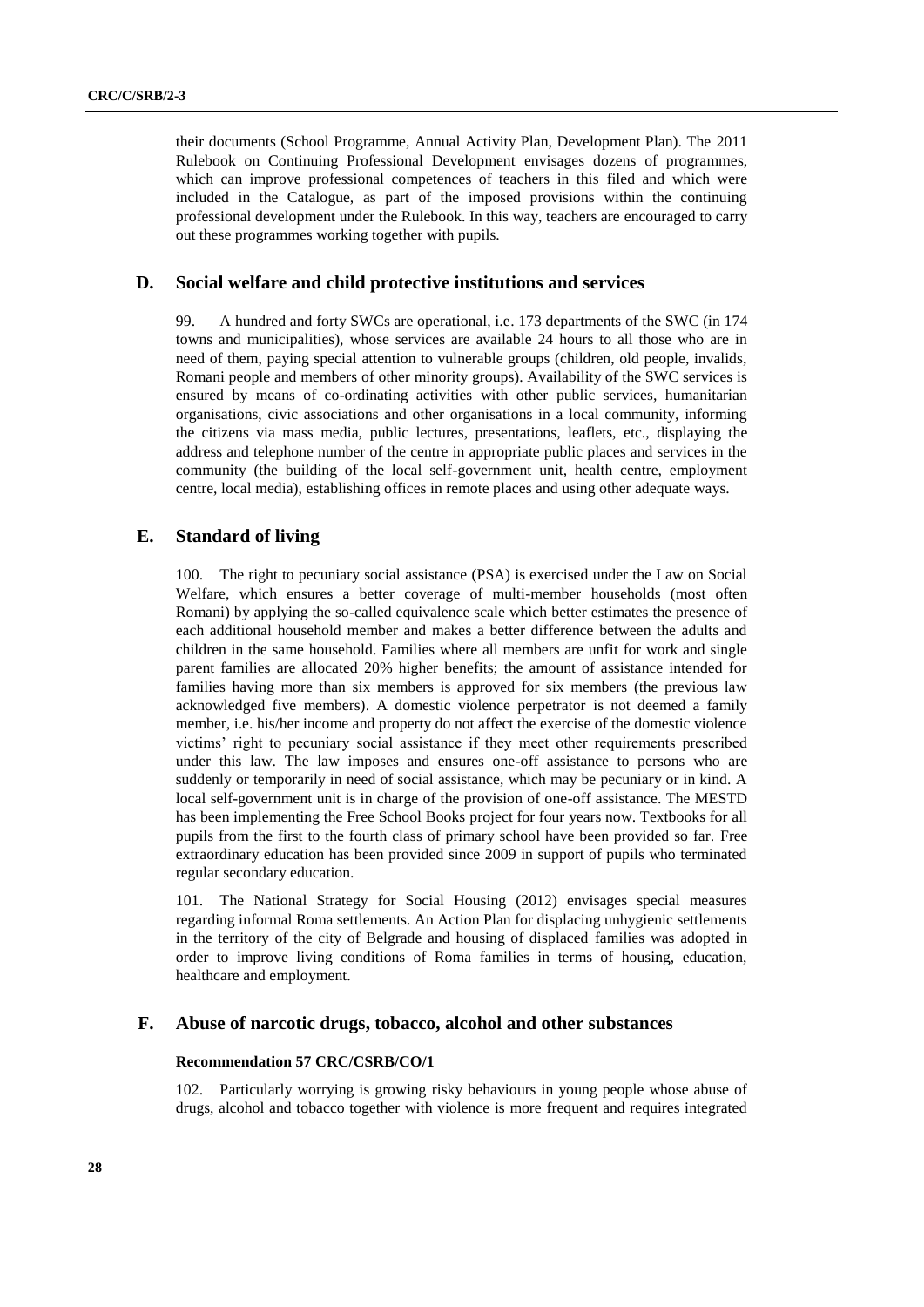measures and actions in order to be prevented. According to MoI data, minors, mainly aged 16 to 18, are slightly involved in illicit drug manufacture and trade and account for only 4% of the totally reported drug offenders. Keeping illegal drugs for own use (mainly smaller quantities) is also sanctioned whereas the involvement of minors in such offences accounts for 7%. In order to inform children and pupils about the mechanisms for abuse prevention and suppression of psychoactive substances, the police and schools organise lectures together under the action Drug sucks, there is only one life! and the project Safe childhood – development of youth security culture, whose topic is The vicious circle of drugs and alcohol. Permanent and temporary operational police actions School without Drugs and Violence and Network are taken in order to prevent the sale and distribution of narcotic drugs in school zones.

103. Pursuant to the Law on Fundamentals of Education System, a severe violation of work ethic of an employee working in the institution is abetting children and pupils in using alcohol and narcotics or psychoactive substances or allowing, providing or failing to report the supply and use of the same. A severe violation is abetting, aiding and giving pupils and using alcohol, tobacco, a narcotic or a psychoactive substance. Topics concerning the use of psychoactive substances are treated within the compulsory programmes of certain subjects (e.g. Nature and society in lower school classes and Biology in higher classes). Prevention programmes are being implemented, such as Creative Work with Pupils on Prevention of Psychoactive Substances Abuse, which includes pupils in over a hundred primary schools, Family Support involving parents and pupils in fifty primary schools and Life Skills-Based Health Education, which was implemented in about twenty secondary schools, etc. Schools are independent in their implementation of prevention programmes developed in the local community or in cooperation with parents and health centres. The 2011 Rulebook on Continuing Professional Development envisages dozens of programmes, which were included in the Catalogue and which can improve professional competences of teachers in this filed, as part of the imposed provisions within the continuing professional development under the Rulebook.

104. In order to eliminate new HIV infections in children and protect children with behavioural disorders and those without adequate parental care, as particularly vulnerable groups with a growing risk, a Shelter for Children and Youth was established in 12 municipalities as part of the SWC or other social welfare institution, Day care for Children with Behavioural Disorders in seven municipalities, the service provider in five municipalities is the SWC, the Club for the Young with Behavioural Disorders in seven municipalities and Assisted Living for the Young Who Are Becoming Independent in 19 municipalities. Accredited programmes have been developed for experts working in social care institutions, children and their parents and foster parents. The Centre for Protection of Infants, Children and Youth, located in Belgrade, was the project holder of the HIV Prevention and Education of Children without Parental Care about Life Skills. The target group of the project was children/youth between 12-18 years of age while the main project activity was a prevention workshop Life Skills-Based Health Education. The project included 1820 children by 2012 while the target group was expanded to include not only children/youth in a facility, but also children/youth in foster families, guardian care, beneficiaries of the institute for education of children and youth, beneficiaries of shelters and of day care for children with behavioural disorders. The programme is implemented through 18 workshops that deal with several topics: health concept, HIV and sexually transmitted diseases, reproductive health, legal and illegal drugs, mental health. The educational programme includes over 80% of children/youth in social care institutions, whereas 80 adult experts, 80 peer educators and 300 foster parents were educated. The organisational unit of the Centre for Protection of Infants, Children and Youth – Home for Secondary School Pupils and Students, as a partner of the Addictions Institute in Belgrade, conducted a series of educational workshoрs and discussion groups with youth on the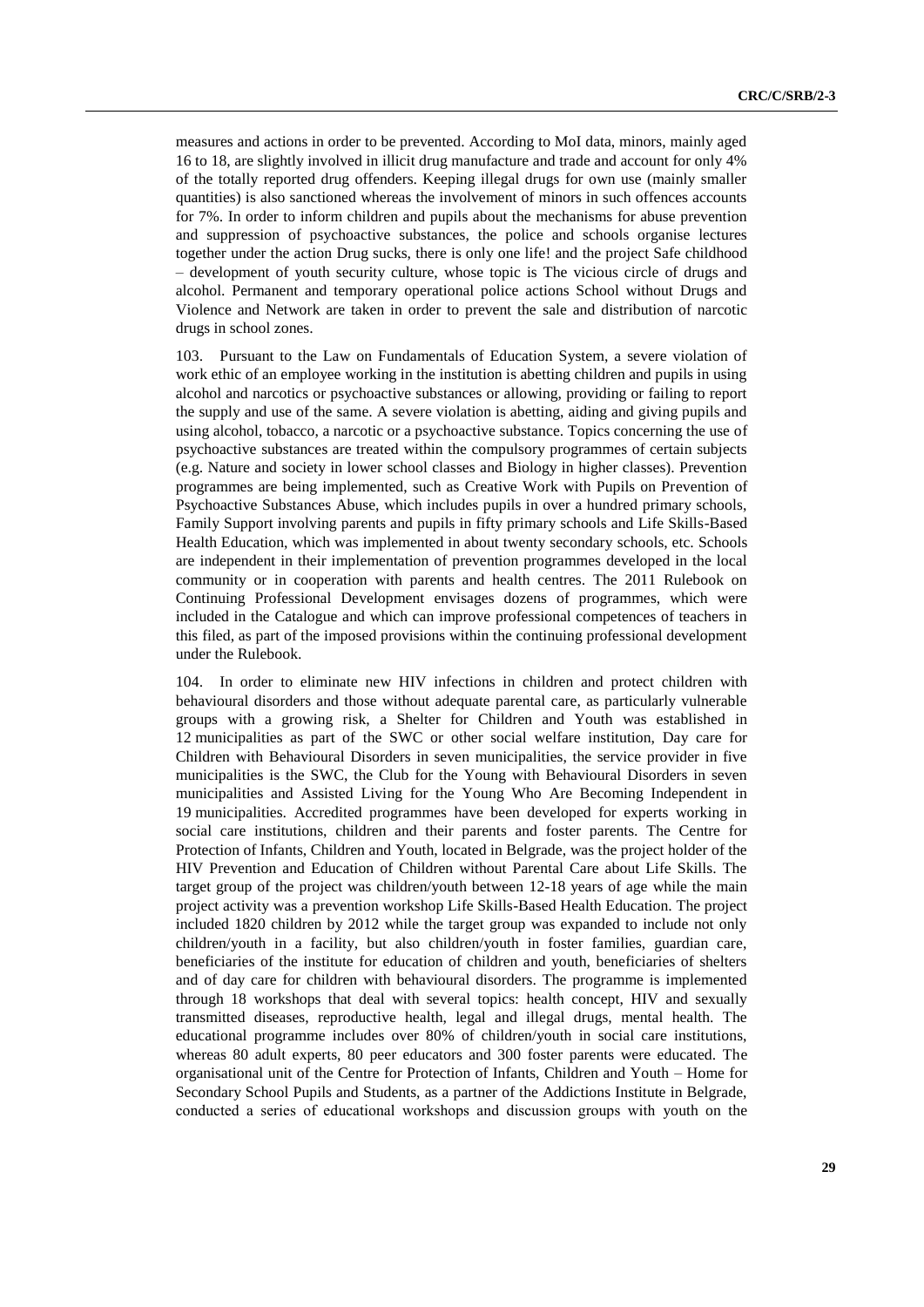subject of drug addiction and HIV. As a result of this activity, a certain number of youth volunteered for confidential counselling and testing while a certain number is included in therapy. Over 50 young people from the social welfare system were included in the programme implementation for less than three years.

## **G. Measures to protect children of imprisoned parents and children living in prison with their mothers**

105. Article 90 of the new Law on Enforcement of Criminal Sanctions (2014) stipulates that a convicted person is entitled to be visited by his/her children twice a month. Article 119 specifies that a convicted woman who has a child is entitled to keep the child until the sentence expiry or longest until the child is two years old, and afterwards the child's parents mutually decide on whether the child will be entrusted to father's care, other relatives or other persons. In case the parents fail to reach an agreement or their agreement is detrimental to the child, the court competent according to the place of permanent and/or temporary residence of the mother at the time of conviction will decide on whom the child will be entrusted to.

## **VII. Education, leisure and cultural activities (Articles 28, 29, 30 and 31)**

## **A. Right to education, including vocational training and guidance**

#### **Recommendation 61 CRC/C/SRB/CO/1**

106. During the reporting period the following laws were adopted: the Law on Fundamentals of Education System (in 2009, amended in 2011 and 2013), the Law on Schoolbooks and Other Teaching Resources (2009), the Law on Pupils and Students Standard (2009), the Law on Preschool Education (2010), the Law on Primary Education (2013) and the Law on Secondary Education (2013).

107. The number of operable nursery schools is 2384, 1106 primary schools, 608 secondary schools and 86 faculties, which is over 4,000 educational institutions. Children are included in the free compulsory preparatory preschool programme which has been expanded from six to nine months, the enrolment of children from minority groups has been facilitated and educational activities can be performed in mother tongue. Approximately 29% of children from rural areas are included in preschool education. Access to education in poor municipalities is not provided for all children who live 4 km away from school.<sup>30</sup> Inclusive education has been introduced, support mechanisms are envisaged for children and teaching staff for the purpose of its application. A hundred and seventy-nine pedagogical assistants participated in the initial programme and for the last two years new 128 assistants have been engaged, which is 307 in total. Training sessions were developed and organised for more than 600 teachers and managing directors of 180 institutions for the purpose of including more children from marginalised groups in the education system and extending the schooling. The following documents were adopted:

<sup>&</sup>lt;sup>30</sup> Over 400 pupils of primary schools from 11 municipalities, who belong to the most underdeveloped category, do not have organised and paid transport to their schools according to a survey conducted by the Coalition for Monitoring the Rights of the Child in the Republic of Serbia in the second half of 2011 under the action *From Home to School*, which tackled the issue of availability of primary education to children who live further than 4 km away from school.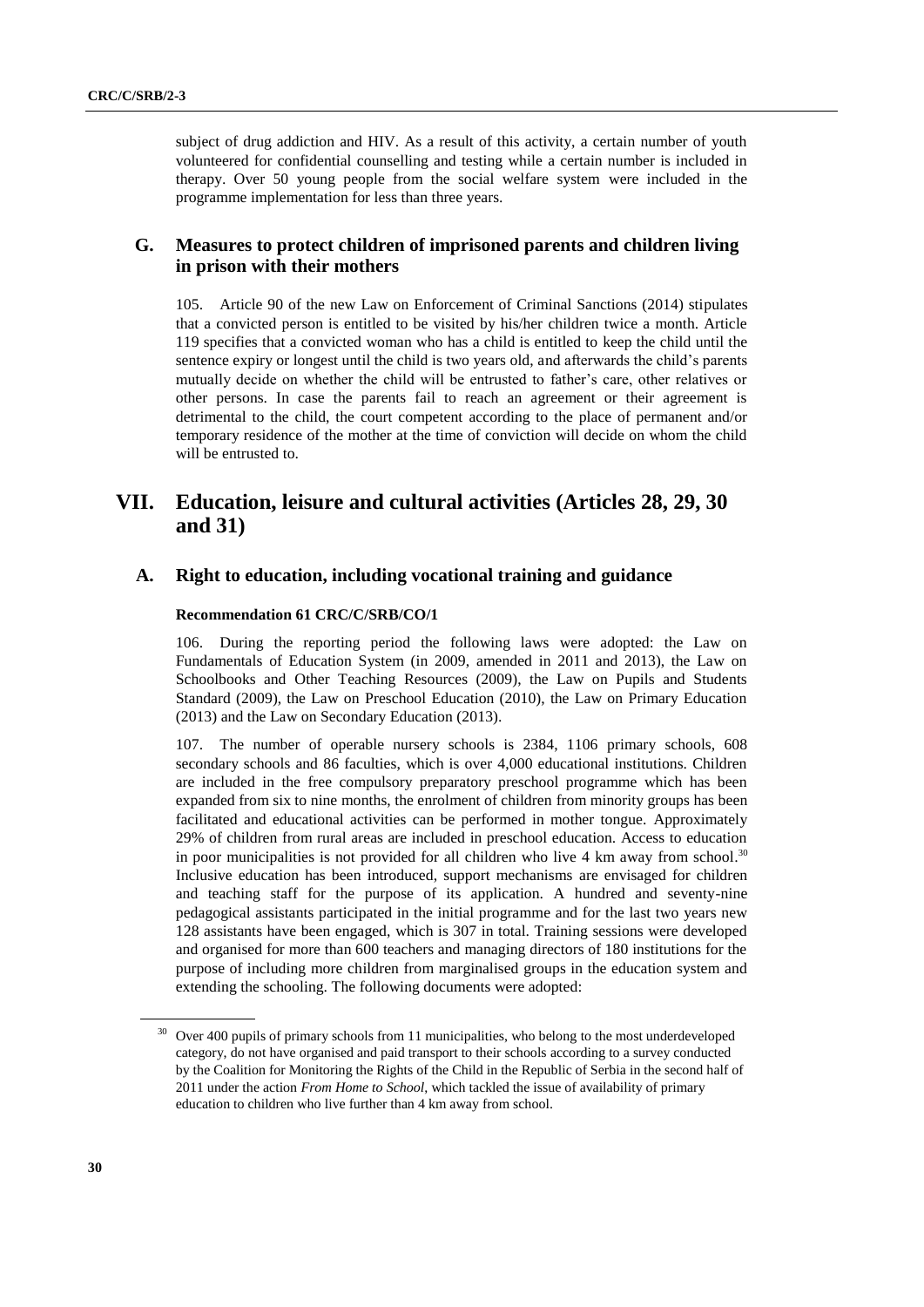- A Rulebook on Elaborate Terms and Conditions for Establishing the Right to an Individualised Education Plan, its Application and Evaluation.
- A Rulebook on Grading in Primary Schools, a Professional Instruction on How to Provide Additional Support for Education of Children, Pupils and Adults with Developmental Disorders in an Educational Group, Other School and Family by School for Pupils with Developmental Disorders.
- A Rulebook on Additional Educational, Health and Social Support to Children and Pupils.

108. Pursuant to the law, individualised education plans – IEP are developed for all pupils who need additional educational support as well as an individualised programme of the final exam according to the progress and the applied IEP.

109. The Reform Programme of Secondary Vocational Education – Modernisation of Secondary Vocational Education has been implemented since August 2013. After eight years programmes for 28 experimental profiles were developed and tested in eight work areas. The project includes over 300 secondary vocational schools and more than 4000 teachers underwent different training courses. New educational profiles were introduced to secondary vocational education as part of regular syllabus (they were experimental for a few years) after the evaluation of the Institute for Education Quality and Evaluation. Initially, 12 educational profiles were included in different areas and the remaining ones concerning the regular syllabus were introduced by 2013.

110. The Law on Fundamentals of the Education System insists on tolerance and introduces rules which sanction each employee's activity that disturbs the school atmosphere and each violation of violence prohibition by a teacher towards a pupil is sanctioned by terminating the employment contract. The teacher whose employment contract is terminated due to identified violence against a child will lose his/her work licence. In order for these provisions to be efficiently enforced, the MESTD adopted a Rulebook on How to Respond to Violence in Education Institutions which specifically defines assessment and actions to be taken. Training courses on how to apply protocols of all inspectors and counsellors from school administrations were organised with the aim of supporting the enforcement of new regulations but also sanctioning the failure to enforce them. A Violence Prevention Unit was established at the ministry in 2012. The Unit organised a large number of training sessions, such as the ones under the project Protection of Children against Violence in South-East Europe, (funded by the EU in cooperation with UNICEF) with regard to identifying by and responding of the education system to the situations when children are victims of domestic violence, child trafficking, exploitation and sexual abuse, whereas 160 employees working at education institutions in four towns underwent training. All preschool institutions, primary and secondary schools in Serbia have their units for the protection of children against violence. The unit needs to prepare a programme for the protection of children against violence that is composed of two sections: one is related to prevention and the other to taking necessary actions in each school year in accordance with the on-site situation, it also chooses topics to be treated during the school year and seminars for professional development of teachers. During the first term of the 2013/2014 school year, the Violence Prevention Unit, under the School without Violence programme, <sup>31</sup> commenced with the Prevention of Gender-Based Violence project activities. A programme for training teams for crisis actions and responding to emergencies was

<sup>&</sup>lt;sup>31</sup> The total number of schools included in the programme are 251, i.e. 242 primary schools and 9 secondary schools in approximately 90 places in Serbia, which is about 16% of all schools in Serbia. The list of schools waiting to be included in the *School without Violence* programme contains 17 primary and 7 secondary schools, whose sponsors are sought throughout the year.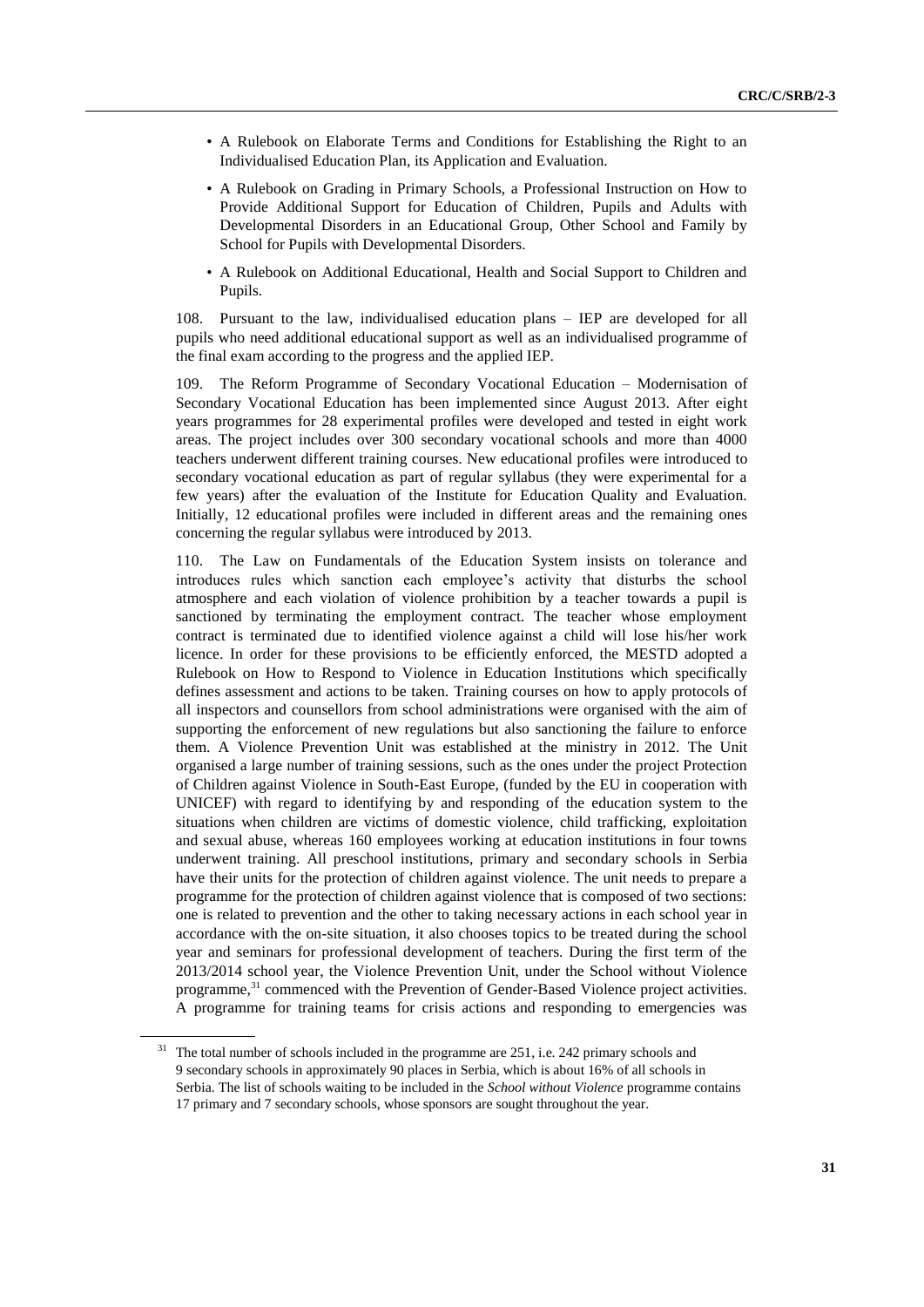implemented. The training courses are aimed at assisting schools in dramatic situations which may disrupt regular school activities for a longer period (e.g. pupil's suicide, death of a pupil or teacher). The following preventive activities that the MoI carries out in order to prevent violence against and among children stand out as important ones: the action School without Drugs and Violence, programmes School Policeman and School without Violence – My School is a Safe School, projects Safe Childhood – Development of Youth Security Culture, Sport-School-Police and 17 local projects under the Community Policing Strategy intended for keeping children and youth informed about the prevention of drug and alcohol abuse, school and domestic violence, peer violence and hooliganism.

111. The evaluation findings of the five-year-implementation results of the programme School without Violence – My School is a Safe School, carried out by the Institute for Psychology, were published in 2010 and showed the following: the majority of children (56%, in some schools up to 85%) felt safer at school due to the programme implementation; severe forms of violence were reduced (mostly physical violence) whereas all forms of violence are significantly decreased in lower classes; the number of pupils who had been frequently exposed to violence were reduced by 6% and in some schools by 50%; however, the programme effects on pupils of higher classes, large schools in urban areas (particularly in Belgrade) were weaker: pupils' readiness to ask their teachers for help when exposed to violence increased significantly.

## **B. Goals of education relating to education quality, Children belonging to minority/autochthonous/indigenous groups**

112. A list of priority areas of professional development significant for education development for a three-year period between 2012 and 2014 was developed: prevention of violence, ill-treatment, neglect and discrimination, inclusion of children and pupils with developmental disorders and from socially marginalised groups, an individualised education plan, appreciation of differences and development of multicultural values, nurturing cultural identity, co-operation with parents, pupils, pupil parliaments, ensuring quality education.

113. Since the Law on Prohibition of Discrimination and the Law on National Councils of National Minorities (2009) are adopted, the legal framework for improving the protection of rights of national minorities has been rounded out.<sup>32</sup> Children of national minorities, either in primary or secondary school, are provided with three learning modalities: mother tongue classes (conducted in Albanian, Bosnian, Bulgarian, Hungarian, Romanian, Ruthenian, Slovak and Croatian); bilingual classes - in native and the Serbian language (conducted in Albanian and Serbian, Hungarian and Serbian, Romanian and Serbian, Slovak and Serbian and Croatian and Serbian) and classes in the Serbian language with an optional subject Mother Tongue with National Culture Elements. Textbooks in languages of national minorities, which are low-circulation school books, are printed for educational purposes of national minorities. The MESTD co-finances the printing of textbooks along with publishing houses in order for their prices not to be higher than those of high-circulation school books. Currently, 1300 textbooks are approved for primary and secondary school.

<sup>32</sup> Rights of national minorities in terms of education, the Third Periodic Report on Implementing a Framework Convention for Protection of National Minorities [http://www.ljudskaprava.gov.rs/images/](http://www.ljudskaprava.gov.rs/images/konvencije/Treci_izvestaj_o_sprovodjenju_Okvirne_konvencije_eng.pdf) [konvencije/Treci\\_izvestaj\\_o\\_sprovodjenju\\_Okvirne\\_konvencije\\_eng.pdf.](http://www.ljudskaprava.gov.rs/images/konvencije/Treci_izvestaj_o_sprovodjenju_Okvirne_konvencije_eng.pdf)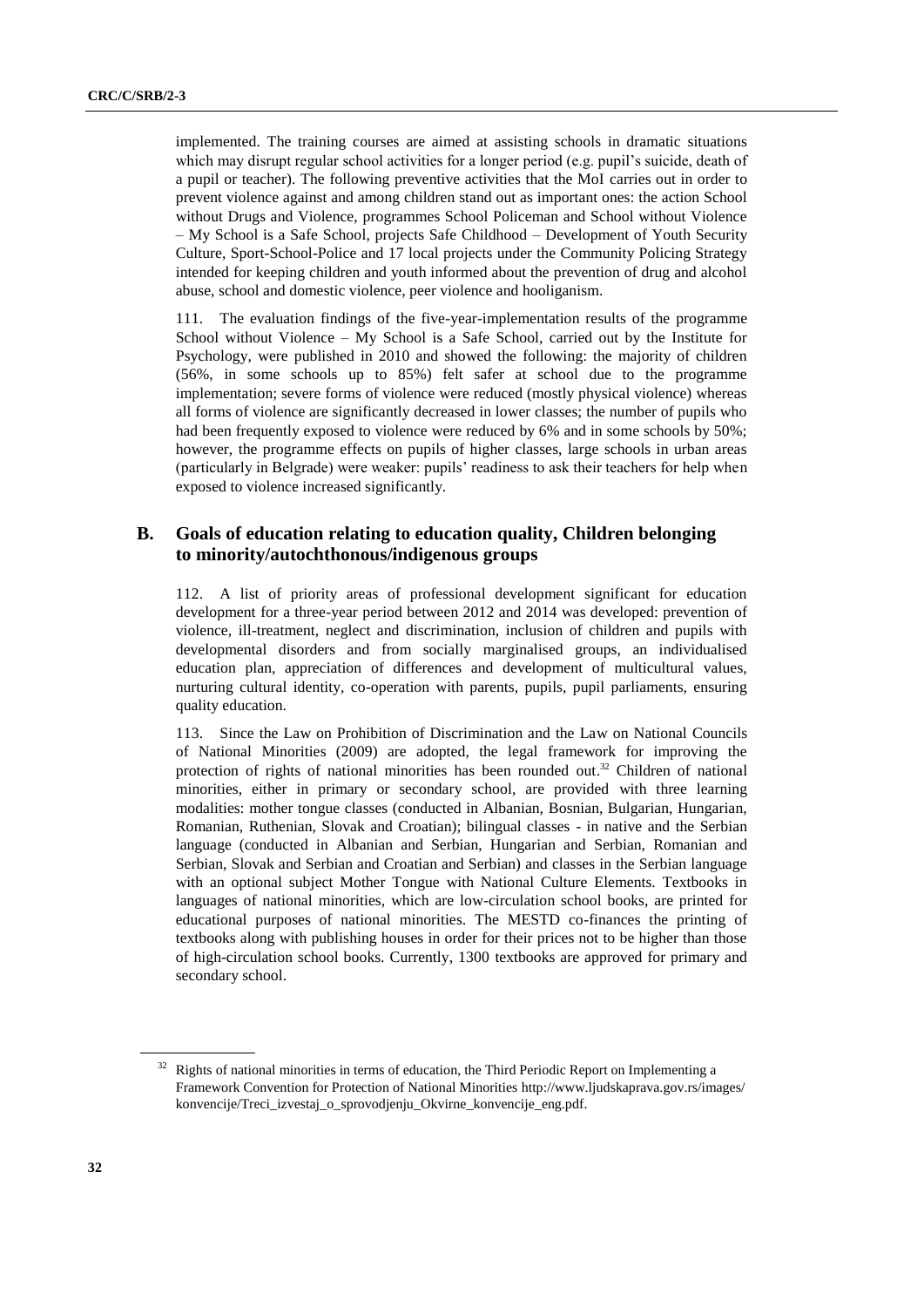## **C. Right to culture of children who belong to indigenous and minority groups**

**Response in Annexe 1, page 106**

### **D. Civic and human rights education**

114. Since 2012 the OHMR has been conducting a programme Human Rights Calendar which implies that each month of the year should be dedicated to, i.e. marked with a number of activities which will contribute to improving the status of a certain group/minority, promoting values and principles of inalienability of elementary human rights. The choice of area/theme complies with the UN international holidays as well as other internationally celebrated holidays, and thus the activities dedicated to fight against violence are carried out in September. children's rights in November, rights of persons with disabilities in December, celebration of the Tolerance Week and Human Rights Week and the International Human Rights Day during December. Apart from the OHMR and MESTD, other government authorities, independent institutions for the protection of human rights, CSOs, in cooperation with representatives of the international community and media, also celebrate these holidays. The indicated holidays are celebrated in primary and secondary schools along with the Memorial Day of the Victims of Holocaust, Genocide and other Victims of Fascism.

#### **E. Rest, play, leisure, recreation and cultural and artistic activities**

115. The Sports Development Strategy 2009-2013, the Law on Sport and a number of bylaws contribute to creating quality conditions for developing and improving sport in children. The Ministry of Youth and Sport carried out a number of systemic development activities (researches, analyses, recommendations, educational courses) and financially supported numerous projects related to this area. In 2012 a programme named Construction of Sports Facilities for Persons with Special Needs and Disabilities and Rebuilding of Existing Sports Facilities to Meet the Needs of Persons with Disabilities was implemented. During 2013 the ministry commenced with activities pertaining to the improvement of the protection of children and young sportspersons against violence in sports at the invitation of and in cooperation with the Child Rights Centre. A working group draw up a Protocol Model for Protection of Children and Youth against Violence in Sports and Recreational Activities that entirely relies on the General Protocol for Protection of Children against Illtreatment and Neglect, which sports organisations may use in order to improve the protection of children involved in their activities.

116. The Cultural Development Research Institute conducted a research in 2011 named Cultural Life and Needs of Secondary School Pupils in Serbia. The main characteristic of leisure time of secondary school pupils is that the majority of them have up to five hours of free time per day, which they spend doing their favourite activities in the so-called private sphere, such as watching TV and listening to music, playing sport or using a PC, which require a minimum amount of financial resources. Cultural activities, such as being engaged in art or going to cultural institutions, other than watching TV and listening to music, are not their favourite leisure time activities. The financial situation of the majority of families that have a pupil/pupils is very burdensome and thus affects the scope and quality of the cultural life of secondary school pupils.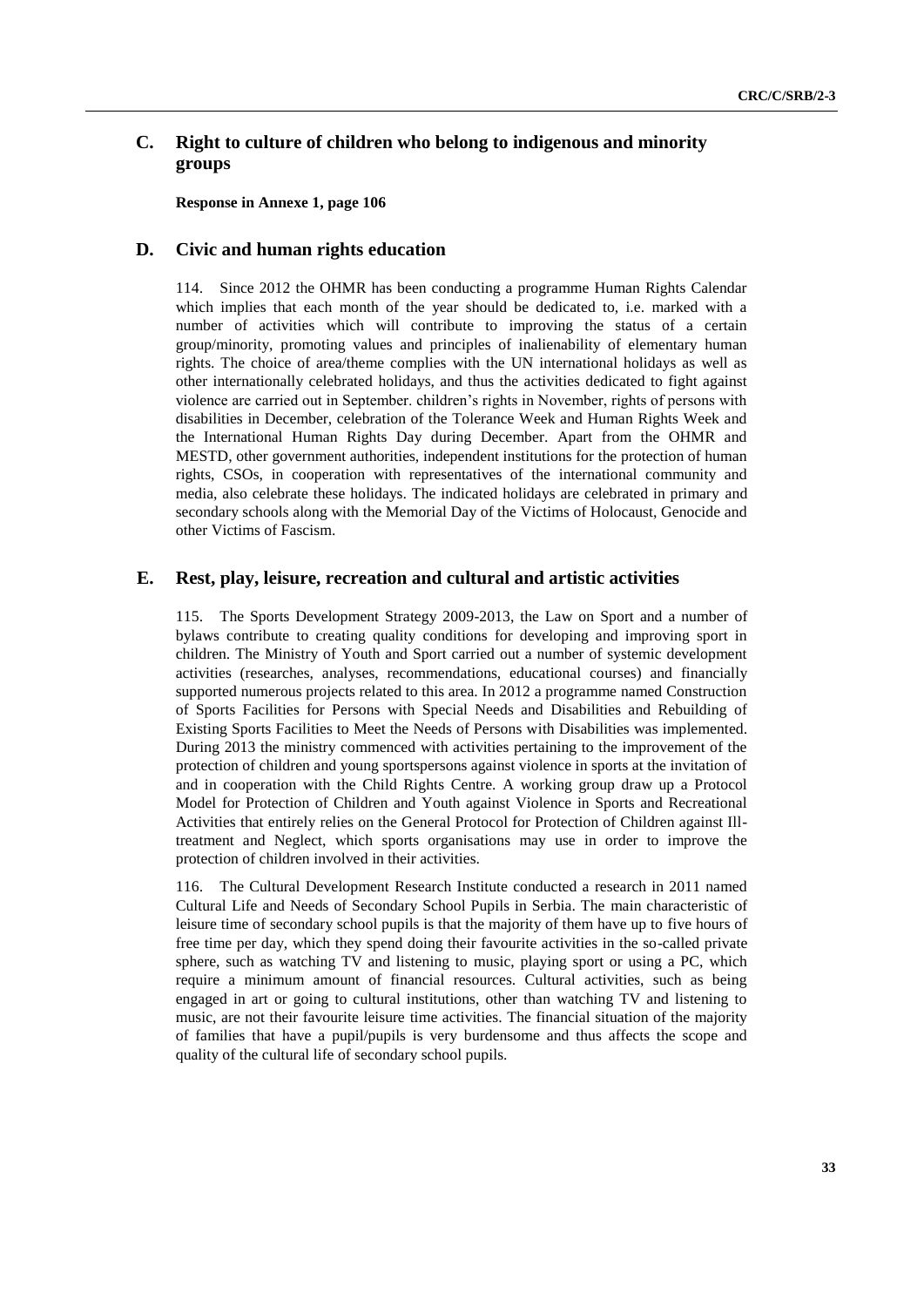## **VIII. Special protection measures (Articles 22, 30, 32-36, 37, (b-e) 38, 39, and 40)**

## **A. Refugee and internally displaced children, unaccompanied/asylumseeking children, migrant children**

117. The problem of refugees and internally displaced persons is gradually solved. Presently, there are approximately 43,763 refugees in the territory of the Republic of Serbia (11,324 from Bosnia and Herzegovina and 32,371 from the Republic of Croatia). The number of internally displaced persons from Kosovo and Metohija is 203,480. Collective centres also accommodate minors  $-155$  internally displaced and 16 refugees.<sup>33</sup> People in collective centres are provided with food and accommodation by the Republic of Serbia Commissariat for Refugees and Migrations (SRC). All children who have had the refugee status, including internally displaced children since leaving the AP Kosovo and Metohija are entitled to health and social care and included in the educational system. The Commissariat provides funds for children deprived of parental care to be placed in foster families. Adequate measures are taken for the purpose of exercising the right of the child to s standard of living. The CRS uses vulnerability criteria in its programmes and thus the following are at an advantage: families with mentally or physically ill children, single parents with one or more children under 18, families with more children, vulnerable children or adolescents, children with special needs, children who are victims of illtreatment and violence. The National Strategy for Resolving the Problems of Refugees and Internally Displaced Persons was adopted for the period between 2011 and 2014.

118. The number of persons seeking asylum in the RS has significantly increased. According to the Asylum Department at the MoI, a total number of 2,453 minors sought asylum from 2008 to 2011 (2008 - 2; 2009 -79; 2010 -138; 2011 -722; 2012 -744 и 2013 - 768). The MoI adopted a Compulsory Instruction on How to Treat Smuggled Persons in 2009. The CRS opened three more centres for asylum seekers in Sjenica, Tutin and Krnjača in Belgrade at the end of 2013, which can accommodate 760 people. There were no problems regarding accommodation capacity over the last year. The number of unaccompanied underage asylum seekers is increasing. The Law on Fundamentals of Education System introduces the possibility of enrolling migrant children in schools without the necessary documentation (birth certificate, registered permanent or temporary place of residence) in place.

## **B. Children involved in armed conflict, including the right to physical and psychological recovery and social reintegration**

119. A Decision on Discontinuance of Compulsory Military Service, which the Parliament adopted on December 15, 2010, came into effect on January 1, 2011 and since then the military service has been done on a voluntary basis. In accordance with the Ordinance on the Procedure for Regulating Voluntary Military Service Under Arms, civilian service, which was an alternative to the military service under arms for those who refused to do the regular service due to the conscientious objection, was discontinued in 2011.

<sup>&</sup>lt;sup>33</sup> Twenty collective centres are operational, eight of which are in Kosovo and Metohija, which accommodate 1369 persons (310 refugees and 940 internally displaced persons).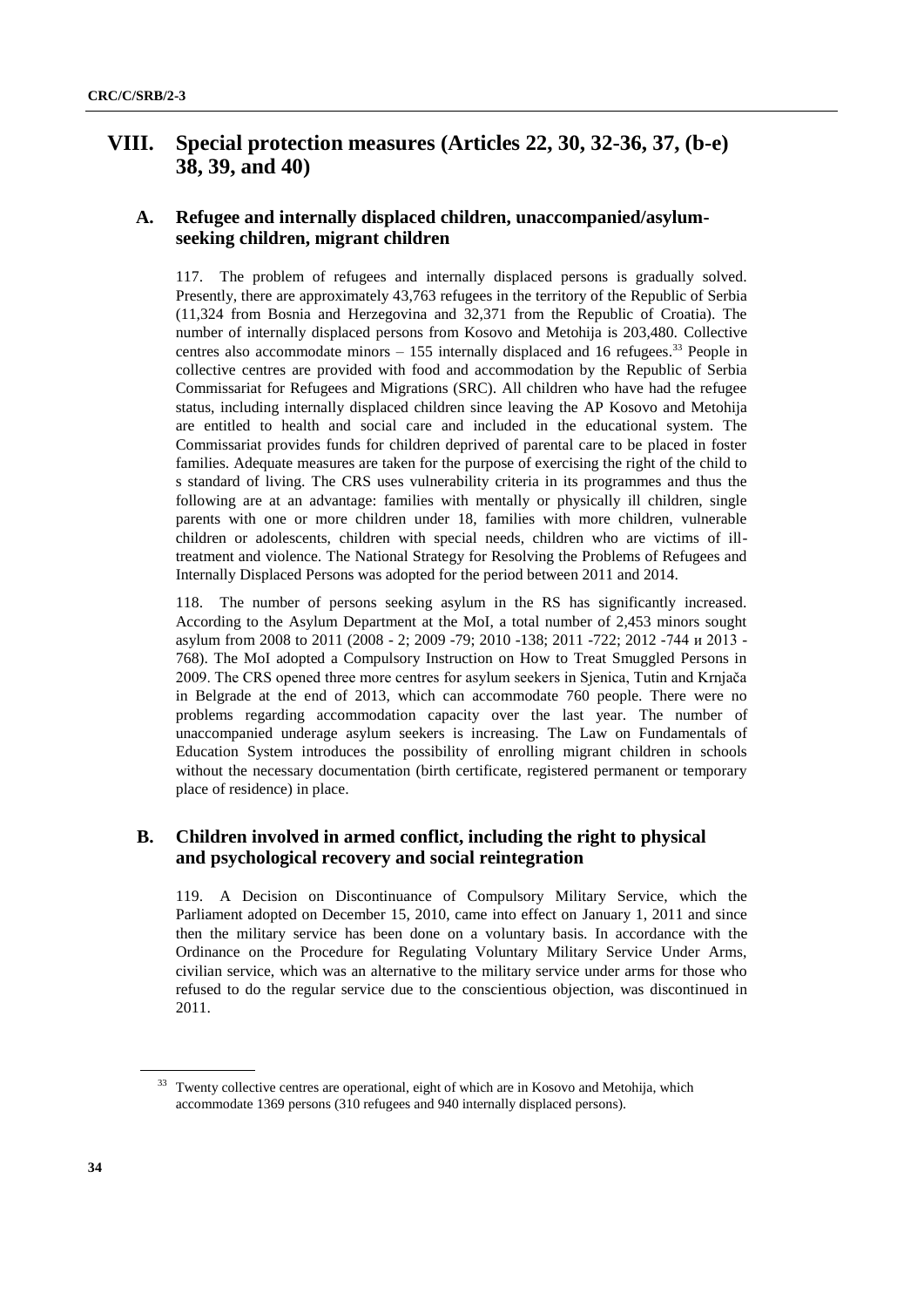## **C. Exploitation of children, including physical and psychological recovery and social reintegration**

120. The Law on Social Welfare recognises for the first time children and youth who are victims of abuse, neglect, exploitation and human trafficking as the beneficiaries of social care services, as well as foreign citizens in compliance with international treaties. This is a big step forward as it allows for the protection of those children then who are particularly exposed to the risks of exploitation, multiple discrimination and social exclusion. In its capacity as a social care authority, the SWC provides these children with guardian social care and undertakes all available measures within its remit in order to protect their rights and interests. Furthermore, the right to housing is laid down under Article 41 of the Law. According to the data of the Republic Institute for Social Protection, there were three operational shelters in 2012 for children who live and work on the street in Belgrade, Niš and Novi Sad, where 294 children were referred to by the competent social welfare centre. However, these are not overall data on the number of children who live and work on the street, but only of hose children about whom the SWC had information.

121. The Law on Special Measures for Prevention of Criminal Offences against Sexual Freedom of Minors, which was adopted in 2013, introduced into the legal system new forms of judicial protection of children who are victims of criminal offences against sexual freedom and abrogates the statute of limitations on child sexual offences. The law applies to those who have committed the following offences against minors: rape, sexual intercourse with a defenceless person, sexual intercourse with a child, sexual abuse of power, illegal sexual activities, procuring and facilitating sexual intercourse, acting as a go-between in prostitution, showing, providing and owning pornographic material and exploitation of a minor for pornographic purposes, soliciting a minor to witness sexual activity, abusing the Internet or other means of communication for the purpose of violating sexual freedom of a minor. Special measures have been imposed against the perpetrators of these offences and special records of persons convicted of such offences are kept.

122. The amendments to the Law on Criminal Procedure (LCP) in 2013 contributed to an increase in the number of criminal offences to which special discovery devices can be applied, which accordingly implies that they can be applied to the criminal offence of "showing, providing and owning pornographic material and exploiting a minor for pornographic purposes" (Article 185, paragraph 2 and 3 respectively of the Criminal Code).

123. Sexual violence is classified under the so-called third level which obliges an educational institution to report the case to the MoI and co-operate with health care and social welfare institutions. Sexual violence prevention programmes have been introduced into the Catalogue of Accredited Programmes of Professional Development of Teachers, Preschool Teachers and Professional Associates. The MESTD is carrying out the Safe Childhood programme (all primary schools are included) in cooperation with the MoI and one of the topics is child trafficking and/or sexual violence and exploitation. Minors who are victims of sexual exploitation and sexual harassment are treated by police workers who deal with the prevention of sexual offences and hold certificates which evidence that they have completed the necessary training and acquired special skills in the field of children's rights and judicial protection of minors in accordance with legal regulations and procedures under the Special Protocol on Conduct of Police Officers in Protection of Minors against Ill-treatment and Neglect, which are also in compliance with the provisions of the Council of Europe Convention on Protection of Children against Sexual Exploitation and Sexual Harassment. A minor who is a victim of a sexual offence is offered the possibility to choose a female police officer to talk to.

124. The Law on Social Welfare has introduced a child trafficking victim and a child of a foreign citizen who is a human trafficking victim as new categories of beneficiaries who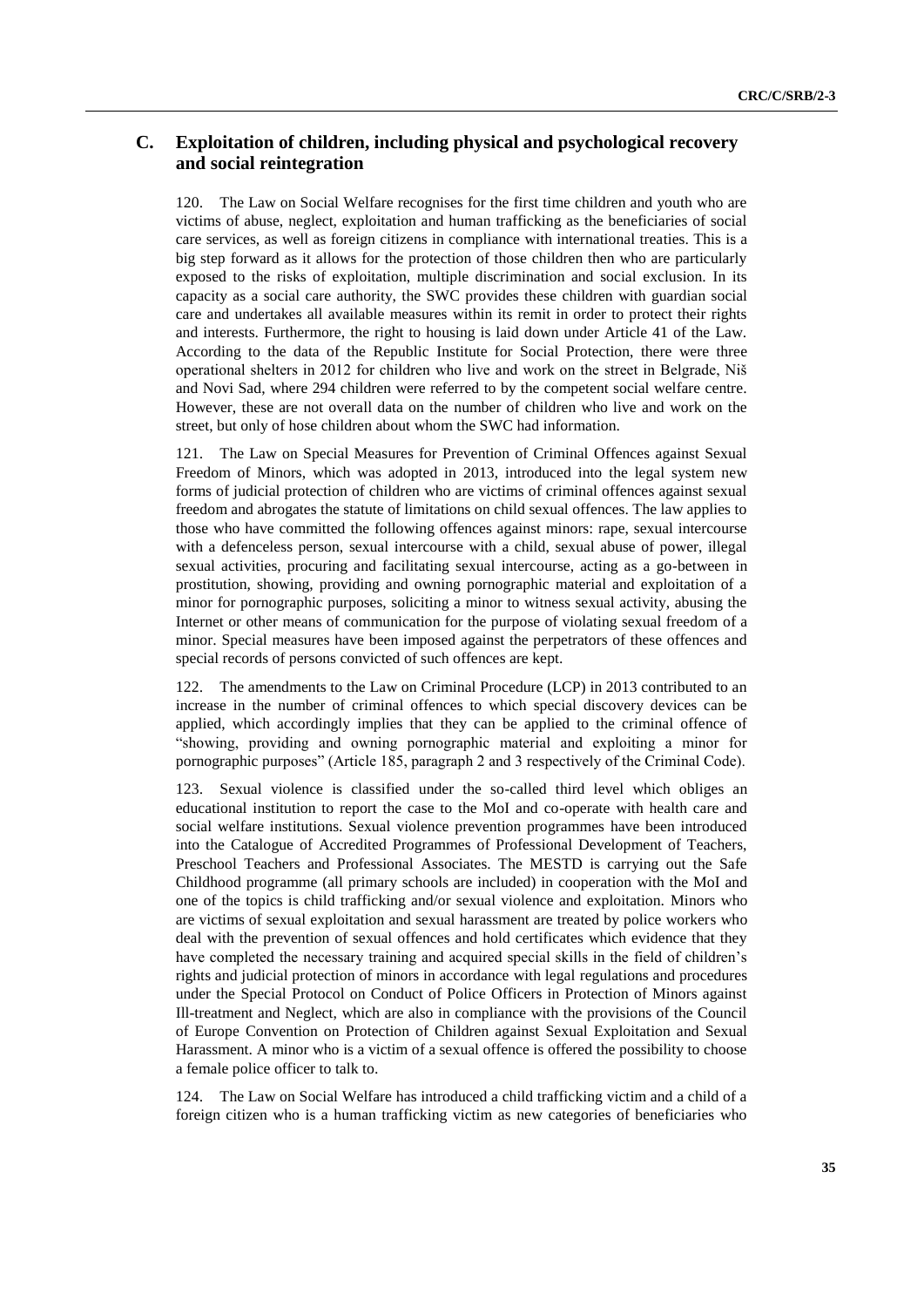were not paid enough attention in the previous social welfare practice. The following are listed as groups of services: counselling and therapeutic services, social and educational services, accommodation services and independent living support services. The indicated groups include more specific services which in particular refer to social integration and physical and mental recovery, children's shelters and helplines for children.

125. Social services, in co-operation with other actors involved in human trafficking victims protection, carry out their duties in accordance with the Council of Europe Convention on Action against Human Trafficking. On the basis of the Ordinance on the Network of Social Welfare Institutions the Government established the Centre for Human Trafficking Victims Protection in 2012, which assesses the situation, needs, strengths and risks of human trafficking victims, identifies and provides trafficking victims with adequate assistance and support with a view to their rehabilitation and reintegration. In order to keep human trafficking victims informed, the Centre prepared a leaflet distributed via the MoI, which enables information availability immediately when a victim is discovered or in case of suspecting a potential human trafficking case. The Centre for Human Trafficking Victims Protection provides protection of underage human trafficking victims in cooperation with the competent social welfare centre. Most children are reunited with their original families. Where a social welfare centre assesses that this is not possible or not in the best interest of the child, the child is assigned a temporary guardian and then placed in shelters, homes, foster homes, repatriated or reunited with his/her family in a third country. It is almost impossible to get accurate statistics on the number of children arriving in Serbia unaccompanied by parents or guardians, and in this respect Serbia is not different from other European countries. This is mostly due to the fact that an increasing number of illegal immigrants are never identified and unaccompanied children travelling through Serbia are often left without the support of the social care system.

126. Starting from the strategic goals of the National Action Plan to Combat Human Trafficking (2009-2011), the competent entities need to improve victim identification of all human trafficking forms by enhancing the capacities of governmental and nongovernmental representatives, prevent secondary victimisation of witnesses by government authorities and draw up long-term programmes of reintegration and protection of human trafficking victims. The MLESP and International Organisation for Migration signed in 2011 a Memorandum of Cooperation for the Implementation of the Joint Programme of the International Organisation for Migration, the UN High Commissioner for Refugees and the UN Office on Drugs and Crime for combating human trafficking in Serbia. As a part of the Memorandum, the MLESP developed a Training Programme for SWC employees and organised 10 training sessions with the aim of strengthening professional capacities for identifying and providing support to potential and actual human trafficking victims, which were held during 2011 and 2012 for 76 SWCs and 277 experts. The training also included the employees of the Centre for Human Trafficking Victims Protection. As a result, a Manual for Social Care Professionals Working with Victims of Human Trafficking (on providing protection, assistance and support to human trafficking victims) was developed and distributed to all SWCs. The MoI prepared a manual named Human Trafficking - Prevention Package in cooperation with the Serbian Red Cross, which was used to develop two social games: "1, 2, 3, from School to Home" (for school children) and "Trafedo" (for adolescents) as well as a cartoon "Pinocchio". A project "Local Communities Combating Human Trafficking" was implemented during 2011 and 2013.

127. The Law on Migration Management (2012) prescribes the establishment of an integrated system for the collection, organisation and exchange of data necessary for migration management. Asylum seeking minors stay at the Centre for the Accommodation of Underage Foreigners unaccompanied by a parent or guardian for a period from 20 days to two months on average, which gradually expands. The reason for extended stay is a lack of vacancies at asylum centres in Banja Koviljača or Bogovađa.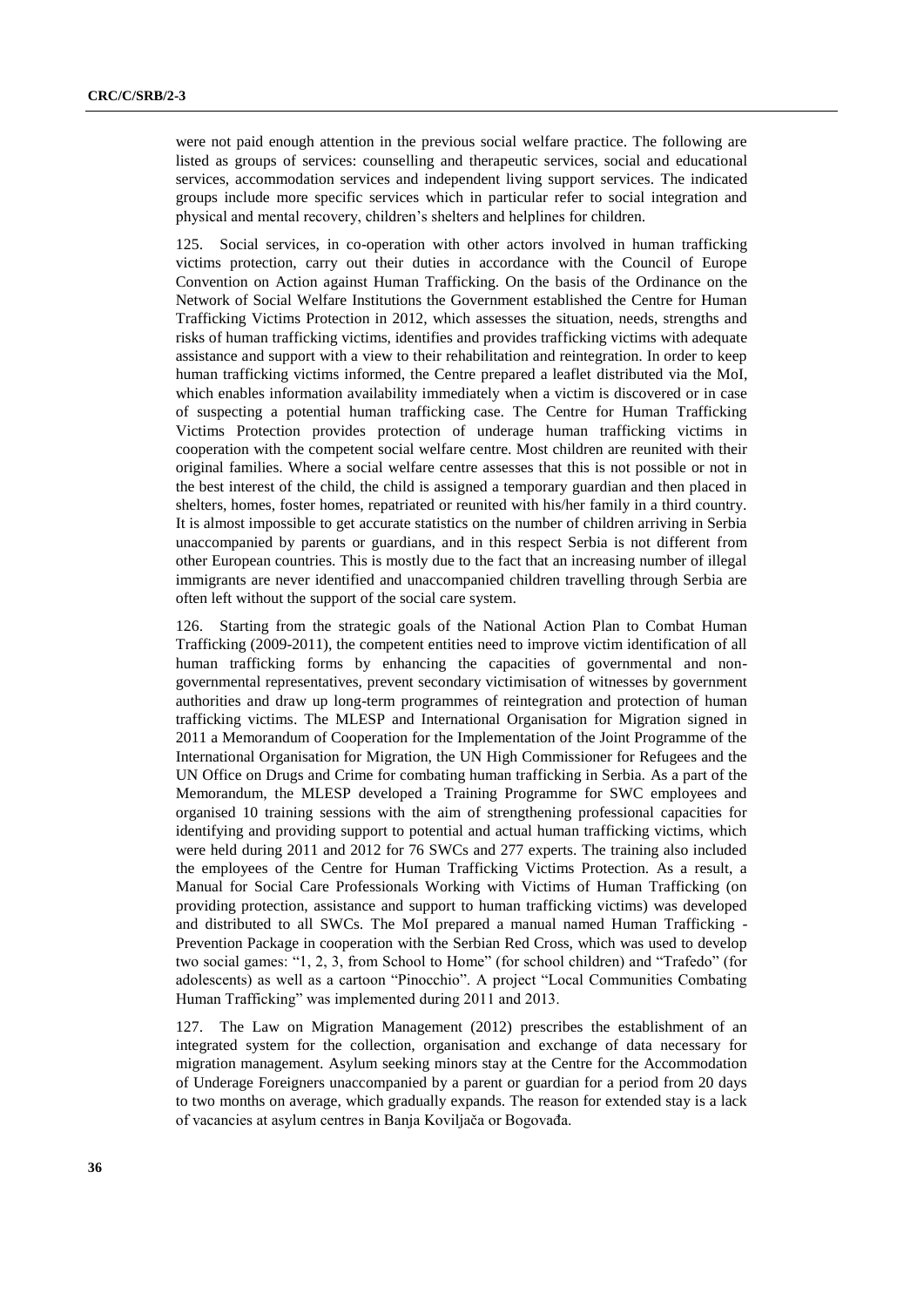128. The Republic of Serbia did not provide an authoritative answer in each particular case of "missing babies" as it was obliged to according to a judgement of the European Court of Human Rights, referring to the recommendations of the Ombudsman contained in a Special Report on the Cases of the So-called Missing Babies.<sup>34</sup> The judgement orders that the RS ensure mechanisms for case investigation, recommending that the mechanism should be passing a new law.

## **D. Children on the street**

129. Street children (children without true home) are still numerous and vulnerable. The existing information on prospects and needs of those children is insufficient and unsystematic and the current protection mechanisms and assistance and support services are insufficiently developed, which increases the risks which children who live or work on the street are exposed to and contributes to their further exclusion from the community life. Taking all this into consideration as well as the Committee's Recommendation 69 which specifies that the contracting state should develop a strategy for raising awareness about the rights of street children, the process of developing a National Strategy Model for the Prevention and Protection of Children Living and Working on the Street from Exploitation and Abuse was initiated by the OSCE Mission in Serbia under the project named Improvement of the Institutional Response to Human Trafficking Challenges in Serbia.

### **E. Children in conflict with the law, victims and witnesses**

#### **1. Enforcement of judicial protection of minors**

130. Efforts to reform the juvenile justice system have been intensified in order for it to be further harmonised with new standards and, above all, with the Recommendation of the Council of Europe Committee of Ministers for member states about the European rules for minor offenders upon whom sanctions or measures have been imposed and adopted Guidelines of the Council of Europe Committee of Ministers on a Child-Friendly Justice System. Reform of juvenile legislation is directed towards broader application of actions that ensure diversion from the regular criminal procedure, whereas the list of corrective instructions and their broader application by the prosecutor in a criminal pre-trial procedure is expanded.<sup>35</sup> The activities of the Council for Monitoring and Improving the Performance of Institutions for Adjudication in Criminal Procedures and Enforcement of Criminal Sanctions against Juveniles have an important role since the Council submits to the Ministry of Justice and the Serbian Supreme Court (Supreme Court of Cassation) a large number of initiatives, proposals, opinions and analyses referring to juvenile delinquency and judicial protection and treatment of minors.<sup>36</sup> Amendments to the misdemeanour

<sup>34</sup> [http://www.ombudsman.rs/attachments/3286\\_Redovni%20godisnji%20izvestaj%20Zasti](http://www.ombudsman.rs/attachments/3286_Redovni%20godisnji%20izvestaj%20Zastitnika%20gradjana%20za%202013.%20godinu.pdf) [tnika%20gradjana%20za%202013.%20godinu.pdf](http://www.ombudsman.rs/attachments/3286_Redovni%20godisnji%20izvestaj%20Zastitnika%20gradjana%20za%202013.%20godinu.pdf) See the case of Zorica Jovanović against Serbia, available on the Ministry of Justice webpage. [http://www.zastupnik.mpravde.gov.rs/cr/articles/](http://www.zastupnik.mpravde.gov.rs/cr/articles/presude/u-odnosu-na-rs/presuda-zorica-jovanovic-protiv-srbije-predstavka-br.-21794-08.html) [presude/u-odnosu-na-rs/presuda-zorica-jovanovic-protiv-srbije-predstavka-br.-21794-08.html.](http://www.zastupnik.mpravde.gov.rs/cr/articles/presude/u-odnosu-na-rs/presuda-zorica-jovanovic-protiv-srbije-predstavka-br.-21794-08.html)

<sup>&</sup>lt;sup>35</sup> Recommendations on the basis of an evaluation of the application of corrective instructions and special duties and protection of children as aggrieved parties in criminal proceedings were developed in 2010 by the Republic Institute for Social Protection under the *Juvenile Justice Reform Support* project.

<sup>36</sup> As regards the *Report on Independent Evaluation of the Rights of Children in Conflict with the Law in the Institutions of Juvenile Justice in Serbia*, the Council recommended measures for "system improvement", "Measures to Improve Conditions in Detention and Development of Alternatives for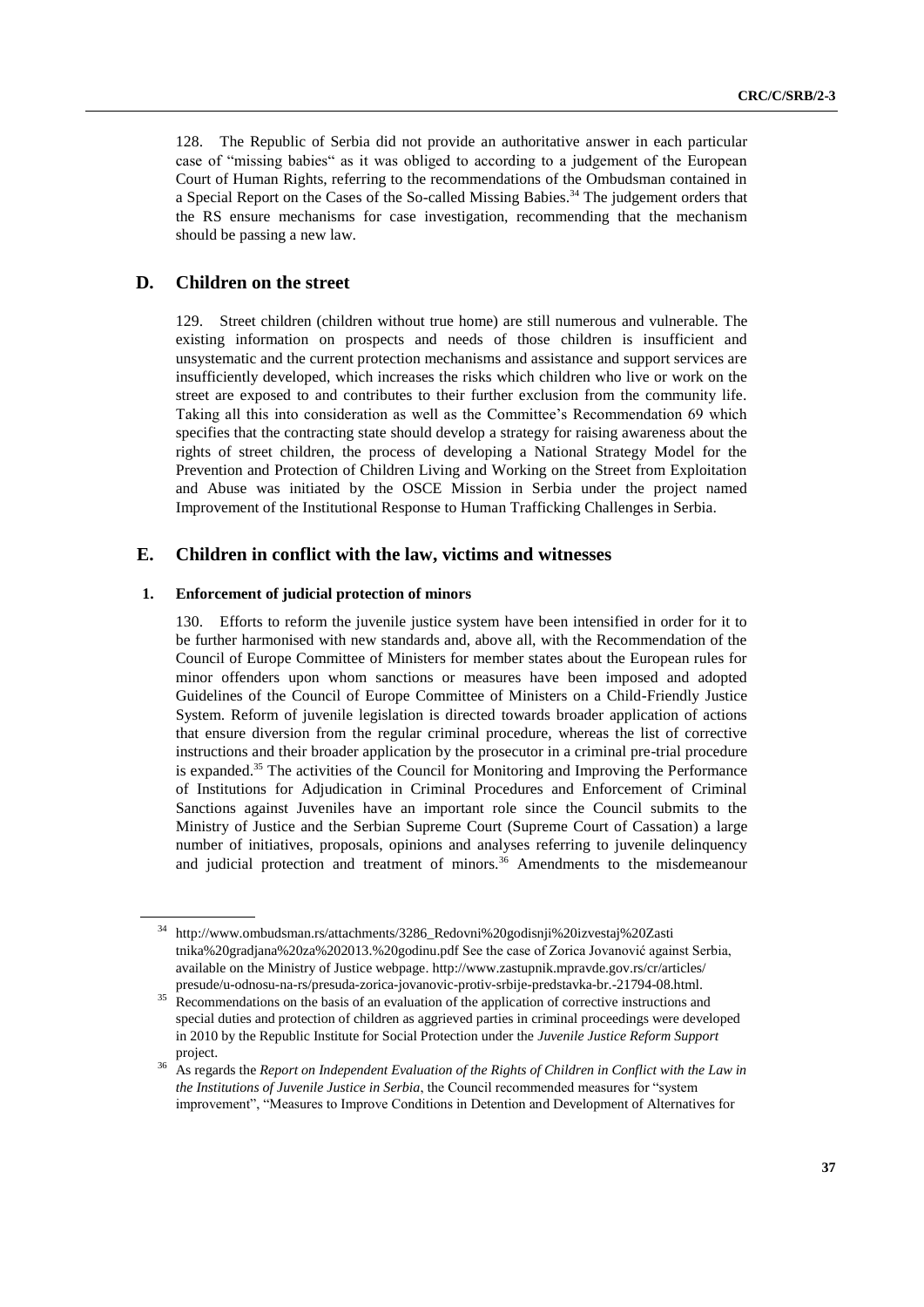legislation in 2009 resulted in the establishment of separate misdemeanour courts and the introduction of magistrates into the judicial system. A new Law on Misdemeanours was adopted in July 2013 and came into effect on March 1, 2014. The Law particularly specifies the principle of double jeopardy.

131. Performance of police duties and application of legal power to minors are regulated on the basis of previously adopted legal regulations whereas the novelty is provisions of the Criminal Procedure Code according to which a competent public prosecutor has been conducting a preliminary investigation process since October 2013. Collecting information from minors as private citizens (aggrieved party/victim or witness) and minor hearing as a suspect (in case a juvenile prosecutor entrusted the hearing to the police) are exclusively performed by juvenile police officers and, where necessary, other police workers holding adequate certificates. Special attention is paid to the method of carrying on a conversation with a minor victim of a criminal offence, who is enabled, after talking to a SWC representative, to choose "a trustworthy person" who may witness instead of a parent further exercise of police power towards the minor.

#### **2. Children deprived of liberty, arrested, detained and imprisoned children**

132. According to the provisions of Article 294 of the CPC, determination of custodial measures for either an adult or juvenile suspect is within the remit of a public prosecutor who may authorise the police to serve a resolution upon the suspect on being remanded in custody up to 48 hours during the preliminary investigation. Following the entry into force of the new Law on Misdemeanours, a magistrate determines the measure to hold the defendant in police custody up to 24 hours by issuing a custodial order (Articles 191 and 192 respectively) whereas the police may decide the length of custody of up to 12 hours by issuing a resolution to the person who was caught committing a misdemeanour under the influence of alcohol or psychoactive substances (Article 193). The provision of Article 94, paragraph 2, of the CPC stipulates that a juvenile person who is not capable of understanding the importance of the right to be relieved of the duty of having to witness, given his/her age and psychological development, cannot be questioned as a witness unless the defendant alone so requires. The provision under Article 193, paragraph 3, stipulates that when a minor under the age of 16 should appear before the court as a witness, his/her parents and/or legal representatives are served a summons instead unless it is not possible due to the need to act urgently or for other valid reasons. The aforementioned provisions allow for a wide array of rights to children in criminal procedures regardless of whether they are criminal offenders or somehow connected to the defendant or an aggrieved party due to the committed offence.

### **F. Training programmes for juvenile justice professionals**

133. The CSO Child Rights Centre organised five workshops in 2013 under the Judicial Academy project with the aim of preparing material adapted to minors about their rights and duties at the juvenile correctional and detention facilities. The workshops were attended by juvenile offenders who were imposed correctional measures of being referred to a correctional facility or detention. The objectives of the workshops were to determine to what extent and how juvenile offenders understand their rights and obligations at the facilities, what additional explanations they need and how (form and manner) they would like to be informed about their rights and obligations. Adapted material was prepared on the

Detaining and Referring to Institutions" and "General Measures to Improve Conditions in the Institutions of Juvenile Justice" and submitted them to competent institutions during 2011 and 2012.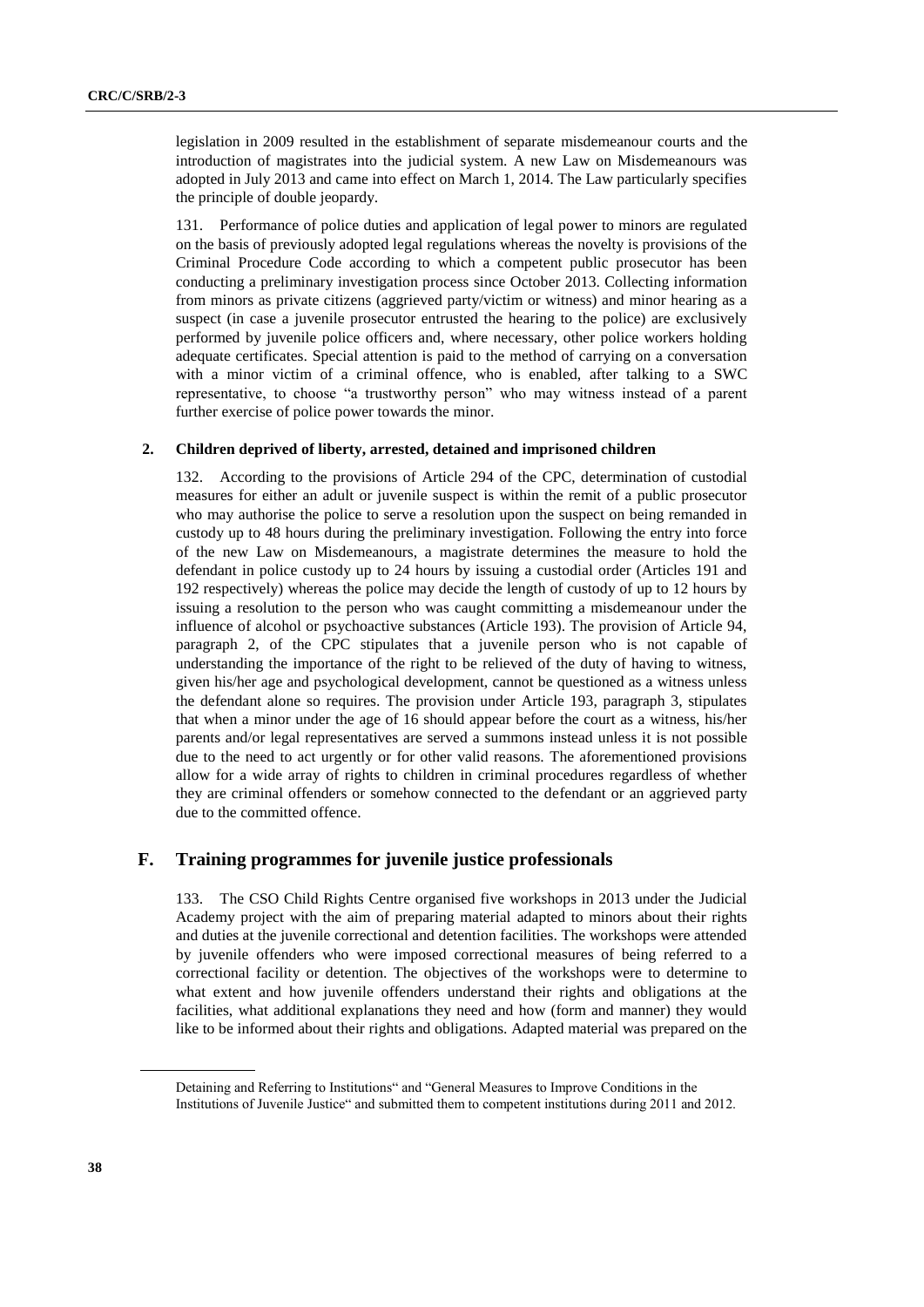basis of these workshops. The Judicial Academy, ISP, Child Rights Centre, financially supported by UNICEF, are carrying out a project Towards Child-Friendly Justice in order to draw up recommendations for the improvement of precedent, make decisions in the child's best interest fully observing the tight of the child to participate in civil and criminal lawsuits

134. Apart from the rights laid down in previously adopted regulations, an aggrieved juvenile person has additional rights defined under the CPC. A witness who is a minor at the time of hearing does not take the oath (Article 97). A juvenile person who is not capable of understanding the importance of the right to be relieved of the duty of having to witness, given his/her age and social development, cannot be questioned as a witness unless the defendant alone so requires (Article 94).

The RS currently has 1,862 police workers with certificates guaranteeing that they have completed the necessary training and acquired special skills in the field of child rights, juvenile delinquency and judicial protection of minors in accordance with Article 165 of the Law on Juvenile Justice). The Ministry of Interior conducted training for 1,752 police workers between 2005 and 2010 in cooperation with the Judicial Academy and the support of the Belgrade Office of UNICEF and the CSO Child Rights Centre, whereas during 2013, after the Cooperation Agreement on Training and Professional Development of the MOI Police Workers in the Application of the Law on Juvenile Offenders and Judicial Protection of Juveniles was signed by the MoI and the Judicial Academy with the aim of ensuring training continuity for police workers, 110 new trainees were additionally trained, which was funded from the Ministry of Interior budget.

## **G. Children belonging to minority/autochthonous/indigenous groups**

136. Legislation pertaining to the protection of the minority rights was rounded out by adopting the Law on National Councils of National Minorities in 2009. The Law also lays down the competence regarding education, culture, information and official use of a language and script and other important issues which make minority local self-government effective.

## **The implementation of the Convention on the Rights of the Child in the territory of the Autonomous Province of Kosovo and Metohija**

137. In the Concluding Observations (CRC/C/SRB/CO/1, under Section 6), the Committee on the Rights of the Child requests that UNMIK, without prejudice to the Kosovo's legal status resolution, submits necessary information on the implementation of the Convention in the territory of Kosovo and Metohija. We would like to point out that we are not acquainted with the fact that the requested information has been submitted. The information we have is solely reports of international organisations that operate in the AP Kosovo and Metohija (KIM) and reports of the Republic of Serbia Government Office for Kosovo and Metohija. Notwithstanding a 15-year period that has passed since international civil and military presence was established in KIM, the Serbs and other non-Albanians are still faced with a number of obstacles in exercising their fundamental freedom and human rights, such as limitation and preclusion of the freedom of movement, concern for their own safety, impossibility of freely using the Serbian language, difficult access to institutions, a lack of adequate mechanisms for the restitution of the seized property, preclusion of uninhibited access to property, a lack of adequate mechanisms for protecting the property from being re-occupied after the eviction, impossibility to choose freely a place of return,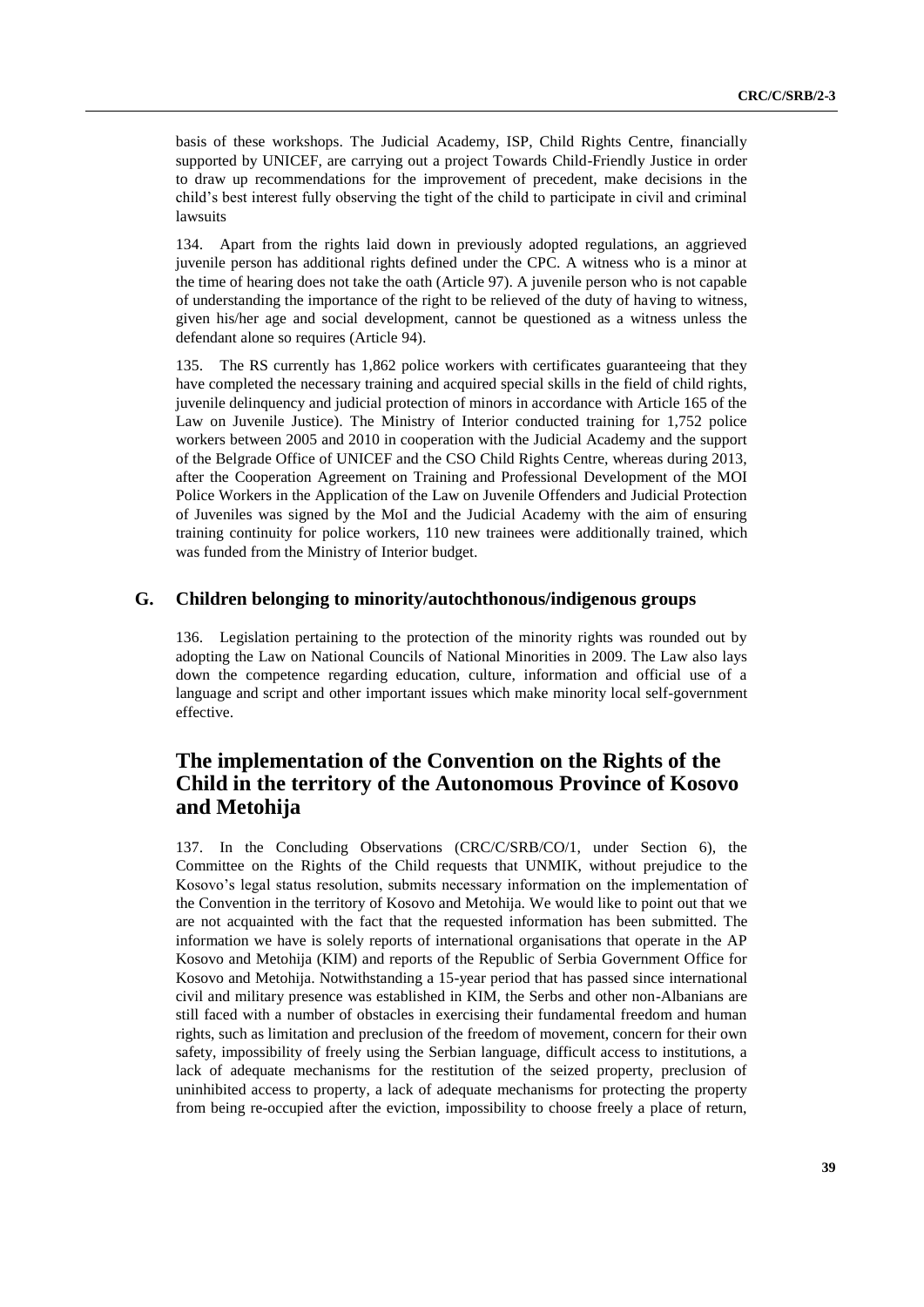refusal of the local community to admit the returnees, a lack of conditions for sustainable survival of the returnees, continuous efforts to rename and eradicate Serbian cultural and religious heritage, forced alienation of the property owned by the Republic of Serbia.

138. The Provisional Institutions of Self-Government in KIM adopted laws and by-laws which pertain to children's rights in terms of social welfare, healthcare, education, access to justice, prohibition of discrimination, prevention of child labour, promotion of children's rights, but in practice the provisions of these laws are not applied. As regards institutions, entities that deal with children's rights have been established: the Interministerial Council of Human Rights, the Council for Prevention and Elimination of Child Labour, the National Council for Persons with Disabilities, the Council for Child Defence and Justice, the Kosovar Council for Mother and Child Health, a working group of the National Anti-Trafficking Coordinator, local action councils for monitoring child labour and other government working groups.

139. According to the data of  $378.3\%$  of households failed to register the birth of (some of) their children under the age of 18. Health indicators show the highest mortality rate among infants and children up to 5 years of age in Europe, a significant degree of stunted growth, undernourishment and malnutrition of young children. <sup>38</sup> Kosovo spends about 3% of its GDP on healthcare. Recent studies<sup>39</sup> show that children in KIM are exposed to a significantly higher risk than the general population. <sup>40</sup> The percentage of population living in poverty is 46.2%, of which 48.6% are children aged 0-19. Pecuniary allowances allocated to the most vulnerable population categories are paid from the budget under the social assistance scheme to those families where one member is unfit for work and families whose unemployed members have one child under the age of five or an orphan up to 15 years of age.

140. The right to education is guaranteed under Article 3.3 of the Constitutional framework and Article 47 of the so-called Kosovo Constitution upon the unilateral declaration of independence. Expenditures on education account for 4.6% of the GDP, but public spending per pupil is very low. Roma, Ashkali and Egyptian communities are considered to be the most marginalised groups with a low rate of enrolment in primary school and a higher poverty rate.<sup>41</sup> Roma children are not integrated into the school system and peer violence against them is noticeable in areas where Albanians constitute a majority of the population. The European Centre for Minority Issues Kosovo (ECMI) pointed out in its report as of January 2013 to the segregation of pupils belonging to RAE (Roma, Ashkali and Egyptians) communities in three Kosovo schools. They submitted complaints to the schools in cooperation with the Centre for Legal Aid and Regional Development, which resulted in the discontinuance of segregation and the inclusion of the RAE communities into multi-ethnic classes and classrooms.<sup>42</sup> There are examples of Albanian and Serbian children who attend classes in the same buildings, but do not communicate (villages: Rabovci, Crkvena vodica, Poneš). There is constant fear with both children and parents of noticeable intolerance shown by numerous Albanian pupils. The Gorani community face

<sup>37</sup> "Every Child Counts", birth registration in Kosovo, UNICEF, 2009.

<sup>38</sup> UNICEF, 2009.

[http://www.unicef.org/kosovoprogramme/Child\\_Poverty\\_ENG\(2\).pdf,](http://www.unicef.org/kosovoprogramme/Child_Poverty_ENG(2).pdf) "Child Poverty in Kosovo", Policy Options Paper and Synthesis Report, UNICEF, 2010.

<sup>&</sup>lt;sup>40</sup> Generally accepted poverty line means daily consumption of EUR 1.417 per person based on the data from the Household Budget Survey (Personal household consumption) in 2006/2007.

<sup>41</sup> KFOS/COMPASS (2009) The Status of Roma, Ashkali and Egyptian Communities in Kosovo: basic research. KFOS, [http://www.kfosweb.info/pdf/.](http://www.kfosweb.info/pdf/)

<sup>&</sup>lt;sup>42</sup> ECMI Kosovo, Educational Segregation in the Municipality of Đakovica, Report as of January 21, 2013.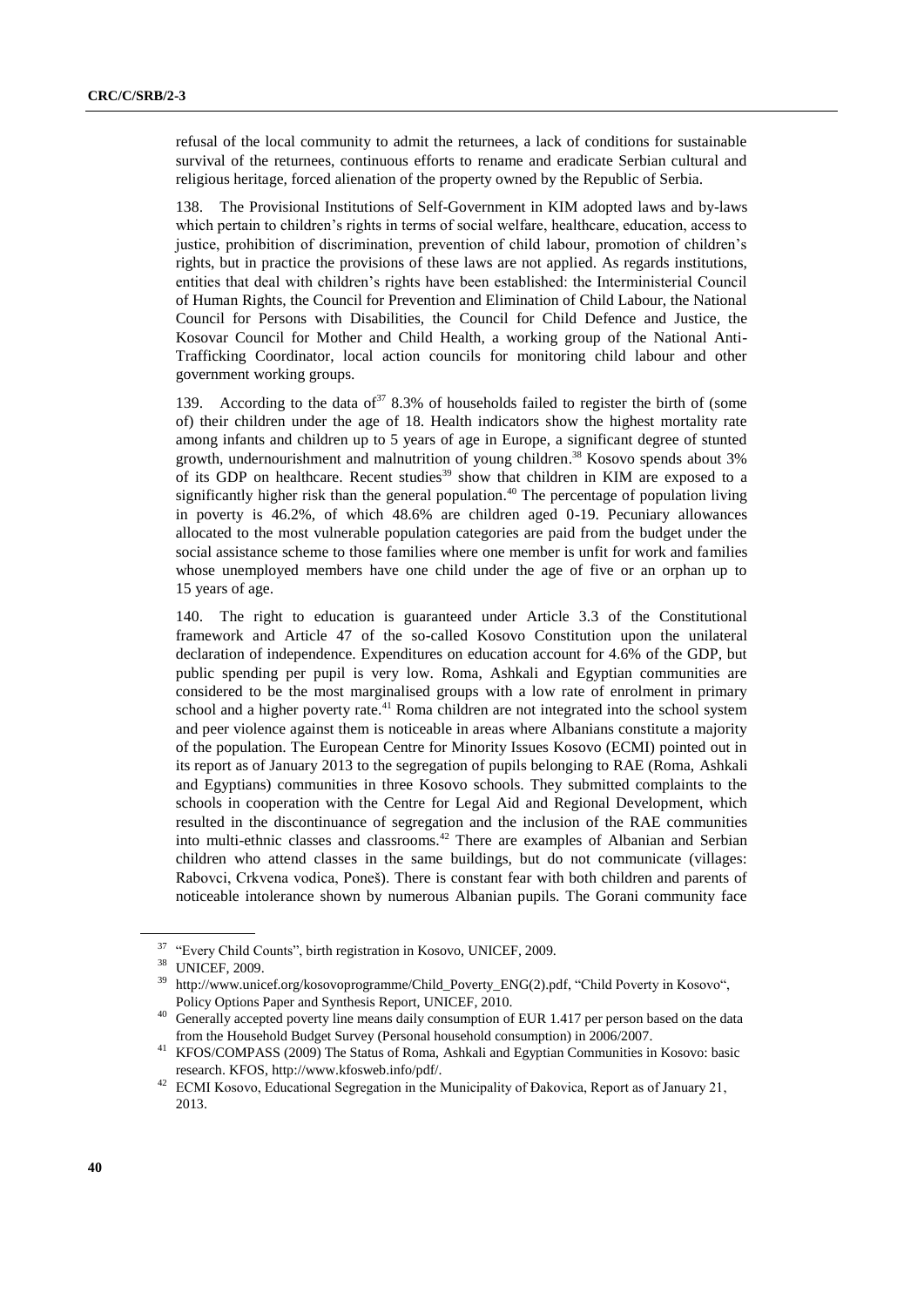obstacles in the educational process since they go to schools which follow the curriculum of the Serbian Ministry of Education, where classes are conducted in Serbian which is the mother tongue of the Gorani community. The pressure of the Albanian community is aimed at changing the curriculum which would then be in Albanian and developed by the provisional Kosovar institutions.

141. The main educational problem is safety in the buildings where classes are conducted and daily interruptions of classes, limited freedom of movement of pupils, relocation of school buildings to inadequate spaces in settlements where only a small number of the Serbs and non-Albanians remained. Life in enclaves is very difficult.

142. Primary and secondary schools in the territory of KIM, which are funded from the Republic of Serbia budget, follow the educational programme used across the country. The Provisional Institutions of Self-Government in KIM do not recognise the validity of those programmes, which additionally jeopardises the right of the minorities to education in mother tongue. The educational programme used in Kosovo is different to such an extent that pupils who complete secondary education according to this programme cannot continue their further education at universities in other parts of Serbia, including the universities in the Autonomous Province of Vojvodina and in Kosovska Mitrovica. The Ministry of Education, Science and Technology of Kosovo has still not organised high education classes in the Serbian language. The Kosovar educational system includes 346,000 pupils, of which there are approximately 1,000 children with disabilities who attend specialised classes at regular schools, so-called satellite classrooms, or they go to special schools. It has been estimated that about 10,000 children do not attend school, of which approximately 7,000 are children with disabilities, which is 13% of children with disabilities. Over 40,000 children with significant learning problems attend regular classes, but their needs have not been determined and as a rule not met either.<sup>43</sup> There are programmes developed in order to change current conditions, but they are slowly implemented. Inclusive education has failed to materialise yet.

143. Children have the right to care and protection necessary for their welfare, including the right to the protection against violence, harassment and exploitation. There are no data about children abuse and UNICEF believes that the reason is a low level of awareness about this problem, a lack of services for the victims and limited government capacity to recognise and deal with abuse cases.<sup>44</sup> The phenomenon of mendicity has never been treated systematically. There is a significant difference between the number of beggars in rural and urban areas as well as in the methods of asking for money. Kosovo is a source, transit and destination area of child trafficking victims, forced prostitution and forced mendicity, while women and children in marginalised communities are particularly vulnerable to human trafficking due to a high poverty rate and low birth rates. A survey that was conducted by the Conflict Prevention and Resolution Forum<sup>45</sup> showed that in some situations children are victims of forced labour imposed by parents or criminal groups that control a large number of children who beg on the street. Juvenile and forced marriages still exist in Roma, Egyptian, Ashkali, Gorani and Albanian communities. The number of girls who entered into a child marriage and who are victims of sexual harassment is far bigger, particularly in multigenerational households which they most often marry into. Upon entering into marriage, girls and boys often leave school in order to enter the labour market

<sup>43</sup> Kosovo Education Centre (KEC), Monitoring of the Rights of the Child in the Education Sector in Kosovo, Report 2 – 2010/11.

<sup>44</sup> [http://www.state.gov/j/drl/rls/hrrpt/humanrightsreport/index.htm#wrapper,](http://www.state.gov/j/drl/rls/hrrpt/humanrightsreport/index.htm#wrapper) downloaded on June 2, 2014.

<sup>45</sup> Conflict Prevention and Resolution Forum, "Mendicity in Kosovo and How It Affects Safety of People", Priština, 2014.